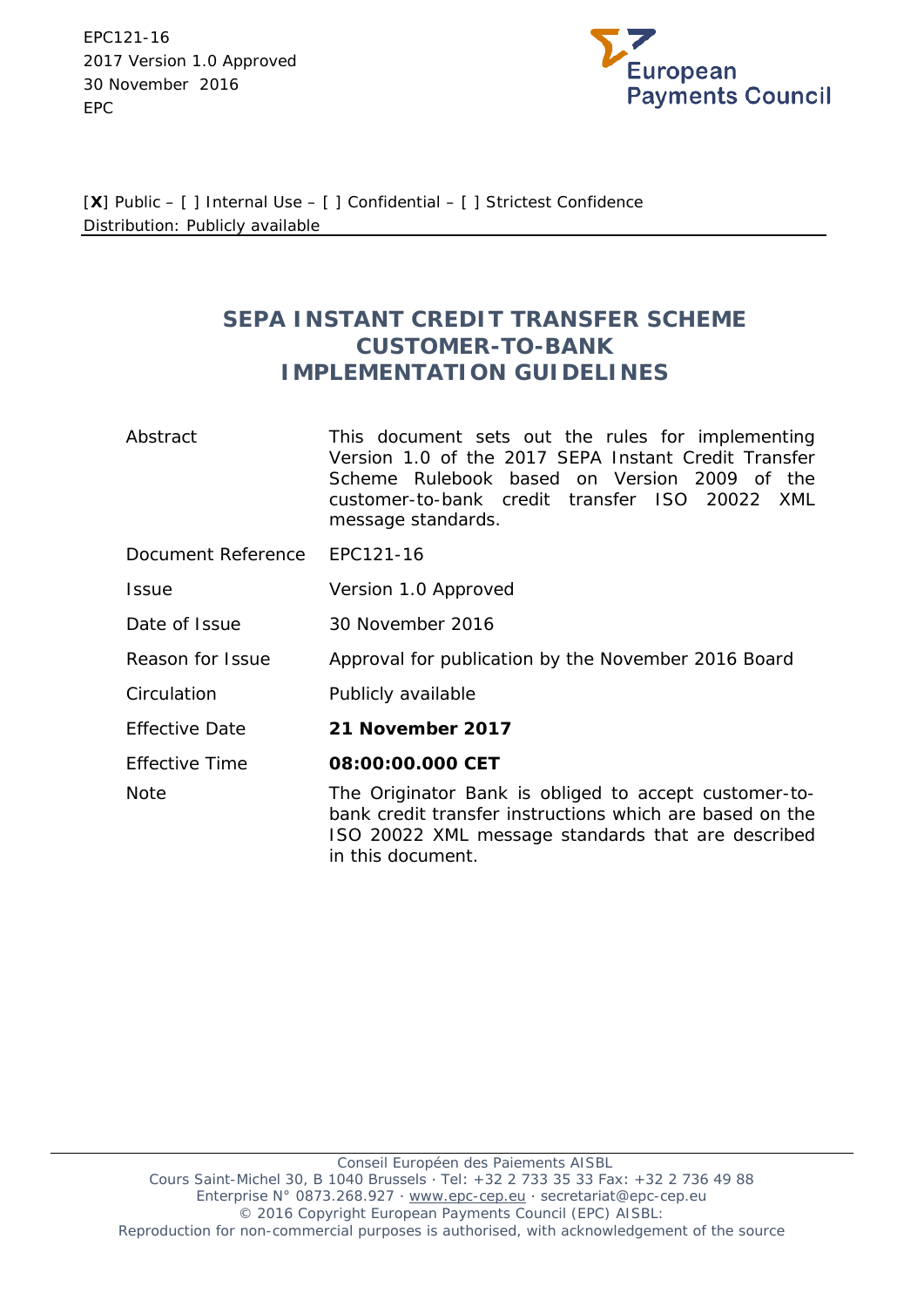# **TABLE OF CONTENTS**

| O              |       |                                                                                     |  |
|----------------|-------|-------------------------------------------------------------------------------------|--|
|                |       |                                                                                     |  |
|                |       |                                                                                     |  |
|                |       |                                                                                     |  |
| $\mathbf 1$    |       |                                                                                     |  |
|                |       | 1.1 COVERAGE OF THE SEPA CUSTOMER-TO-BANK IMPLEMENTATION GUIDELINES  3              |  |
|                |       | 1.2 USE OF THESE GUIDELINES BY THE INSTRUCTING AND INSTRUCTED PARTIES 5             |  |
|                |       |                                                                                     |  |
|                |       |                                                                                     |  |
|                |       |                                                                                     |  |
|                | 1.5.1 |                                                                                     |  |
|                |       |                                                                                     |  |
| $\overline{2}$ |       | MANDATORY CUSTOMER-TO-BANK AND BANK-TO-CUSTOMER MESSAGES 8                          |  |
|                |       |                                                                                     |  |
|                | 211   | Use of the Customer Credit Transfer Initiation (pain.001.001.03) 8                  |  |
|                |       | 2.2 BANK TO CUSTOMER REJECT, POSITIVE OR NEGATIVE CONFIRMATION (BASED ON DS-03)  32 |  |
|                | 2.2.1 | Use of the Customer Payment Status Report (pain.002.001.03) 32                      |  |
|                | 2.2.2 |                                                                                     |  |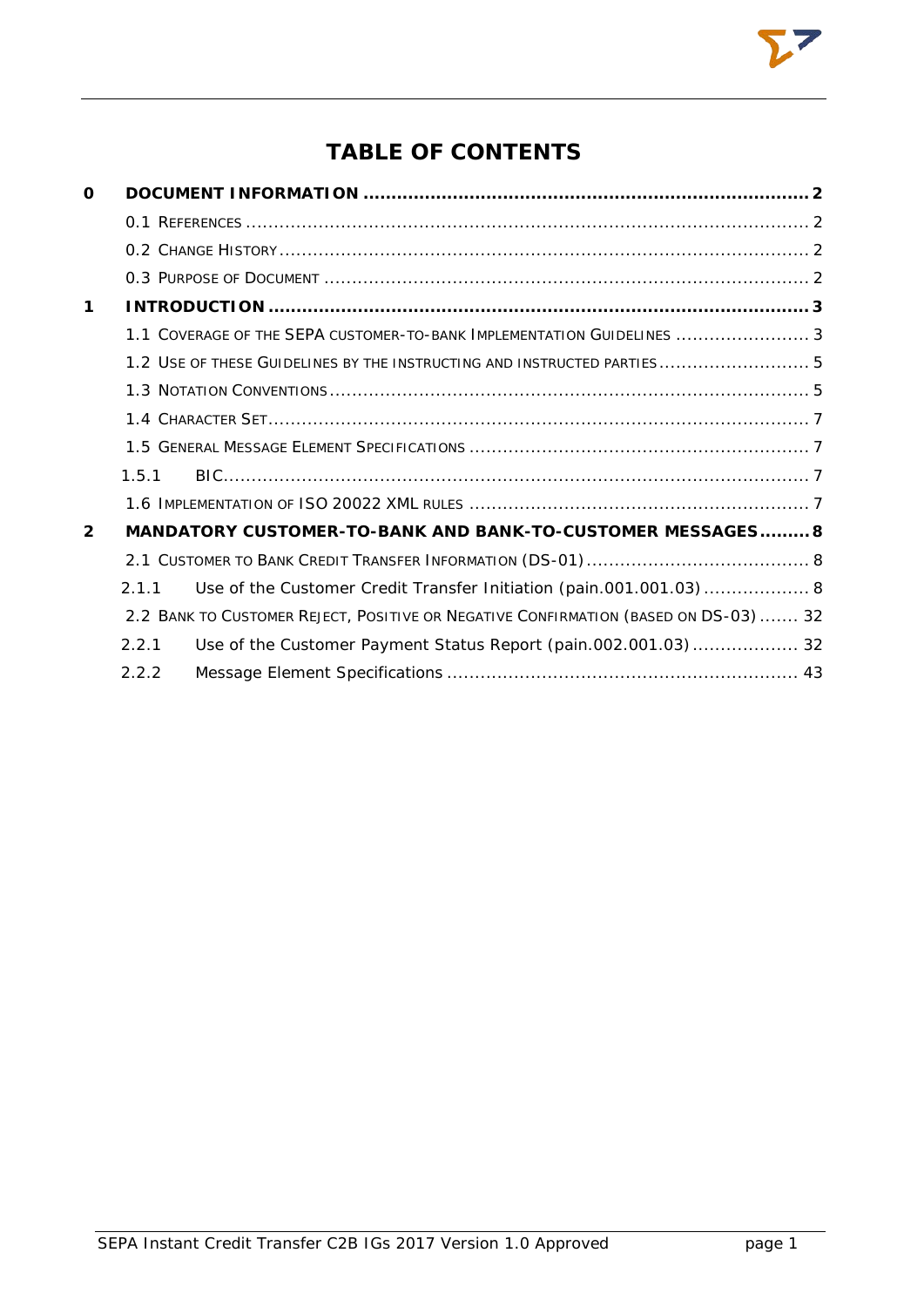# <span id="page-2-0"></span>**0 DOCUMENT INFORMATION**

# <span id="page-2-1"></span>**0.1 References**

# This section lists relevant documents of interest.

|        | <b>Document</b><br><b>Number</b> | <b>Title</b>                                                                                                            | <b>Issued by:</b> |
|--------|----------------------------------|-------------------------------------------------------------------------------------------------------------------------|-------------------|
| $[1]$  | EPC004-16                        | SEPA Instant Credit Transfer Scheme Rulebook<br>2017 Version 1.0                                                        | <b>EPC</b>        |
| $[2]$  |                                  | ISO 20022 XML Credit Transfers and Related<br>Messages, September 2009:<br>Initiation<br><b>Clearing and Settlement</b> | <b>ISO 20022</b>  |
| [3]    | ISO 3166                         | <b>Country Codes</b>                                                                                                    | <u>ISO</u>        |
| [4]    | ISO 4217                         | <b>Currency Code List</b>                                                                                               | <u>ISO</u>        |
| [5]    | ISO 9362                         | <b>Business Identifier Codes (BIC)</b>                                                                                  | <b>ISO</b>        |
| [6]    | ISO 13616                        | <b>IBAN: International Bank Account Number</b>                                                                          | ISO <sup>1</sup>  |
| $[7]$  | ISO 11649                        | Structured creditor reference to remittance<br>information                                                              | <u>ISO</u>        |
| [8]    | EPC217-08                        | SEPA Requirements for an Extended Character<br>Set                                                                      | <b>EPC</b>        |
| $[9]$  | EPC230-15                        | Clarification Paper on the Use of Slashes in<br>References, Identifications and Identifiers                             | <b>EPC</b>        |
| $[10]$ | EPC023-16                        | Maximum Amount for Instructions under the<br>2017 SCT Instant Rulebook v1.0                                             | <b>EPC</b>        |

### <span id="page-2-2"></span>**0.2 Change History**

1

| <b>Issue</b><br>number | <b>Dated</b> | <b>Reason for revision</b>                  |  |
|------------------------|--------------|---------------------------------------------|--|
| 2017 V1.0 L            |              | 20161124   EPC Board approval November 2016 |  |

# <span id="page-2-3"></span>**0.3 Purpose of Document**

The objective of these Guidelines is to define the rules to be applied to the ISO 20022 XML message standards for the implementation of the SEPA instant credit transfers (SCT Inst) in the customer-to-bank (C2B) space.

<span id="page-2-4"></span><sup>&</sup>lt;sup>1</sup> See also [http://www.swift.com/products/bic\\_registration/iban\\_format\\_registration](http://www.swift.com/products/bic_registration/iban_format_registration)

SEPA Instant Credit Transfer C2B IGs 2017 Version 1.0 Approved Page 2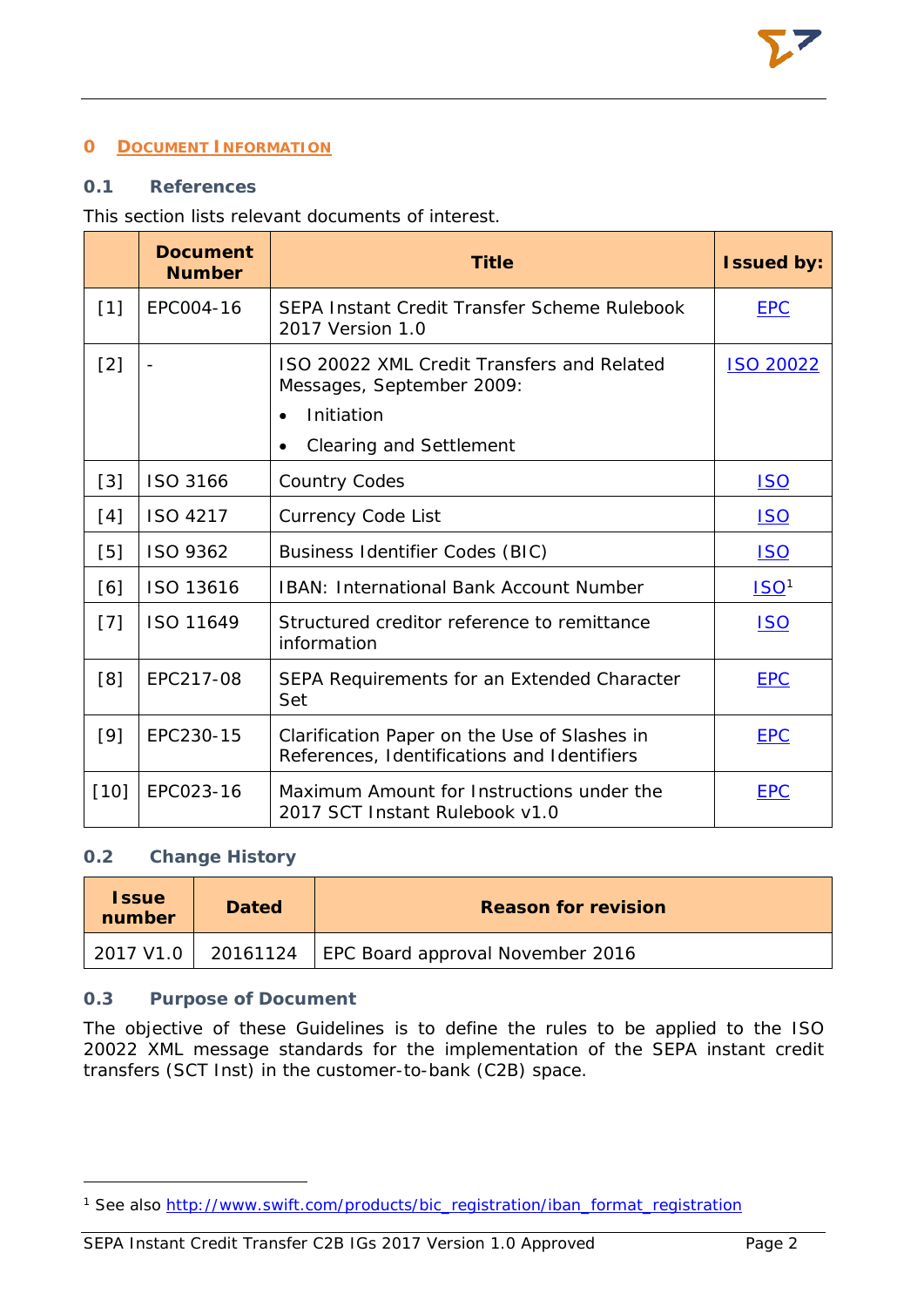## <span id="page-3-0"></span>**1 INTRODUCTION**

This document sets out the SEPA rules for implementing the credit transfer ISO 20022 XML initiation message standards. The SEPA Instant Credit Transfer Scheme Rulebook defines data sets which are implemented in the relevant ISO 20022 XML message standard of which the following are covered:

| <b>SEPA Instant Credit Transfer Scheme</b><br><b>Rulebook</b>                                                                                          | <b>ISO 20022 XML Message Standards</b> |
|--------------------------------------------------------------------------------------------------------------------------------------------------------|----------------------------------------|
| DS-01 Customer to Bank Credit Transfer Customer Credit Transfer Initiation<br>Information                                                              | (pain.001.001.03)                      |
| Bank to Customer SCT Inst Statements/advice ISO 20022 XML<br>$DS-04$<br>Information dataset                                                            | standards are covered separately.      |
| <i>Negative, positive confirmation and reject</i>   Customer Payment Status Report<br>based on DS-03 Confirmation Message to<br><b>Originator Bank</b> | (pain.002.001.03)                      |

The Guidelines for the customer-to-bank and bank-to-customer XML message standards are mandatory. This means that a scheme participant is obliged to accept at least but not exclusively the messages as described in these guidelines.

# <span id="page-3-1"></span>**1.1 Coverage of the SEPA customer-to-bank Implementation Guidelines**

The purpose of the SEPA customer-to-bank Implementation Guidelines, hereafter referred to as the Guidelines, is to provide guidance on the use of the payment initiation ISO 20022 XML standards (the 'pain' messages) in initiating SEPA core payments as defined in the SEPA scheme rulebooks and supplemented by processing requirements.

The Guidelines are fully aligned to the SEPA core requirements when defined in the Rulebook and identify message elements needed for initiating SEPA payments while recognising message elements that may be available for use in Additional Optional Services (AOS), as shown below.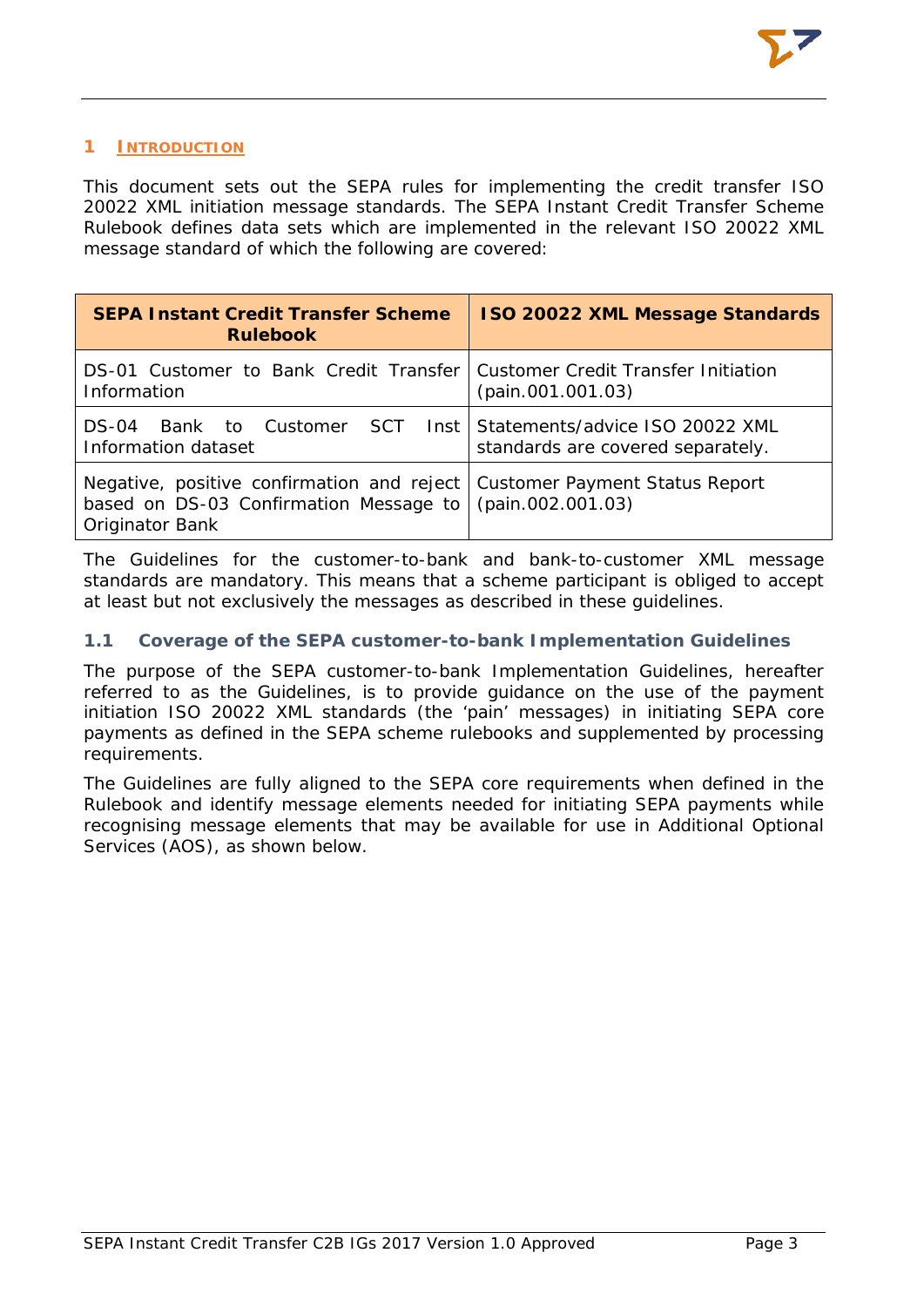|                                                                                                               | Global ISO 20022 XML Message Standards                                                                                                                                                      |                                                                                                                                   |                                                                                           |  |
|---------------------------------------------------------------------------------------------------------------|---------------------------------------------------------------------------------------------------------------------------------------------------------------------------------------------|-----------------------------------------------------------------------------------------------------------------------------------|-------------------------------------------------------------------------------------------|--|
| <b>Message</b><br>elements from<br>the ISO<br>messages<br>corresponding to<br><b>Rulebook</b><br>requirements | Message elements that<br>are mandatory in the<br><b>ISO messages or</b><br>needed for Processing                                                                                            | <b>Message</b><br>elements from<br>the ISO<br>messages<br>available for<br>use by AOS<br>within an EPC<br>Governance<br>framework | <b>Message</b><br>elements<br>from ISO<br>messages<br>not<br>applicable to<br><b>SEPA</b> |  |
| $\mathbf{u}$<br>$\equiv$<br>Note: yellow fields can be used in a<br>specific way for an AOS.                  | <b>EPC Implementation Guidelines for SEPA</b><br>Core subset, identifying elements<br>to be used as defined in ISO<br>to be used with SEPA usage rules<br>(from or completing the Rulebook) | To be<br>developed and<br>documented by<br><b>AOS</b><br><b>Communities</b>                                                       | <b>Not available</b><br>for use in<br><b>SEPA</b><br>payments                             |  |
|                                                                                                               |                                                                                                                                                                                             |                                                                                                                                   |                                                                                           |  |

# Figure 1

These Guidelines define the SEPA Core Mandatory Subset<sup>[2](#page-4-0)</sup> of the Global ISO 20022 XML standard that consists of message elements:

- required in the Rulebook as business requirements
- needed for processing by banks, clearing and settlement mechanisms and bank customers

Elements needed for specific national regulatory requirements are not considered in these guidelines. They have to be dealt with at national level without being regarded as an AOS.

These message elements define the **SEPA core service** and are denoted by yellow shading in the message structures given in the following chapters. Only these elements are further detailed with relevant SEPA core requirements, such as the use of the message element, its components or the values that must be used. Usage rules, for example, may indicate limits on the number of repetitions, or code value restrictions, while format rules may be used to indicate the allowable combinations of components of a message element.

These Guidelines also recognise message elements and the usage rules in the ISO 20022 XML standard that may be available for use in an AOS, subject to a governance framework to be defined by the EPC. The definition and documentation of these message elements are a matter for the AOS communities involved. These message elements are denoted by white shading.

Where there are message elements that do not apply to SEPA payments, these are denoted with red shading in the right-most column of the message structures. To date, few such message elements have been identified.

1

<span id="page-4-0"></span><sup>2</sup> The SEPA Core Mandatory Subset is hereafter known as the SEPA core service.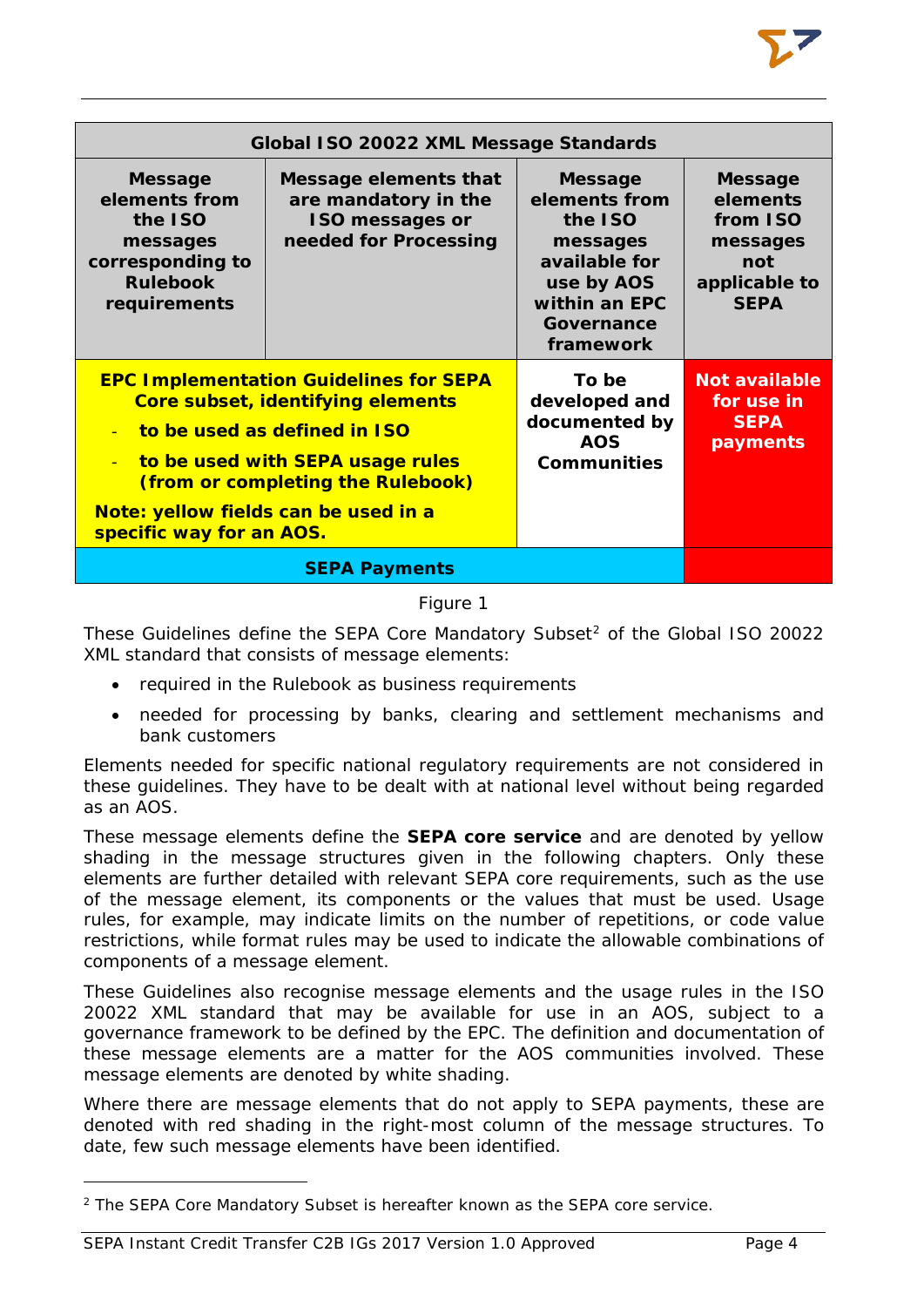# <span id="page-5-0"></span>**1.2 Use of these Guidelines by the instructing and instructed parties[3](#page-5-2)**

- SEPA core payments are executed using messages only containing message elements defined as part of the SEPA Core Subset (shaded vellow in Figure 2).
- Payments that include message elements that are defined and documented by AOS communities (shaded white/yellow in Figure 2) are considered as SEPA payments, but not as SEPA core payments.
- It is the responsibility of the instructing customer and instructed bank of the message to ensure that message elements defined for use in an AOS are only included in messages sent to AOS community members.
- The instructed bank receiving a message containing AOS message elements, but which is not a member of this AOS community, may ignore the information, that is, not use it for processing, nor forward it to the next party in the chain. The instructed bank, however, may reject the message for this reason.

# <span id="page-5-1"></span>**1.3 Notation Conventions**

The Guidelines are presented in a similar format than the one used in the ISO 20022 XML standard.

| #    | <b>SEPA Mul</b> | <b>Message Element</b>                                                                | <b>SEPA Core Requirements</b>                                                                                                                                                                                                                                                                                                                                                                                                                                              |
|------|-----------------|---------------------------------------------------------------------------------------|----------------------------------------------------------------------------------------------------------------------------------------------------------------------------------------------------------------------------------------------------------------------------------------------------------------------------------------------------------------------------------------------------------------------------------------------------------------------------|
| 1.00 | 11              | Message root<br>+Group Header<br>$++Sublevel 1$<br>$+++Sublevel 2$                    | <b>SEPA</b> Usage $Rule(s)$<br>$(e.g.$ Mandatory)<br><b>SEPA Format Rule(s)</b><br><b>ISO</b> Name<br><b>ISO Definition</b><br><b>XML Tag</b><br><b>Type</b><br>(Yellow: Message Element that is part of the SEPA<br>Core Service)                                                                                                                                                                                                                                         |
|      | 1.1             |                                                                                       | <b>XML Tag</b><br>xs: choice                                                                                                                                                                                                                                                                                                                                                                                                                                               |
| 1.01 | 1.1             | Message root<br>+Group Header<br>$++Sublevel 1$<br>$+++Sublevel 2$<br>$+++Sublevel 3$ | <b>SEPA Rulebook</b><br>(Attribute used in Rulebook)<br><b>SEPA Usage Rule(s)</b><br>(e.g. Only 'SEPA' is allowed.)<br><b>ISO</b> Name<br><b>ISO Definition</b><br><b>XML Tag</b><br><b>Type</b><br><b>ISO Length</b><br><b>SEPA Length</b><br>(Yellow: Message Element that is part of the SEPA<br>Core Service)<br><b>SEPA Code restrictions</b><br><b>SEPA</b><br>SingleEuroPaymentsArea<br>Payment must be executed following the Single<br>Euro Payments Area scheme. |
| 1.02 | 1.1             | Message root<br>+Group Header<br>$++Sublevel 1$<br>$+++Sublevel 2$<br>$+++Sublevel 3$ | <b>ISO</b> Name<br><b>ISO Definition</b><br><b>XML</b> Tag<br><b>Type</b><br>(White: Message Element that is not part of the Core Service but is<br>available for use in a SEPA AOS)                                                                                                                                                                                                                                                                                       |

<span id="page-5-2"></span><sup>3</sup> Instructing and instructed parties include CSMs.

1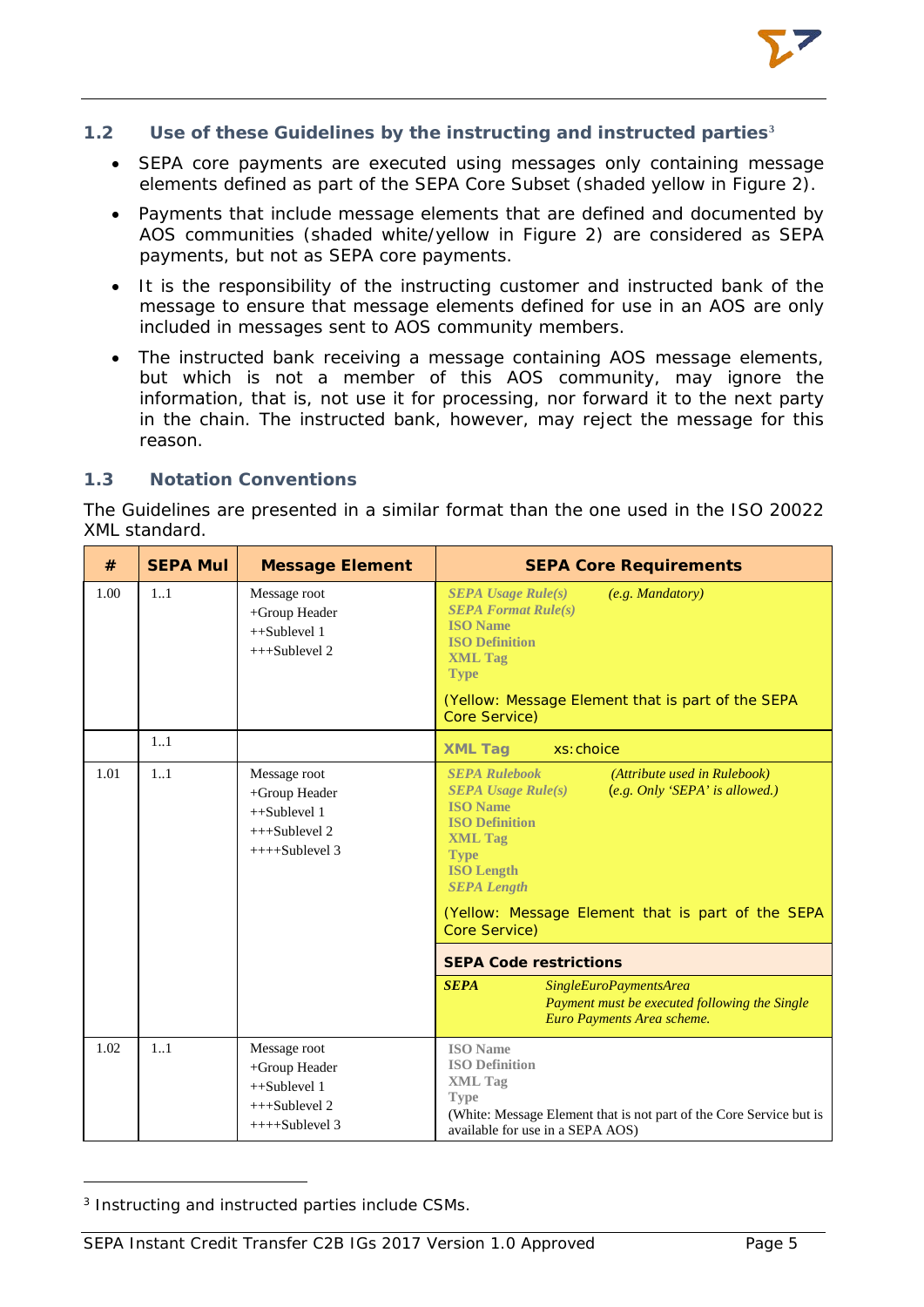

| 1.0 <sub>n</sub> | 01 | Message root<br>$+$ Group Header<br>$++Sublevel 1$ | <b>ISO</b> Name<br><b>ISO Definition</b><br>XML Tag<br><b>Type</b> |
|------------------|----|----------------------------------------------------|--------------------------------------------------------------------|
|                  |    |                                                    | (Red: Message Element that is not to be used in SEPA Payments)     |

Figure 2

## Where:

- Column 1 indicates the message element Index number specific to these Implementation Guidelines. As a result, the Index numbers differ from the ones used in the relating ISO 20022 Message Definition Report, PDF version. Components of message elements that are not allowed in SEPA payments or where no SEPA requirements are defined are not displayed in full as the ISO 20022 XML standard applies.
- Column 2 indicates the mandatory or optional status and the number of repetitions defined by the SEPA Core Requirements, e.g.:
	- o 0..1 element is optional and may only be present once
	- o 0..n element is optional with unlimited repetition
	- o 1..1 element is mandatory and must be present exactly once
	- o 1..n element is mandatory with unlimited repetition

The displayed SEPA multiplicity may thus differ from the one of the ISO 20022 XML standard. When an element is shaded yellow, possible remaining ISO 20022 occurrences are available for use in an AOS.

Empty elements are not allowed (i.e. a message shall not contain elements without content).

- Column 3 indicates the full path of an element where the last line contains the name of the message element as defined in the ISO 20022 XML standard. When an element contains sub-elements these are indented to the right and noted with a plus sign (+) per level.
- Column 4 specifies in italic characters the SEPA Core Requirements as additional rules to those specified in the ISO 20022 XML standard, which are shown in non-italic characters.
	- o When defined in the Rulebook, the attribute is indicated by the attribute name and where applicable, the number, i.e., AT-nn. Those message elements are shaded yellow.
	- o When the message element relates to inter-bank processing requirements, it is shaded yellow.
	- o When the message element specified in the ISO 20022 XML standard is used for SEPA payments without change (regarding the definition and any usage rules), no specific SEPA Core requirements are provided and is shaded yellow.
	- o When the message element is specified in the ISO 20022 XML standard as optional, but is mandatory in SEPA Core requirements, this is specified as 'Mandatory' and is shaded yellow.
	- o When the message element is not available for use in SEPA payments, this is indicated with red shading. Note that these message elements are similarly not available for use in an AOS.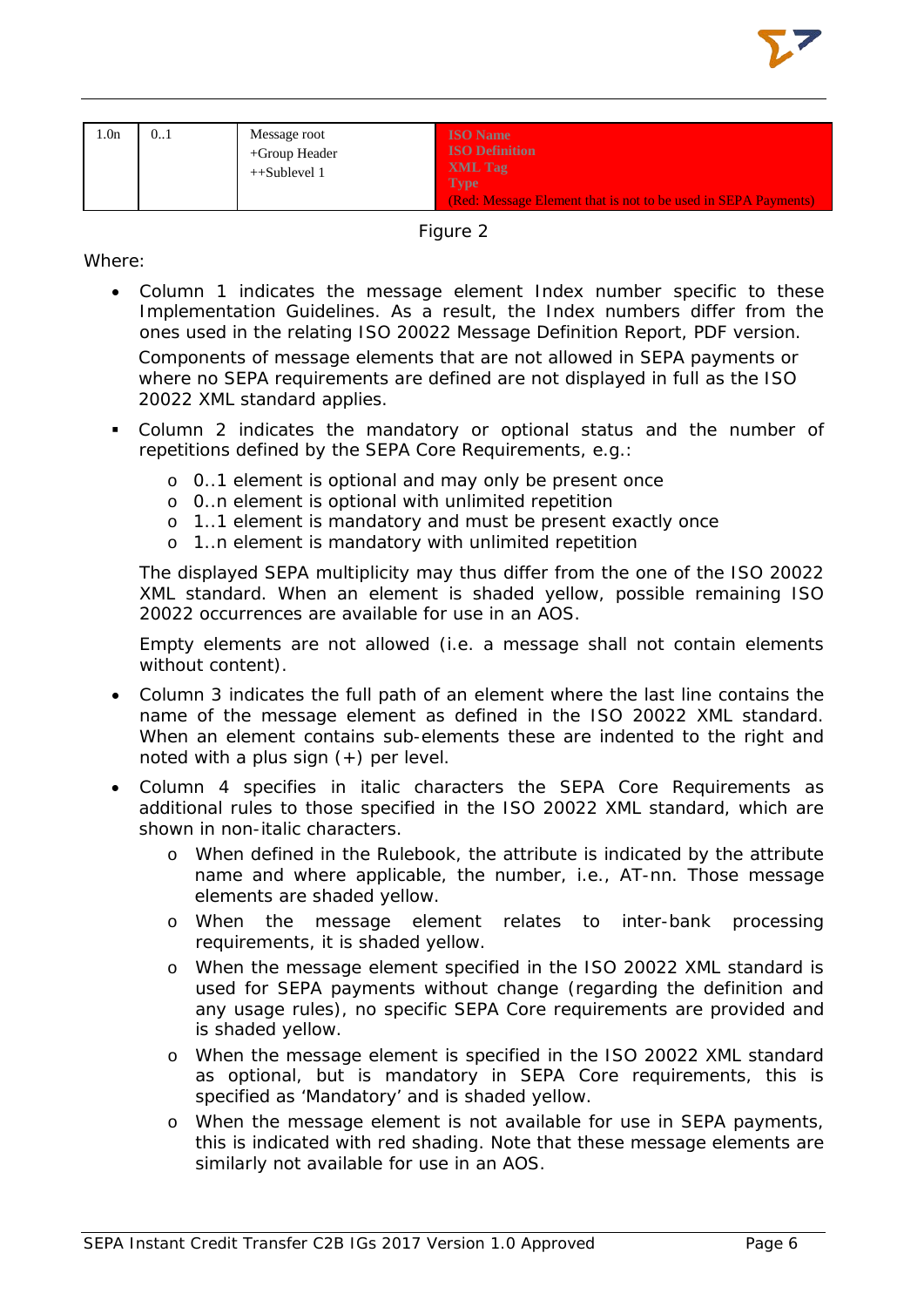

o The SEPA length is indicated for every message element (if applicable), even if it is the same length as in the ISO 20022 XML standard.

Column 4 may also indicate conditional relationships between components of a message element, for example, either component 1 or component 2 must be present, but not both (indicated, in empty lines without index number, in the column 4 with XML Tag 'xs:choice'). In such case, the choice is to be made between the two following sub-elements, if both are shaded yellow.

#### <span id="page-7-0"></span>**1.4 Character Set**

The character set issue centres on the use of the full set characters in the message elements. Two considerations are:

- While banks and their customers must be allowed to use the character set currently in use at national level,
- banks and their customers throughout SEPA cannot be required to support the full character set used in SEPA countries.

#### Therefore:

- The ISO 20022 XML messages allow for the full range of global language requirements (UTF-8).
- Banks and their customers must be able to support the Latin character set commonly used in international communication, as follows: a b c d e f q h i j k l m n o p q r s t u v w x y z A B C D E F G H I J K L M N O P Q R S T U V W X Y Z 0 1 2 3 4 5 6 7 8 9

 $1 - ? : () . , ' +$ 

- Space
- References, identifications and identifiers must respect the following [9]:
	- o Content is restricted to the Latin character set as defined above
	- o Content must not start or end with a '/'
	- o Content must not contain '//'s

However, there may be bilateral or multilateral agreements to support one or more sets of characters beyond the Latin character set referred to above.

#### <span id="page-7-1"></span>**1.5 General Message Element Specifications**

#### <span id="page-7-2"></span>**1.5.1 BIC**

The BIC used to identify financial institutions (Agents in the ISO 20022 XML standards) may be either BIC 11 or BIC 8.

#### <span id="page-7-3"></span>**1.6 Implementation of ISO 20022 XML rules**

This document should be read in conjunction with the ISO 20022 XML message standards.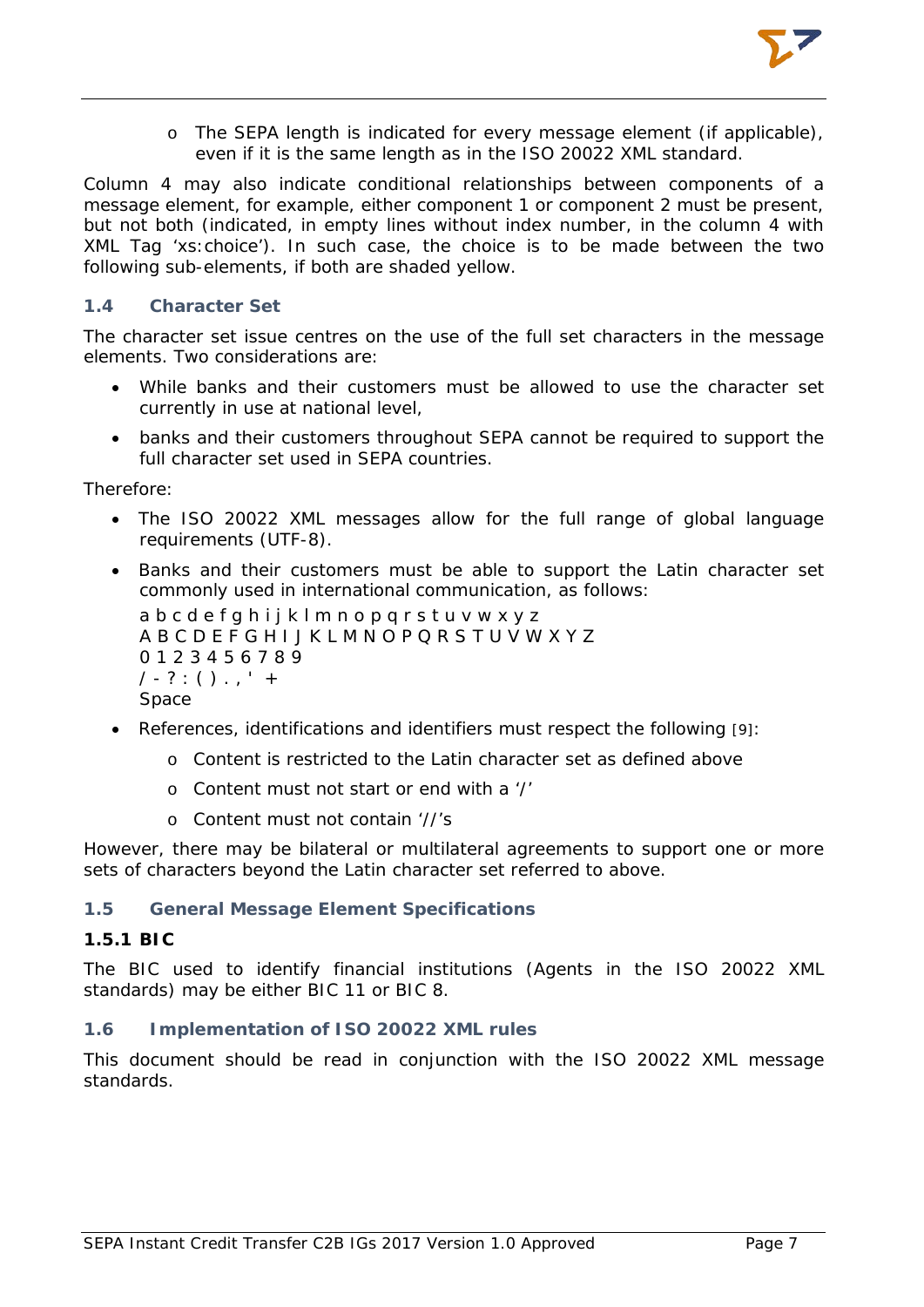# <span id="page-8-0"></span>**2 MANDATORY CUSTOMER-TO-BANK AND BANK-TO-CUSTOMER MESSAGES**

# <span id="page-8-1"></span>**2.1 Customer to Bank Credit Transfer Information (DS-01)**

# <span id="page-8-2"></span>**2.1.1 Use of the Customer Credit Transfer Initiation (pain.001.001.03)**

The message is used to transport the customer-to-bank SCT Inst information sent by the Originator to the Originator Bank.

The message caters for bulk and single payment instructions.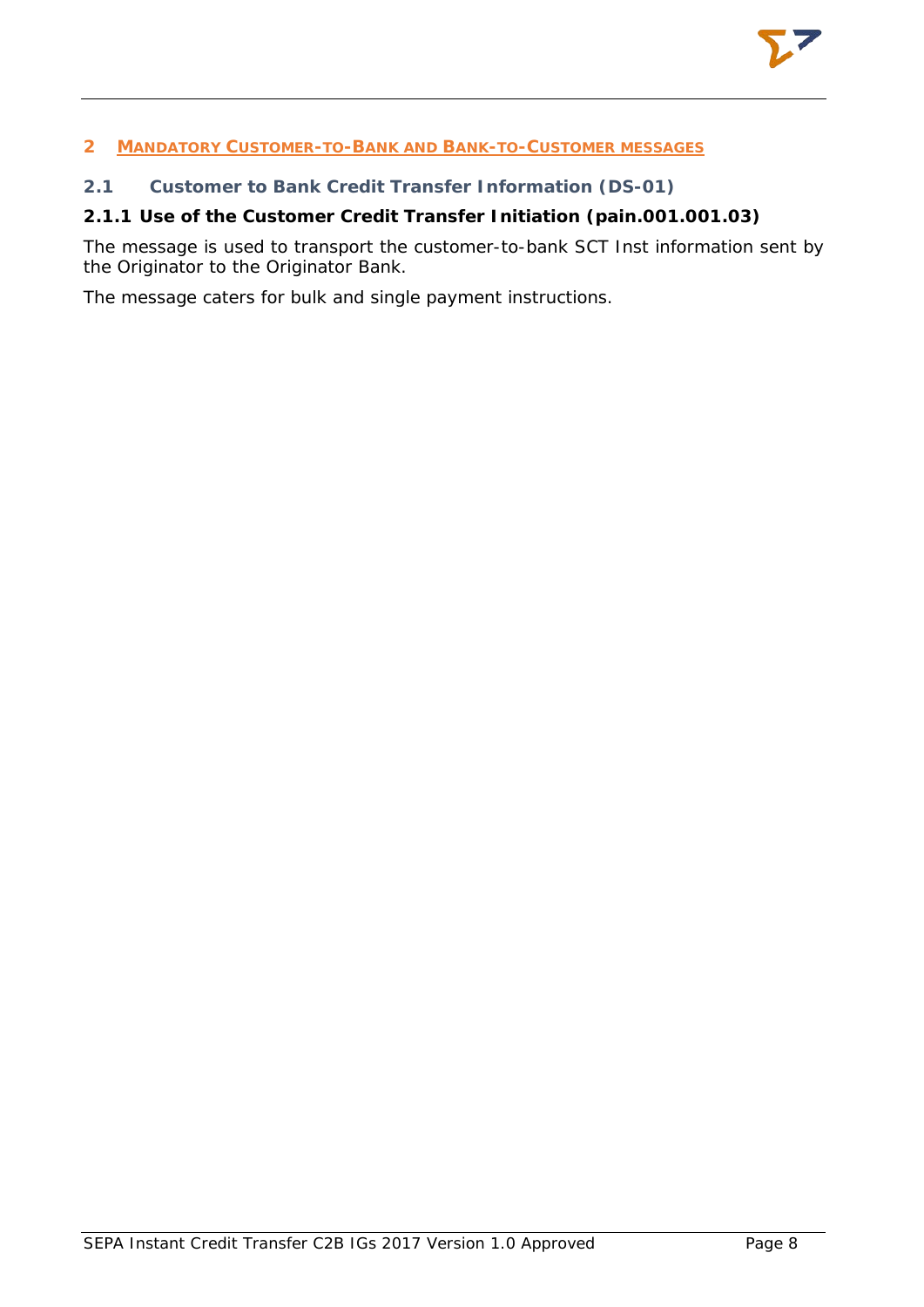

| #   | <b>SEPA</b><br><b>Mult</b> | <b>Message Element</b>                                                                      | <b>SEPA Core Requirements</b>                                                                                        |                                                                                                                                                                                                                                                                                                                                                                                  |
|-----|----------------------------|---------------------------------------------------------------------------------------------|----------------------------------------------------------------------------------------------------------------------|----------------------------------------------------------------------------------------------------------------------------------------------------------------------------------------------------------------------------------------------------------------------------------------------------------------------------------------------------------------------------------|
|     |                            | Document                                                                                    | <b>XML Tag</b><br><b>Type</b>                                                                                        | <b>Document</b><br><b>Document</b>                                                                                                                                                                                                                                                                                                                                               |
|     | 11                         | <b>Customer Credit Transfer Initiation V03</b>                                              | <b>ISO Name</b><br><b>ISO Definition</b><br><b>XML Tag</b><br><b>Type</b>                                            | <b>Customer Credit Transfer Initiation V03</b><br>The CustomerCreditTransferInitiation message is<br>sent by the initiating party to the forwarding<br>agent or debtor's agent.<br>It is used to request movement of funds from<br>debtor's account to a creditor.<br>CstmrCdtTrfInitn<br>CustomerCreditTransferInitiationV03                                                    |
| 1.0 | 11                         | <b>Customer Credit Transfer Initiation V03</b><br>+Group Header                             | <b>ISO Name</b><br><b>ISO Definition</b><br><b>XML Tag</b><br><b>Type</b>                                            | <b>Group Header</b><br>Set of characteristics shared by all individual<br>transactions included in the message.<br>GrpHdr<br>GroupHeader32                                                                                                                                                                                                                                       |
| 1.1 | 11                         | <b>Customer Credit Transfer Initiation V03</b><br>+Group Header<br>++Message Identification | <b>ISO Name</b><br><b>ISO Definition</b><br><b>XML Tag</b><br><b>Type</b><br><b>ISO Length</b><br><b>SEPA Length</b> | <b>Message Identification</b><br>Point to point reference, as assigned by the<br>instructing party, and sent to the next party in the<br>chain to unambiguously identify the message.<br>Usage: The instructing party has to make sure<br>that MessageIdentification is unique per<br>instructed party for a pre-agreed period.<br>MsgId<br>Max35Text<br>$1 \t . 35$<br>$1 \t35$ |
| 1.2 | 11                         | <b>Customer Credit Transfer Initiation V03</b><br>+Group Header<br>++Creation Date Time     | <b>ISO</b> Name<br><b>ISO Definition</b><br><b>XML Tag</b><br><b>Type</b>                                            | <b>Creation Date Time</b><br>Date and time at which the message was created.<br>CreDtTm<br><b>ISODateTime</b>                                                                                                                                                                                                                                                                    |
| 1.3 | 02                         | <b>Customer Credit Transfer Initiation V03</b><br>+Group Header<br>++Authorisation          | <b>ISO</b> Name<br><b>ISO Definition</b>                                                                             | Authorisation<br>User identification or any user key to be used to<br>check whether the initiating party is allowed to<br>initiate transactions from the account specified in<br>the message.<br>Usage: The content is not of a technical nature,<br>but reflects the organisational structure at the<br>initiating side.<br>The authorisation element can typically be used     |
|     |                            |                                                                                             | <b>XML Tag</b><br><b>Type</b>                                                                                        | in relay scenarios, payment initiations, payment<br>returns or payment reversals that are initiated on<br>behalf of a party different from the initiating<br>party.<br>Authstn<br>Authorisation1Choice                                                                                                                                                                           |
| 1.4 | 11                         | Customer Credit Transfer Initiation V03<br>+Group Header<br>++Number Of Transactions        | <b>ISO Name</b><br><b>ISO Definition</b><br><b>XML Tag</b><br><b>Type</b><br><b>Pattern</b>                          | SEPA Usage Rule(s) The validation of this data element depends on<br>pre-agreed customer-to-bank conditions.<br><b>Number Of Transactions</b><br>Number of individual transactions contained in<br>the message.<br><b>NbOfTxs</b><br>Max15NumericText<br>$[0-9]{1,15}$                                                                                                           |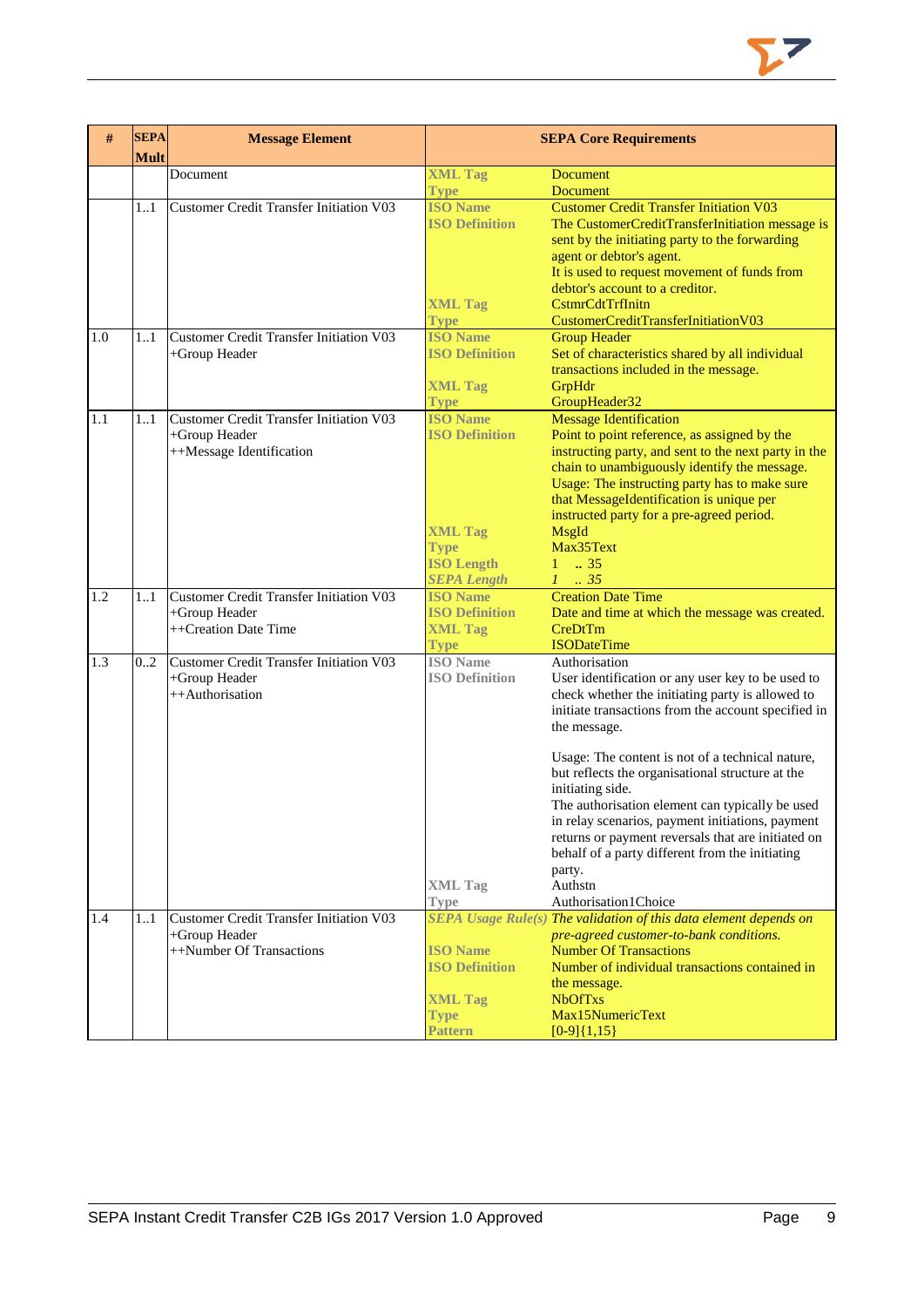

| $\#$ | <b>SEPA</b><br><b>Mult</b> | <b>Message Element</b>                         |                                     | <b>SEPA Core Requirements</b>                                       |
|------|----------------------------|------------------------------------------------|-------------------------------------|---------------------------------------------------------------------|
| 1.5  | 11                         | <b>Customer Credit Transfer Initiation V03</b> | <b>SEPA Usage Rule(s) Mandatory</b> |                                                                     |
|      |                            | +Group Header                                  |                                     | The validation of this data element depends on                      |
|      |                            | ++Control Sum                                  |                                     | pre-agreed customer-to-bank conditions.                             |
|      |                            |                                                | <b>SEPA Format</b>                  | The fractional part has a maximum of two digits.                    |
|      |                            |                                                | Rule(s)                             |                                                                     |
|      |                            |                                                | <b>ISO Name</b>                     | <b>Control Sum</b>                                                  |
|      |                            |                                                | <b>ISO Definition</b>               | Total of all individual amounts included in the                     |
|      |                            |                                                |                                     | message, irrespective of currencies.                                |
|      |                            |                                                | <b>XML Tag</b>                      | CtrlSum                                                             |
|      |                            |                                                | <b>Type</b>                         | DecimalNumber                                                       |
|      |                            |                                                | <b>SEPA FractDigits</b>             | 17                                                                  |
|      |                            |                                                | <b>TotalDigits</b>                  | 18                                                                  |
| 1.6  | 11                         | Customer Credit Transfer Initiation V03        | <b>ISO Name</b>                     | <b>Initiating Party</b>                                             |
|      |                            | +Group Header                                  | <b>ISO Definition</b>               | Party that initiates the payment.                                   |
|      |                            | ++Initiating Party                             |                                     |                                                                     |
|      |                            |                                                |                                     | Usage: This can either be the debtor or the party                   |
|      |                            |                                                |                                     | that initiates the credit transfer on behalf of the                 |
|      |                            |                                                |                                     | debtor.                                                             |
|      |                            |                                                | <b>XML Tag</b>                      | <b>InitgPty</b>                                                     |
|      |                            |                                                | <b>Type</b>                         | PartyIdentification32                                               |
| 1.7  | 0.1                        | Customer Credit Transfer Initiation V03        |                                     | SEPA Usage $Rule(s)$ 'Name' is limited to 70 characters in length.  |
|      |                            | +Group Header                                  | <b>ISO Name</b>                     | Name                                                                |
|      |                            | ++Initiating Party                             | <b>ISO Definition</b>               | Name by which a party is known and which is                         |
|      |                            | $+++Name$                                      |                                     | usually used to identify that party.                                |
|      |                            |                                                | <b>XML Tag</b>                      | Nm                                                                  |
|      |                            |                                                | <b>Type</b>                         | Max140Text                                                          |
|      |                            |                                                | <b>ISO Length</b>                   | $1 \t . 140$                                                        |
|      |                            |                                                | <b>SEPA Length</b>                  | $1 \thinspace \ldots \thinspace 70$                                 |
| 1.8  | 01                         | <b>Customer Credit Transfer Initiation V03</b> | <b>ISO</b> Name                     | <b>Postal Address</b>                                               |
|      |                            | +Group Header                                  | <b>ISO Definition</b>               | Information that locates and identifies a specific                  |
|      |                            | ++Initiating Party                             |                                     | address, as defined by postal services.                             |
|      |                            | +++Postal Address                              | <b>XML Tag</b>                      | PstlAdr                                                             |
|      |                            |                                                | <b>Type</b>                         | PostalAddress6                                                      |
| 1.9  | 0.1                        | <b>Customer Credit Transfer Initiation V03</b> | <b>ISO Name</b>                     | Identification                                                      |
|      |                            | +Group Header                                  | <b>ISO Definition</b>               | Unique and unambiguous identification of a                          |
|      |                            | ++Initiating Party                             |                                     | party.                                                              |
|      |                            | +++Identification                              | <b>XML Tag</b>                      | Id                                                                  |
|      |                            |                                                | <b>Type</b>                         | Party6Choice                                                        |
|      | 1.1                        |                                                | <b>XML Tag</b>                      | xs:choice                                                           |
| 1.10 | 1.1                        | Customer Credit Transfer Initiation V03        |                                     | SEPA Usage Rule(s) Either 'BIC or BEI' or one occurrence of 'Other' |
|      |                            | $+$ Group Header                               |                                     | is allowed.                                                         |
|      |                            | ++Initiating Party                             | <b>ISO Name</b>                     | <b>Organisation Identification</b>                                  |
|      |                            | +++Identification                              | <b>ISO Definition</b>               | Unique and unambiguous way to identify an                           |
|      |                            | ++++Organisation Identification                |                                     | organisation.                                                       |
|      |                            |                                                | <b>XML Tag</b>                      | OrgId                                                               |
|      |                            |                                                | <b>Type</b>                         | OrganisationIdentification4                                         |
| 1.11 | 1.1                        | Customer Credit Transfer Initiation V03        |                                     | SEPA Usage Rule(s) Either 'Date and Place of Birth' or one          |
|      |                            | +Group Header                                  |                                     | occurrence of 'Other' is allowed.                                   |
|      |                            | ++Initiating Party                             | <b>ISO Name</b>                     | <b>Private Identification</b>                                       |
|      |                            | +++Identification                              | <b>ISO Definition</b>               | Unique and unambiguous identification of a                          |
|      |                            | ++++Private Identification                     |                                     | person, eg, passport.                                               |
|      |                            |                                                | <b>XML Tag</b>                      | PrvtId                                                              |
|      |                            |                                                | <b>Type</b>                         | PersonIdentification5                                               |
| 1.12 | 0.1                        | <b>Customer Credit Transfer Initiation V03</b> | <b>ISO</b> Name                     | <b>Country Of Residence</b>                                         |
|      |                            | +Group Header                                  | <b>ISO Definition</b>               | Country in which a person resides (the place of a                   |
|      |                            | ++Initiating Party                             |                                     | person's home). In the case of a company, it is the                 |
|      |                            | +++Country Of Residence                        |                                     | country from which the affairs of that company                      |
|      |                            |                                                |                                     | are directed.                                                       |
|      |                            |                                                | <b>XML</b> Tag                      | CtryOfRes                                                           |
|      |                            |                                                | <b>Type</b>                         | CountryCode                                                         |
|      |                            |                                                | <b>Pattern</b>                      | $[A-Z]{2,2}$                                                        |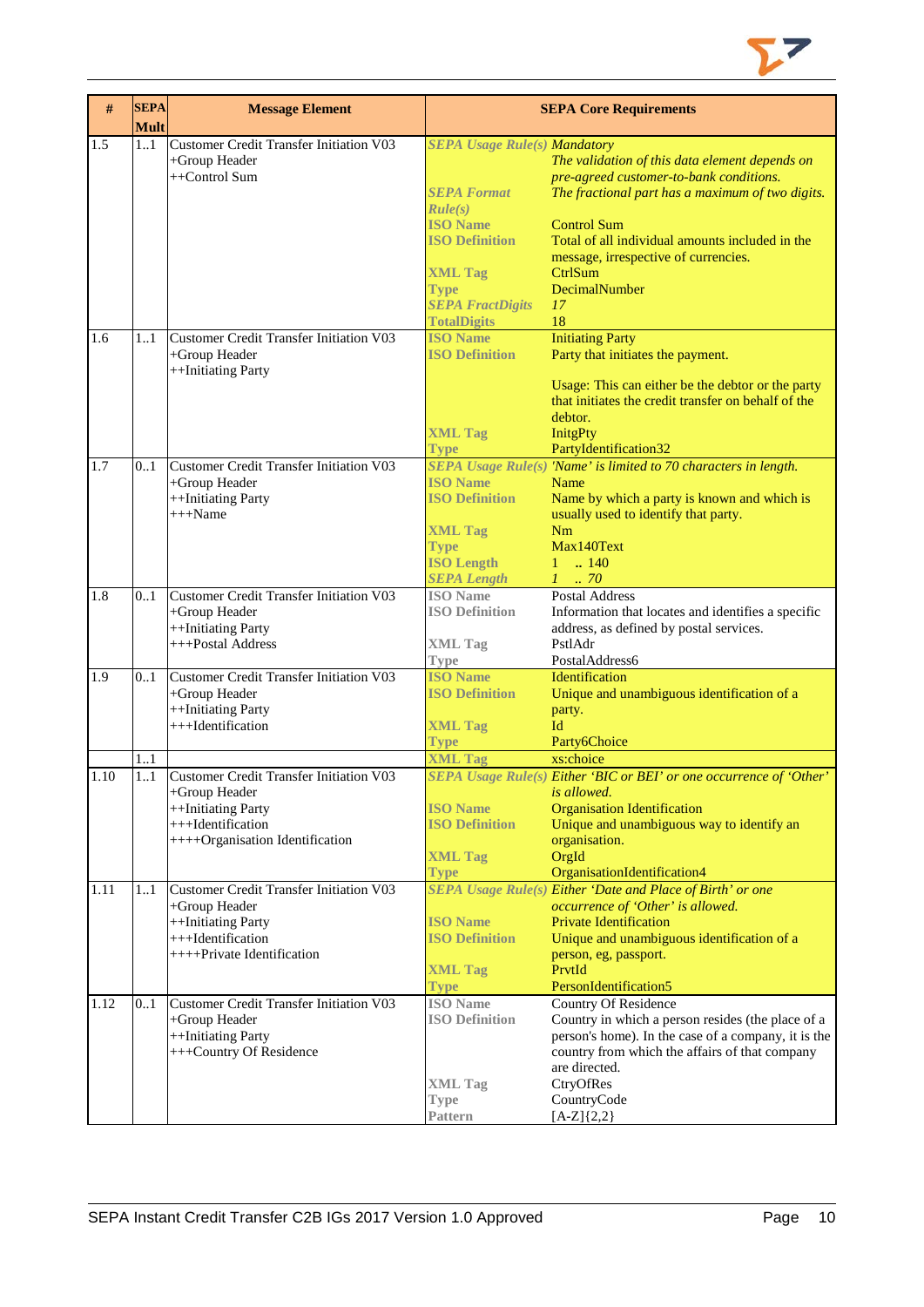

| $\#$ | <b>SEPA</b><br><b>Mult</b> | <b>Message Element</b>                                                                                         |                                                                                                                      | <b>SEPA Core Requirements</b>                                                                                                                                                                                                                                                                                                                                                                                                                                                                                                                                      |
|------|----------------------------|----------------------------------------------------------------------------------------------------------------|----------------------------------------------------------------------------------------------------------------------|--------------------------------------------------------------------------------------------------------------------------------------------------------------------------------------------------------------------------------------------------------------------------------------------------------------------------------------------------------------------------------------------------------------------------------------------------------------------------------------------------------------------------------------------------------------------|
| 1.13 | 01                         | Customer Credit Transfer Initiation V03<br>+Group Header<br>++Initiating Party<br>+++Contact Details           | <b>ISO</b> Name<br><b>ISO Definition</b><br><b>XML Tag</b><br>Type                                                   | <b>Contact Details</b><br>Set of elements used to indicate how to contact<br>the party.<br>CtctDtls<br>ContactDetails2                                                                                                                                                                                                                                                                                                                                                                                                                                             |
| 1.14 | 0.1                        | <b>Customer Credit Transfer Initiation V03</b><br>+Group Header<br>++Forwarding Agent                          | <b>ISO</b> Name<br><b>ISO Definition</b><br><b>XML Tag</b>                                                           | Forwarding Agent<br>Financial institution that receives the instruction<br>from the initiating party and forwards it to the<br>next agent in the payment chain for execution.<br>FwdgAgt                                                                                                                                                                                                                                                                                                                                                                           |
| 2.0  | $1 \dots n$                | <b>Customer Credit Transfer Initiation V03</b>                                                                 | <b>Type</b><br><b>ISO Name</b>                                                                                       | BranchAndFinancialInstitutionIdentification4<br><b>Payment Information</b>                                                                                                                                                                                                                                                                                                                                                                                                                                                                                         |
|      |                            | +Payment Information                                                                                           | <b>ISO Definition</b><br><b>XML Tag</b><br><b>Type</b>                                                               | Set of characteristics that applies to the debit side<br>of the payment transactions included in the credit<br>transfer initiation.<br>PmtInf<br>PaymentInstructionInformation3                                                                                                                                                                                                                                                                                                                                                                                    |
| 2.1  | 1.1                        | <b>Customer Credit Transfer Initiation V03</b><br>+Payment Information<br>++Payment Information Identification | <b>ISO</b> Name<br><b>ISO Definition</b><br><b>XML Tag</b><br><b>Type</b><br><b>ISO Length</b><br><b>SEPA Length</b> | <b>Payment Information Identification</b><br>Unique identification, as assigned by a sending<br>party, to unambiguously identify the payment<br>information group within the message.<br>PmtInfId<br>Max35Text<br>$1 \t . 35$<br>$1-.35$                                                                                                                                                                                                                                                                                                                           |
| 2.2  | 11                         | <b>Customer Credit Transfer Initiation V03</b><br>+Payment Information<br>++Payment Method                     | <b>ISO Name</b><br><b>ISO Definition</b><br><b>XML Tag</b><br><b>Type</b>                                            | SEPA Usage Rule(s) Only 'TRF' is allowed.<br><b>Payment Method</b><br>Specifies the means of payment that will be used<br>to move the amount of money.<br>PmtMtd<br>PaymentMethod3Code                                                                                                                                                                                                                                                                                                                                                                             |
|      |                            |                                                                                                                | <b>SEPA Code Restrictions</b>                                                                                        |                                                                                                                                                                                                                                                                                                                                                                                                                                                                                                                                                                    |
|      |                            |                                                                                                                | <b>TRF</b>                                                                                                           | <b>CreditTransfer</b><br>Transfer of an amount of money in the books of<br>the account servicer.                                                                                                                                                                                                                                                                                                                                                                                                                                                                   |
| 2.3  | 0.1                        | <b>Customer Credit Transfer Initiation V03</b><br>+Payment Information<br>++Batch Booking                      | <b>ISO Name</b><br><b>ISO Definition</b><br><b>XML Tag</b>                                                           | SEPA Usage Rule(s) If present and contains 'true', batch booking is<br>requested. If present and contains 'false',<br>booking per transaction is requested.<br>If element is not present, pre-agreed customer-<br>to-bank conditions apply.<br><b>Batch Booking</b><br>Identifies whether a single entry per individual<br>transaction or a batch entry for the sum of the<br>amounts of all transactions within the group of a<br>message is requested.<br>Usage: Batch booking is used to request and not<br>order a possible batch booking.<br><b>BtchBookg</b> |
| 2.4  | 11                         | <b>Customer Credit Transfer Initiation V03</b><br>+Payment Information                                         | <b>Type</b><br><b>SEPA Usage Rule(s) Mandatory</b>                                                                   | BatchBookingIndicator<br>The validation of this data element depends on                                                                                                                                                                                                                                                                                                                                                                                                                                                                                            |
|      |                            | ++Number Of Transactions                                                                                       | <b>ISO Name</b><br><b>ISO Definition</b><br><b>XML Tag</b><br><b>Type</b>                                            | pre-agreed customer-to-bank conditions.<br><b>Number Of Transactions</b><br>Number of individual transactions contained in<br>the paymnet information group.<br><b>NbOfTxs</b><br>Max15NumericText                                                                                                                                                                                                                                                                                                                                                                 |
|      |                            |                                                                                                                | <b>Pattern</b>                                                                                                       | $[0-9]{1,15}$                                                                                                                                                                                                                                                                                                                                                                                                                                                                                                                                                      |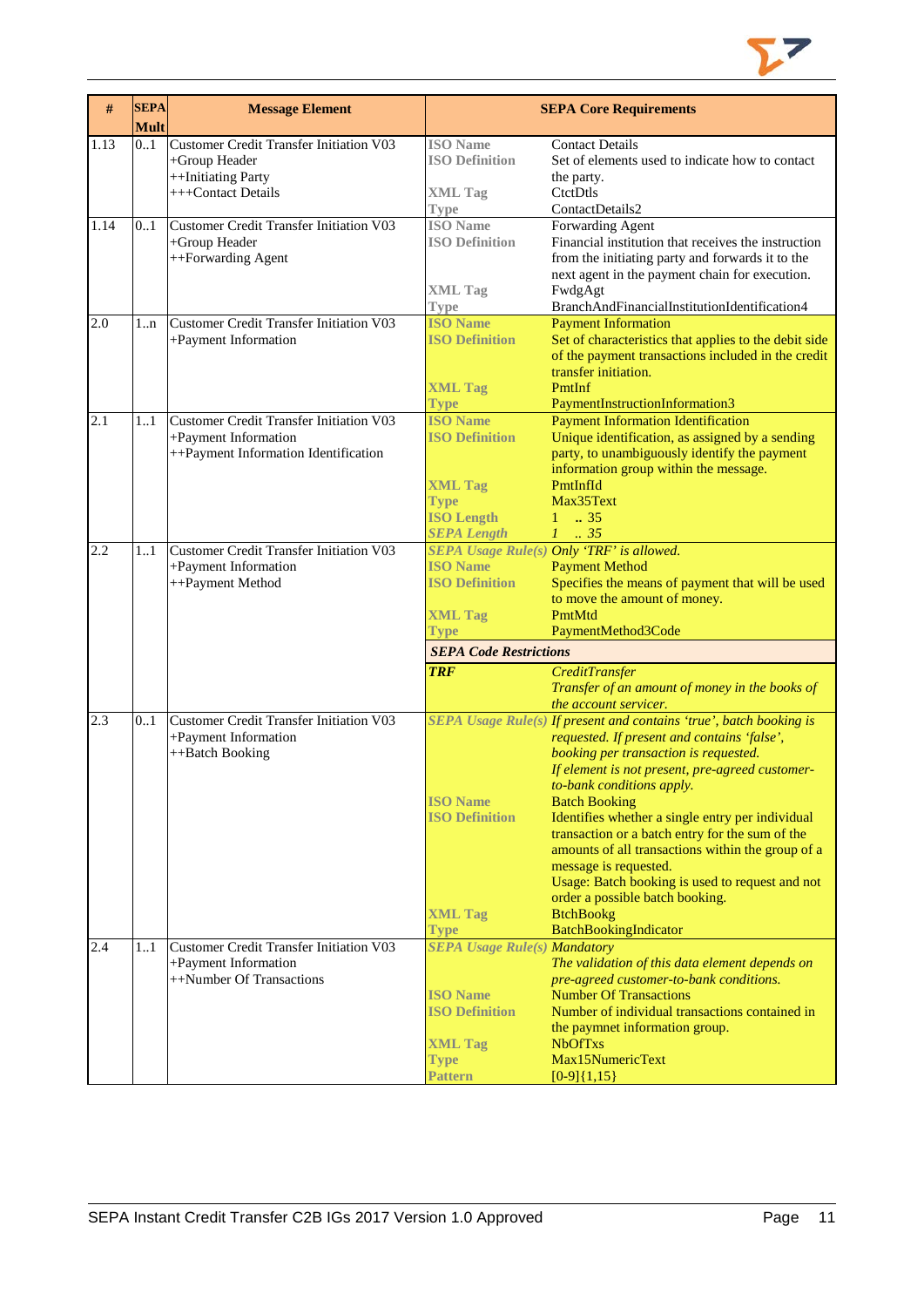

| #    | <b>SEPA</b><br><b>Mult</b> | <b>Message Element</b>                                |                                          | <b>SEPA Core Requirements</b>                                                             |
|------|----------------------------|-------------------------------------------------------|------------------------------------------|-------------------------------------------------------------------------------------------|
| 2.5  | 11                         | <b>Customer Credit Transfer Initiation V03</b>        | <b>SEPA Usage Rule(s) Mandatory</b>      |                                                                                           |
|      |                            | +Payment Information<br>++Control Sum                 |                                          | The validation of this data element depends on<br>pre-agreed customer-to-bank conditions. |
|      |                            |                                                       | <b>SEPA Format</b>                       | The fractional part has a maximum of two digits.                                          |
|      |                            |                                                       | Rule(s)                                  |                                                                                           |
|      |                            |                                                       | <b>ISO Name</b>                          | <b>Control Sum</b>                                                                        |
|      |                            |                                                       | <b>ISO Definition</b>                    | Total of all individual amounts included in the                                           |
|      |                            |                                                       |                                          | group, irrespective of currencies.                                                        |
|      |                            |                                                       | <b>XML Tag</b><br><b>Type</b>            | <b>CtrlSum</b><br>DecimalNumber                                                           |
|      |                            |                                                       | <b>SEPA FractDigits</b>                  | 17                                                                                        |
|      |                            |                                                       | <b>TotalDigits</b>                       | 18                                                                                        |
| 2.6  | 0.1                        | Customer Credit Transfer Initiation V03               |                                          | SEPA Usage Rule(s) 'Payment Type Information' must be present                             |
|      |                            | +Payment Information                                  |                                          | either here or under 'Credit Transfer                                                     |
|      |                            | ++Payment Type Information                            |                                          | Transaction Information'.                                                                 |
|      |                            |                                                       | <b>ISO Name</b><br><b>ISO Definition</b> | <b>Payment Type Information</b><br>Set of elements used to further specify the type of    |
|      |                            |                                                       |                                          | transaction.                                                                              |
|      |                            |                                                       | <b>XML Tag</b>                           | PmtTpInf                                                                                  |
|      |                            |                                                       | <b>Type</b>                              | PaymentTypeInformation19                                                                  |
| 2.7  | 0.1                        | <b>Customer Credit Transfer Initiation V03</b>        |                                          | SEPA Usage Rule(s) If present, pre-agreed customer-to-bank                                |
|      |                            | +Payment Information                                  |                                          | conditions apply.                                                                         |
|      |                            | ++Payment Type Information<br>+++Instruction Priority | <b>ISO Name</b><br><b>ISO Definition</b> | <b>Instruction Priority</b><br>Indicator of the urgency or order of importance            |
|      |                            |                                                       |                                          | that the instructing party would like the instructed                                      |
|      |                            |                                                       |                                          | party to apply to the processing of the instruction.                                      |
|      |                            |                                                       | <b>XML Tag</b>                           | <b>InstrPrty</b>                                                                          |
|      |                            |                                                       | <b>Type</b>                              | Priority2Code                                                                             |
| 2.8  | 0.1                        | <b>Customer Credit Transfer Initiation V03</b>        | <b>ISO Name</b>                          | SEPA Usage Rule(s) Usage is recommended.                                                  |
|      |                            | +Payment Information<br>++Payment Type Information    | <b>ISO Definition</b>                    | <b>Service Level</b><br>Agreement under which or rules under which the                    |
|      |                            | +++Service Level                                      |                                          | transaction should be processed.                                                          |
|      |                            |                                                       | <b>XML Tag</b>                           | <b>SvcLvl</b>                                                                             |
|      |                            |                                                       | Type                                     | ServiceLevel8Choice                                                                       |
|      | 1.1                        |                                                       | <b>XML Tag</b>                           | xs:choice                                                                                 |
| 2.9  | 1.1                        | Customer Credit Transfer Initiation V03               | <b>SEPA Rulebook</b>                     | AT-40 The identification code of the SCT Inst                                             |
|      |                            | +Payment Information                                  |                                          | Scheme.                                                                                   |
|      |                            | ++Payment Type Information<br>+++Service Level        | <b>ISO</b> Name                          | SEPA Usage Rule(s) Only 'SEPA' is allowed.<br>Code                                        |
|      |                            | $+++Code$                                             | <b>ISO Definition</b>                    | Specifies a pre-agreed service or level of service                                        |
|      |                            |                                                       |                                          | between the parties, as published in an external                                          |
|      |                            |                                                       |                                          | service level code list.                                                                  |
|      |                            |                                                       | <b>XML Tag</b>                           | C <sub>d</sub>                                                                            |
|      |                            |                                                       | <b>Type</b><br><b>ISO Length</b>         | ExternalServiceLevel1Code<br>$\ldots$ 4                                                   |
|      |                            |                                                       | <b>SEPA Length</b>                       | $\mathcal{I}$<br>$\cdot$ 4                                                                |
|      |                            |                                                       | <b>SEPA Code Restrictions</b>            |                                                                                           |
|      |                            |                                                       | <b>SEPA</b>                              | SingleEuroPaymentsArea                                                                    |
|      |                            |                                                       |                                          | Payment must be executed following the Single                                             |
|      |                            |                                                       |                                          | Euro Payments Area scheme.                                                                |
| 2.10 | 11                         | Customer Credit Transfer Initiation V03               | <b>ISO</b> Name                          | Proprietary                                                                               |
|      |                            | +Payment Information                                  | <b>ISO Definition</b>                    | Specifies a pre-agreed service or level of service                                        |
|      |                            | ++Payment Type Information                            |                                          | between the parties, as a proprietary code.                                               |
|      |                            | +++Service Level                                      | <b>XML Tag</b>                           | Prtry<br>Max35Text                                                                        |
|      |                            | ++++Proprietary                                       | <b>Type</b><br><b>ISO Length</b>         | .35<br>$\mathbf{1}$                                                                       |
|      |                            |                                                       | <b>SEPA Length</b>                       | $\mathcal{I}$<br>$\therefore$ 35                                                          |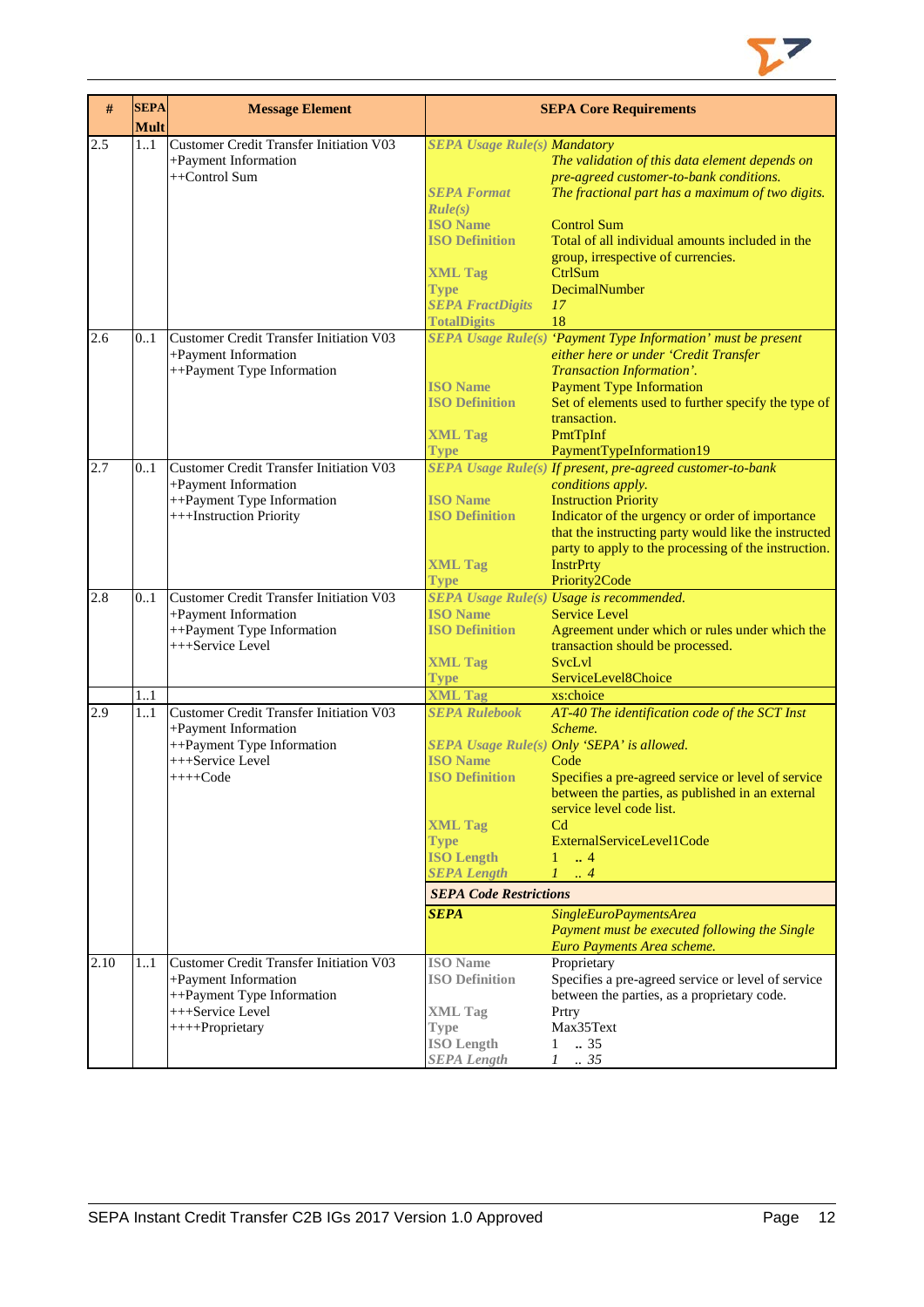

| #    | <b>SEPA</b> | <b>Message Element</b>                            |                       | <b>SEPA Core Requirements</b>                                    |
|------|-------------|---------------------------------------------------|-----------------------|------------------------------------------------------------------|
|      | <b>Mult</b> |                                                   |                       |                                                                  |
| 2.11 | 0.1         | Customer Credit Transfer Initiation V03           | <b>ISO Name</b>       | <b>Local Instrument</b>                                          |
|      |             | +Payment Information                              | <b>ISO Definition</b> | User community specific instrument.                              |
|      |             | ++Payment Type Information<br>+++Local Instrument |                       | Usage: This element is used to specify a local                   |
|      |             |                                                   |                       | instrument, local clearing option and/or further                 |
|      |             |                                                   |                       | qualify the service or service level.                            |
|      |             |                                                   | <b>XML Tag</b>        | LelInstrm                                                        |
|      |             |                                                   | <b>Type</b>           | LocalInstrument2Choice                                           |
|      | 1.1         |                                                   | <b>XML Tag</b>        | xs:choice                                                        |
| 2.12 | 11          | <b>Customer Credit Transfer Initiation V03</b>    |                       | SEPA Usage Rule(s) Only 'INST' is allowed.                       |
|      |             | +Payment Information                              | <b>ISO Name</b>       | Code                                                             |
|      |             | ++Payment Type Information                        | <b>ISO Definition</b> | Specifies the local instrument, as published in an               |
|      |             | +++Local Instrument                               |                       | external local instrument code list.                             |
|      |             | $++++Code$                                        | <b>XML Tag</b>        | C <sub>d</sub>                                                   |
|      |             |                                                   | <b>Type</b>           | ExternalLocalInstrument1Code                                     |
|      |             |                                                   | <b>ISO Length</b>     | 1<br>.35                                                         |
|      |             |                                                   | <b>SEPA Length</b>    | $1 \t35$                                                         |
| 2.13 | 0.1         | <b>Customer Credit Transfer Initiation V03</b>    | <b>SEPA Rulebook</b>  | AT-45 The category purpose of the SCT Inst                       |
|      |             | +Payment Information                              |                       | Instruction.                                                     |
|      |             | ++Payment Type Information                        |                       | SEPA Usage Rule(s) Depending on the agreement between the        |
|      |             | +++Category Purpose                               |                       | Originator and the Originator Bank, 'Category                    |
|      |             |                                                   |                       | Purpose' may be forwarded to the Beneficiary                     |
|      |             |                                                   |                       | Bank.                                                            |
|      |             |                                                   | <b>ISO Name</b>       | <b>Category Purpose</b>                                          |
|      |             |                                                   | <b>ISO Definition</b> | Specifies the high level purpose of the instruction              |
|      |             |                                                   |                       | based on a set of pre-defined categories.                        |
|      |             |                                                   |                       | Usage: This is used by the initiating party to                   |
|      |             |                                                   |                       | provide information concerning the processing of                 |
|      |             |                                                   |                       | the payment. It is likely to trigger special                     |
|      |             |                                                   |                       | processing by any of the agents involved in the                  |
|      |             |                                                   | <b>XML Tag</b>        | payment chain.<br>CtgyPurp                                       |
|      |             |                                                   | Type                  | CategoryPurpose1Choice                                           |
| 2.14 | 11          | <b>Customer Credit Transfer Initiation V03</b>    |                       | SEPA Usage Rule(s) AT-07 The Requested Execution Date of the SCT |
|      |             | +Payment Information                              |                       | <b>Inst Instruction.</b>                                         |
|      |             | ++Requested Execution Date                        | <b>ISO Name</b>       | <b>Requested Execution Date</b>                                  |
|      |             |                                                   | <b>ISO Definition</b> | Date at which the initiating party requests the                  |
|      |             |                                                   |                       | clearing agent to process the payment.                           |
|      |             |                                                   |                       | Usage: This is the date on which the debtor's                    |
|      |             |                                                   |                       | account is to be debited. If payment by cheque,                  |
|      |             |                                                   |                       | the date when the cheque must be generated by                    |
|      |             |                                                   |                       | the bank.                                                        |
|      |             |                                                   | <b>XML Tag</b>        | ReqdExctnDt                                                      |
|      |             |                                                   | <b>Type</b>           | <b>ISODate</b>                                                   |
| 2.15 | 0.1         | Customer Credit Transfer Initiation V03           | <b>ISO</b> Name       | Pooling Adjustment Date                                          |
|      |             | +Payment Information                              | <b>ISO Definition</b> | Date used for the correction of the value date of a              |
|      |             | ++Pooling Adjustment Date                         |                       | cash pool movement that has been posted with a                   |
|      |             |                                                   |                       | different value date.                                            |
|      |             |                                                   | <b>XML Tag</b>        | PoolgAdjstmntDt                                                  |
|      |             |                                                   | Type                  | <b>ISODate</b>                                                   |
| 2.16 | 11          | <b>Customer Credit Transfer Initiation V03</b>    | <b>ISO Name</b>       | <b>Debtor</b>                                                    |
|      |             | +Payment Information                              | <b>ISO Definition</b> | Party that owes an amount of money to the                        |
|      |             | ++Debtor                                          |                       | (ultimate) creditor.                                             |
|      |             |                                                   | <b>XML Tag</b>        | <b>D</b> btr                                                     |
|      |             |                                                   | <b>Type</b>           | PartyIdentification32                                            |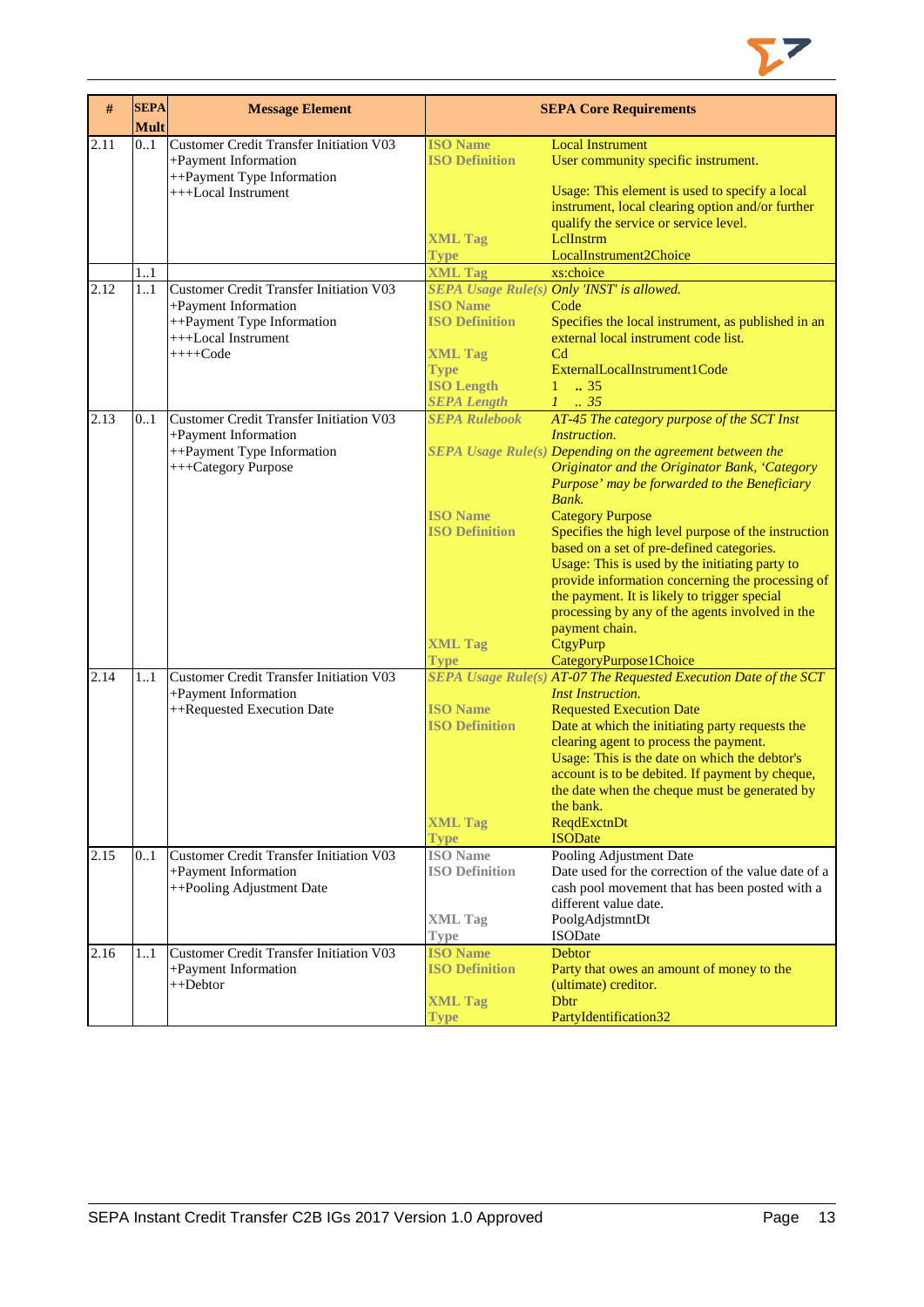

| $\#$ | <b>SEPA</b><br><b>Mult</b> | <b>Message Element</b>                                                                                                          |                                                                                                                      | <b>SEPA Core Requirements</b>                                                                                                                                                                       |
|------|----------------------------|---------------------------------------------------------------------------------------------------------------------------------|----------------------------------------------------------------------------------------------------------------------|-----------------------------------------------------------------------------------------------------------------------------------------------------------------------------------------------------|
| 2.17 | 1.1                        | <b>Customer Credit Transfer Initiation V03</b><br>+Payment Information<br>++Debtor<br>+++Name                                   | <b>SEPA Rulebook</b><br><b>SEPA Usage Rule(s) Mandatory</b><br><b>ISO Name</b><br><b>ISO Definition</b>              | AT-02 The name of the Originator<br>'Name' is limited to 70 characters in length.<br>Name<br>Name by which a party is known and which is                                                            |
|      |                            |                                                                                                                                 | <b>XML Tag</b><br><b>Type</b><br><b>ISO Length</b><br><b>SEPA Length</b>                                             | usually used to identify that party.<br>Nm<br>Max140Text<br>$1 \quad . \quad 140$<br>$1 \dots 70$                                                                                                   |
| 2.18 | 0.1                        | Customer Credit Transfer Initiation V03<br>+Payment Information<br>$++Dektor$<br>+++Postal Address                              | <b>SEPA Rulebook</b><br><b>ISO Name</b><br><b>ISO Definition</b><br><b>XML Tag</b><br><b>Type</b>                    | $AT-03$ The address of the Originator<br><b>Postal Address</b><br>Information that locates and identifies a specific<br>address, as defined by postal services.<br>PstlAdr<br>PostalAddress6        |
| 2.19 | 0.1                        | <b>Customer Credit Transfer Initiation V03</b><br>+Payment Information<br>$++Dektor$<br>+++Postal Address<br>++++Address Type   | <b>ISO</b> Name<br><b>ISO Definition</b><br><b>XML Tag</b><br><b>Type</b>                                            | Address Type<br>Identifies the nature of the postal address.<br>AdrTp<br>AddressType2Code                                                                                                           |
| 2.20 | 0.1                        | Customer Credit Transfer Initiation V03<br>+Payment Information<br>$++Dektor$<br>+++Postal Address<br>$+++Department$           | <b>ISO</b> Name<br><b>ISO Definition</b><br><b>XML</b> Tag<br><b>Type</b><br><b>ISO Length</b><br><b>SEPA Length</b> | Department<br>Identification of a division of a large organisation<br>or building.<br>Dept<br>Max70Text<br>70<br>1<br>$1$ $\,$ . $70$                                                               |
| 2.21 | 0.1                        | <b>Customer Credit Transfer Initiation V03</b><br>+Payment Information<br>$++Dektor$<br>+++Postal Address<br>++++Sub Department | <b>ISO</b> Name<br><b>ISO Definition</b><br><b>XML Tag</b><br><b>Type</b><br><b>ISO Length</b><br><b>SEPA Length</b> | Sub Department<br>Identification of a sub-division of a large<br>organisation or building.<br>SubDept<br>Max70Text<br>.70<br>$\mathbf{1}$<br>$1 \quad .70$                                          |
| 2.22 | 0.1                        | <b>Customer Credit Transfer Initiation V03</b><br>+Payment Information<br>$++Dektor$<br>+++Postal Address<br>++++Street Name    | <b>ISO</b> Name<br><b>ISO Definition</b><br><b>XML Tag</b><br>Type<br><b>ISO</b> Length<br><b>SEPA Length</b>        | <b>Street Name</b><br>Name of a street or thoroughfare.<br>StrtNm<br>Max70Text<br>$1 \t . 70$<br>$1 \t . 70$                                                                                        |
| 2.23 | 0.1                        | Customer Credit Transfer Initiation V03<br>+Payment Information<br>++Debtor<br>+++Postal Address<br>++++Building Number         | <b>ISO</b> Name<br><b>ISO Definition</b><br><b>XML Tag</b><br>Type<br><b>ISO Length</b><br><b>SEPA Length</b>        | <b>Building Number</b><br>Number that identifies the position of a building<br>on a street.<br>BldgNb<br>Max16Text<br>$1-.16$<br>$1 \ldots 16$                                                      |
| 2.24 | 0.1                        | <b>Customer Credit Transfer Initiation V03</b><br>+Payment Information<br>++Debtor<br>+++Postal Address<br>++++Post Code        | <b>ISO</b> Name<br><b>ISO Definition</b><br><b>XML Tag</b><br><b>Type</b><br><b>ISO Length</b><br><b>SEPA Length</b> | Post Code<br>Identifier consisting of a group of letters and/or<br>numbers that is added to a postal address to assist<br>the sorting of mail.<br>PstCd<br>Max16Text<br>$1-.16$<br>$1 \quad  \; 16$ |
| 2.25 | 01                         | Customer Credit Transfer Initiation V03<br>+Payment Information<br>++Debtor<br>+++Postal Address<br>++++Town Name               | <b>ISO</b> Name<br><b>ISO Definition</b><br><b>XML</b> Tag<br><b>Type</b><br><b>ISO Length</b><br><b>SEPA Length</b> | <b>Town Name</b><br>Name of a built-up area, with defined boundaries,<br>and a local government.<br>TwnNm<br>Max35Text<br>.35<br>1<br>$1 \t . 35$                                                   |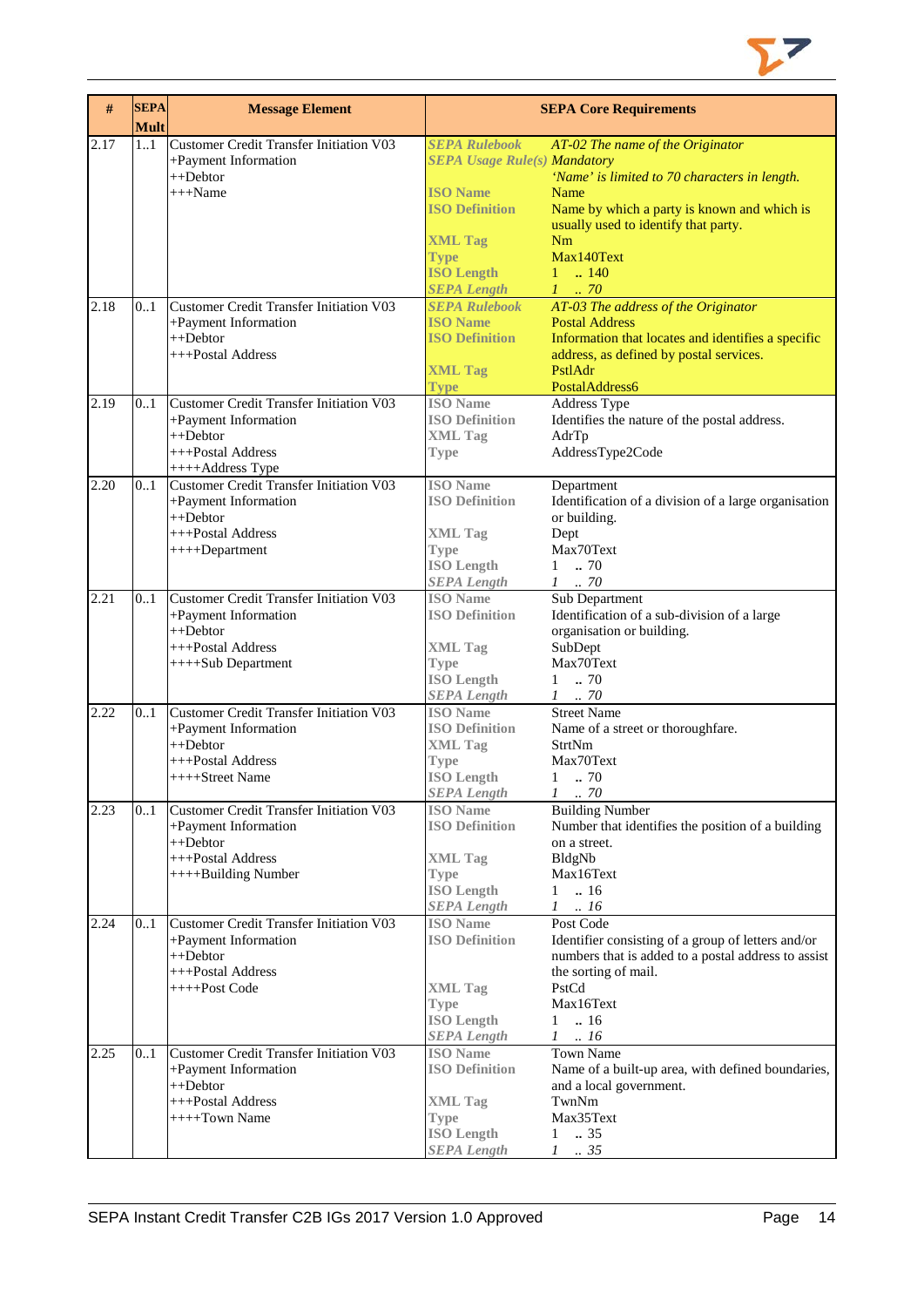

| #    | <b>SEPA</b><br><b>Mult</b> | <b>Message Element</b>                         |                                          | <b>SEPA Core Requirements</b>                                                                            |
|------|----------------------------|------------------------------------------------|------------------------------------------|----------------------------------------------------------------------------------------------------------|
| 2.26 | 01                         | <b>Customer Credit Transfer Initiation V03</b> | <b>ISO</b> Name                          | <b>Country Sub Division</b>                                                                              |
|      |                            | +Payment Information                           | <b>ISO Definition</b>                    | Identifies a subdivision of a country such as state,                                                     |
|      |                            | $++Dektor$                                     |                                          | region, county.                                                                                          |
|      |                            | +++Postal Address                              | <b>XML Tag</b>                           | CtrySubDvsn                                                                                              |
|      |                            | ++++Country Sub Division                       | <b>Type</b>                              | Max35Text                                                                                                |
|      |                            |                                                | <b>ISO Length</b>                        | $1 \t . 35$                                                                                              |
|      |                            |                                                | <b>SEPA Length</b>                       | $1 \t . 35$                                                                                              |
| 2.27 | 0.1                        | Customer Credit Transfer Initiation V03        | <b>ISO Name</b><br><b>ISO Definition</b> | Country                                                                                                  |
|      |                            | +Payment Information<br>++Debtor               | <b>XML Tag</b>                           | Nation with its own government.<br>Ctry                                                                  |
|      |                            | +++Postal Address                              | <b>Type</b>                              | CountryCode                                                                                              |
|      |                            | $+++$ Country                                  | <b>Pattern</b>                           | $[A-Z](2,2)$                                                                                             |
| 2.28 | 0.2                        | Customer Credit Transfer Initiation V03        |                                          | SEPA Usage Rule(s) Only two occurrences are allowed.                                                     |
|      |                            | +Payment Information                           | <b>ISO Name</b>                          | <b>Address Line</b>                                                                                      |
|      |                            | ++Debtor                                       | <b>ISO Definition</b>                    | Information that locates and identifies a specific                                                       |
|      |                            | +++Postal Address                              |                                          | address, as defined by postal services, presented                                                        |
|      |                            | ++++Address Line                               |                                          | in free format text.                                                                                     |
|      |                            |                                                | <b>XML Tag</b>                           | AdrLine                                                                                                  |
|      |                            |                                                | <b>Type</b>                              | Max70Text<br>$1 \t . 70$                                                                                 |
|      |                            |                                                | <b>ISO Length</b><br><b>SEPA Length</b>  | $1 \t 70$                                                                                                |
| 2.29 | 0.1                        | <b>Customer Credit Transfer Initiation V03</b> | <b>SEPA Rulebook</b>                     | AT-10 The Originator identification code                                                                 |
|      |                            | +Payment Information                           | <b>ISO Name</b>                          | <b>Identification</b>                                                                                    |
|      |                            | ++Debtor                                       | <b>ISO Definition</b>                    | Unique and unambiguous identification of a                                                               |
|      |                            | +++Identification                              |                                          | party.                                                                                                   |
|      |                            |                                                | <b>XML Tag</b>                           | Id                                                                                                       |
|      |                            |                                                | <b>Type</b>                              | Party6Choice                                                                                             |
|      | 11                         |                                                | <b>XML Tag</b>                           | xs:choice                                                                                                |
| 2.30 | 1.1                        | <b>Customer Credit Transfer Initiation V03</b> |                                          | SEPA Usage Rule(s) Either 'BIC or BEI' or one occurrence of 'Other'                                      |
|      |                            | +Payment Information                           |                                          | is allowed.                                                                                              |
|      |                            | $++Dektor$                                     | <b>ISO Name</b>                          | <b>Organisation Identification</b>                                                                       |
|      |                            | +++Identification                              | <b>ISO Definition</b>                    | Unique and unambiguous way to identify an                                                                |
|      |                            | ++++Organisation Identification                | <b>XML Tag</b>                           | organisation.<br>OrgId                                                                                   |
|      |                            |                                                | <b>Type</b>                              | OrganisationIdentification4                                                                              |
| 2.31 | 11                         | <b>Customer Credit Transfer Initiation V03</b> |                                          | <b>SEPA Usage Rule(s) Either 'Date and Place of Birth' or one occurence</b>                              |
|      |                            | +Payment Information                           |                                          | of 'Other' is allowed                                                                                    |
|      |                            | $++Dektor$                                     | <b>ISO Name</b>                          | <b>Private Identification</b>                                                                            |
|      |                            | +++Identification                              | <b>ISO Definition</b>                    | Unique and unambiguous identification of a                                                               |
|      |                            | ++++Private Identification                     |                                          | person, eg, passport.                                                                                    |
|      |                            |                                                | <b>XML Tag</b>                           | PrvtId                                                                                                   |
|      |                            |                                                | <b>Type</b>                              | PersonIdentification5                                                                                    |
| 2.32 | 0.1                        | <b>Customer Credit Transfer Initiation V03</b> | <b>ISO</b> Name<br><b>ISO Definition</b> | Country Of Residence                                                                                     |
|      |                            | +Payment Information<br>$++Dektor$             |                                          | Country in which a person resides (the place of a<br>person's home). In the case of a company, it is the |
|      |                            | +++Country Of Residence                        |                                          | country from which the affairs of that company                                                           |
|      |                            |                                                |                                          | are directed.                                                                                            |
|      |                            |                                                | <b>XML Tag</b>                           | CtryOfRes                                                                                                |
|      |                            |                                                | <b>Type</b>                              | CountryCode                                                                                              |
|      |                            |                                                | Pattern                                  | $[A-Z]\{2,2\}$                                                                                           |
| 2.33 | 0.1                        | <b>Customer Credit Transfer Initiation V03</b> | <b>ISO Name</b>                          | <b>Contact Details</b>                                                                                   |
|      |                            | +Payment Information                           | <b>ISO Definition</b>                    | Set of elements used to indicate how to contact                                                          |
|      |                            | ++Debtor                                       |                                          | the party.                                                                                               |
|      |                            | +++Contact Details                             | <b>XML Tag</b>                           | CtetDtls                                                                                                 |
| 2.34 | 11                         | <b>Customer Credit Transfer Initiation V03</b> | Type<br><b>SEPA Rulebook</b>             | ContactDetails2                                                                                          |
|      |                            | +Payment Information                           |                                          | AT-01 The IBAN of the account of the<br>Originator.                                                      |
|      |                            | ++Debtor Account                               | <b>ISO Name</b>                          | <b>Debtor Account</b>                                                                                    |
|      |                            |                                                | <b>ISO Definition</b>                    | Unambiguous identification of the account of the                                                         |
|      |                            |                                                |                                          | debtor to which a debit entry will be made as a                                                          |
|      |                            |                                                |                                          | result of the transaction.                                                                               |
|      |                            |                                                | <b>XML Tag</b>                           | <b>DbtrAcct</b>                                                                                          |
|      |                            |                                                | <b>Type</b>                              | CashAccount16                                                                                            |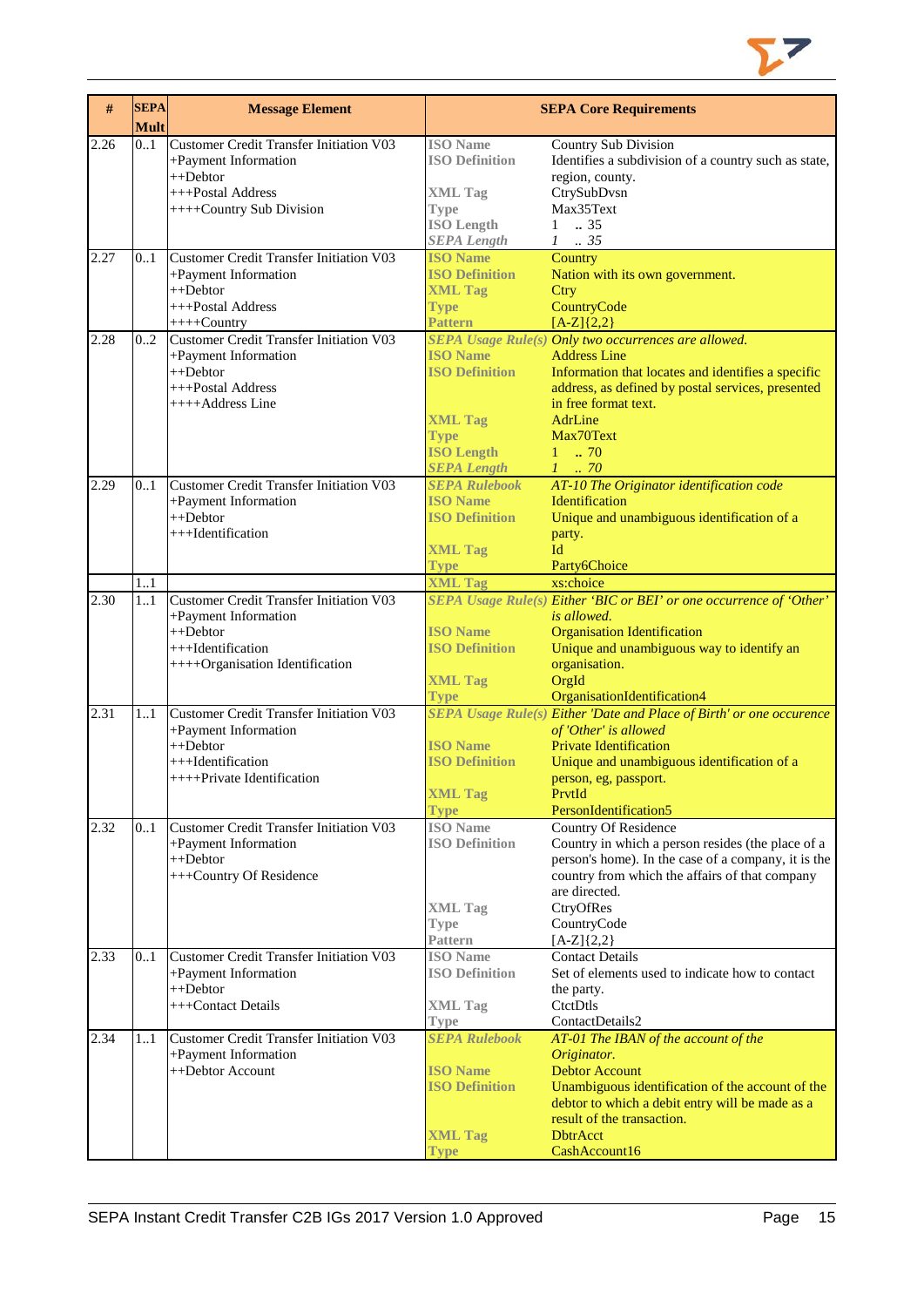

| #    | <b>SEPA</b><br><b>Mult</b> | <b>Message Element</b>                                                                                                              |                                                                                                                      | <b>SEPA Core Requirements</b>                                                                                                                                                                                                                                                                                                                                                                                                                                                                                     |
|------|----------------------------|-------------------------------------------------------------------------------------------------------------------------------------|----------------------------------------------------------------------------------------------------------------------|-------------------------------------------------------------------------------------------------------------------------------------------------------------------------------------------------------------------------------------------------------------------------------------------------------------------------------------------------------------------------------------------------------------------------------------------------------------------------------------------------------------------|
| 2.35 | $\overline{1}$ 1           | Customer Credit Transfer Initiation V03<br>+Payment Information<br>++Debtor Account<br>+++Identification                            | <b>ISO Name</b><br><b>ISO Definition</b><br><b>XML Tag</b><br><b>Type</b>                                            | SEPA Usage Rule(s) Only IBAN is allowed.<br>Identification<br>Unique and unambiguous identification for the<br>account between the account owner and the<br>account servicer.<br>Иd<br>AccountIdentification4Choice                                                                                                                                                                                                                                                                                               |
| 2.36 | 0.1                        | Customer Credit Transfer Initiation V03<br>+Payment Information<br>++Debtor Account<br>$+++Type$                                    | <b>ISO</b> Name<br><b>ISO Definition</b><br><b>XML Tag</b><br><b>Type</b>                                            | Type<br>Specifies the nature, or use of the account.<br>Tp<br>CashAccountType2                                                                                                                                                                                                                                                                                                                                                                                                                                    |
| 2.37 | 0.1                        | Customer Credit Transfer Initiation V03<br>+Payment Information<br>++Debtor Account<br>+++Currency                                  | <b>ISO Name</b><br><b>ISO Definition</b><br><b>XML Tag</b><br><b>Type</b><br><b>Pattern</b>                          | Currency<br>Identification of the currency in which the<br>account is held.<br>Usage: Currency should only be used in case one<br>and the same account number covers several<br>currencies<br>and the initiating party needs to identify which<br>currency needs to be used for settlement on the<br>account.<br>Ccy<br>ActiveOrHistoricCurrencyCode<br>$[A-Z](3,3)$                                                                                                                                              |
| 2.38 | 0.1                        | <b>Customer Credit Transfer Initiation V03</b><br>+Payment Information<br>++Debtor Account<br>$+++Name$                             | <b>ISO</b> Name<br><b>ISO Definition</b><br><b>XML Tag</b><br><b>Type</b><br><b>ISO Length</b><br><b>SEPA Length</b> | Name<br>Name of the account, as assigned by the account<br>servicing institution, in agreement with the<br>account owner in order to provide an additional<br>means of identification of the account.<br>Usage: The account name is different from the<br>account owner name. The account name is used<br>in certain user communities to provide a means of<br>identifying the account, in addition to the account<br>owner's identity and the account number.<br>Nm<br>Max70Text<br>$1 \t . 70$<br>$1 \quad .70$ |
| 2.39 | 11                         | <b>Customer Credit Transfer Initiation V03</b><br>+Payment Information<br>++Debtor Agent                                            | <b>ISO Name</b><br><b>ISO Definition</b><br><b>XML Tag</b><br><b>Type</b>                                            | <b>Debtor Agent</b><br>Financial institution servicing an account for the<br>debtor.<br><b>DbtrAgt</b><br>BranchAndFinancialInstitutionIdentification4                                                                                                                                                                                                                                                                                                                                                            |
| 2.40 | 11                         | <b>Customer Credit Transfer Initiation V03</b><br>+Payment Information<br>++Debtor Agent<br>+++Financial Institution Identification | <b>ISO Name</b><br><b>ISO Definition</b><br><b>XML Tag</b><br><b>Type</b>                                            | SEPA Usage Rule(s) Either BIC or 'Other/Identification' must be<br>used.<br><b>Financial Institution Identification</b><br>Unique and unambiguous identification of a<br>financial institution, as assigned under an<br>internationally recognised or proprietary<br>identification scheme.<br>FinInstnId<br>FinancialInstitutionIdentification7                                                                                                                                                                  |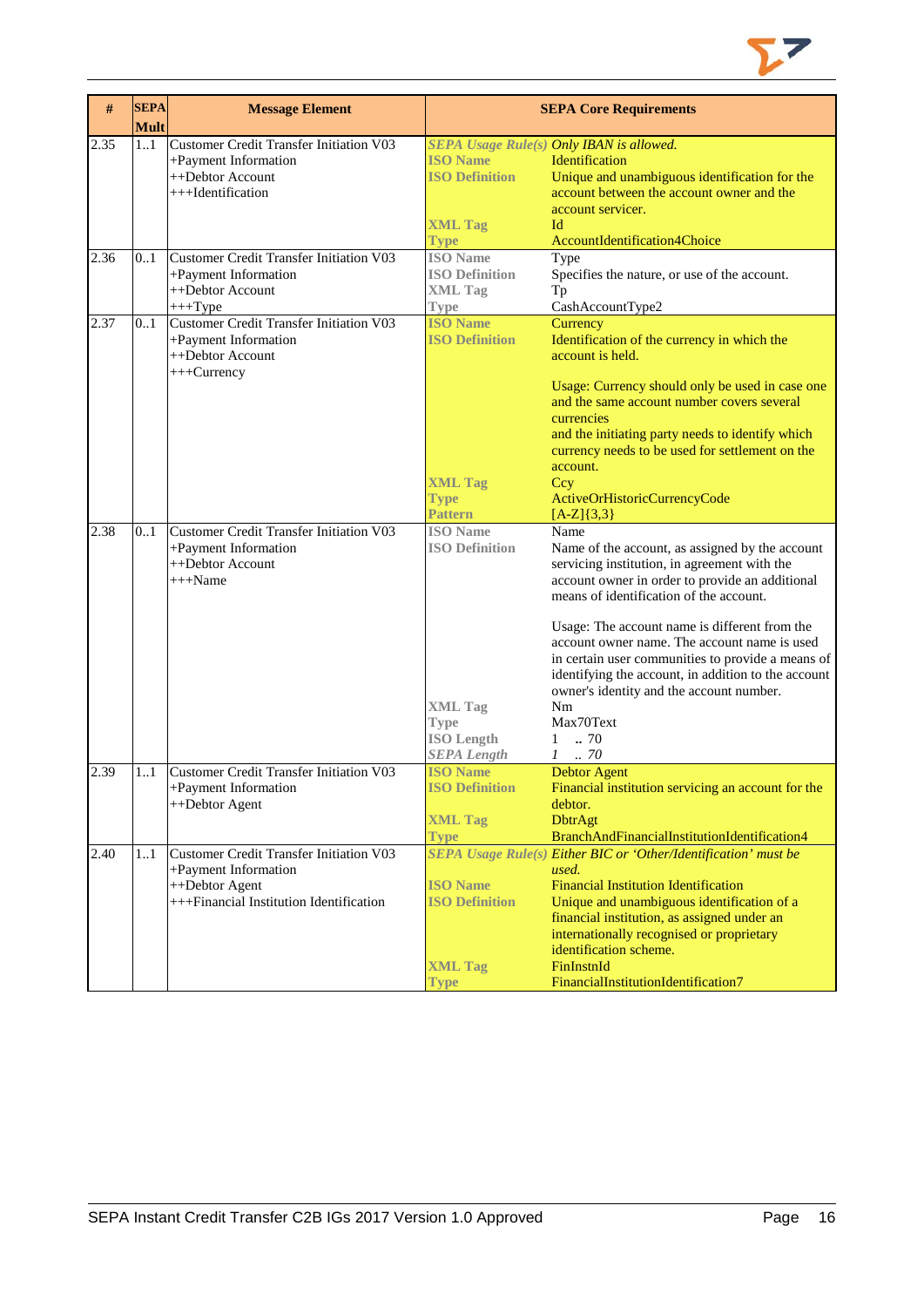

| $\#$ | <b>SEPA</b><br><b>Mult</b> | <b>Message Element</b>                                                                                                                                                         |                                                                                                                                     | <b>SEPA Core Requirements</b>                                                                                                                                                                                                                                                                                                                                                                                       |
|------|----------------------------|--------------------------------------------------------------------------------------------------------------------------------------------------------------------------------|-------------------------------------------------------------------------------------------------------------------------------------|---------------------------------------------------------------------------------------------------------------------------------------------------------------------------------------------------------------------------------------------------------------------------------------------------------------------------------------------------------------------------------------------------------------------|
| 2.41 | 0.1                        | <b>Customer Credit Transfer Initiation V03</b><br>+Payment Information<br>++Debtor Agent<br>+++Financial Institution Identification<br>$+++BIC$                                | <b>SEPA Rulebook</b><br><b>ISO</b> Name<br><b>ISO Definition</b><br><b>XML Tag</b><br><b>Type</b>                                   | AT-06 The BIC code of the Originator Bank.<br>The BIC is only mandatory when Originator<br>Bank is located in a non-EEA SEPA country or<br>territory.<br><b>BIC</b><br>Code allocated to a financial institution by the<br>ISO 9362 Registration Authority as described in<br>ISO 9362 "Banking - Banking<br>telecommunication messages - Business identifier<br>code (BIC)".<br><b>BIC</b><br><b>BICIdentifier</b> |
|      |                            |                                                                                                                                                                                | <b>Pattern</b>                                                                                                                      | $[A-Z]\{6,6\}[A-Z2-9][A-NP-Z0-9][A-Z0-9]\{3,$<br>$3\}$ (0,1)                                                                                                                                                                                                                                                                                                                                                        |
| 2.42 | 0.1                        | Customer Credit Transfer Initiation V03<br>+Payment Information<br>++Debtor Agent<br>+++Financial Institution Identification<br>++++Clearing System Member Identification Type | <b>ISO</b> Name<br><b>ISO Definition</b><br><b>XML</b> Tag                                                                          | Clearing System Member Identification<br>Information used to identify a member within a<br>clearing system.<br>ClrSysMmbId<br>ClearingSystemMemberIdentification2                                                                                                                                                                                                                                                   |
| 2.43 | 0.1                        | <b>Customer Credit Transfer Initiation V03</b><br>+Payment Information<br>++Debtor Agent<br>+++Financial Institution Identification<br>$+++$ Name                              | <b>ISO</b> Name<br><b>ISO Definition</b><br><b>XML Tag</b><br><b>Type</b><br><b>ISO Length</b><br><b>SEPA Length</b>                | Name<br>Name by which an agent is known and which is<br>usually used to identify that agent.<br>Nm<br>Max140Text<br>$\ldots$ 140<br>$\mathbf{1}$<br>$1 \quad . \quad 140$                                                                                                                                                                                                                                           |
| 2.44 | 0.1                        | <b>Customer Credit Transfer Initiation V03</b><br>+Payment Information<br>++Debtor Agent<br>+++Financial Institution Identification                                            | <b>ISO</b> Name<br><b>ISO Definition</b><br><b>XML Tag</b>                                                                          | <b>Postal Address</b><br>Information that locates and identifies a specific<br>address, as defined by postal services.<br>PstlAdr                                                                                                                                                                                                                                                                                   |
| 2.45 | 0.1                        | ++++Postal Address<br><b>Customer Credit Transfer Initiation V03</b><br>+Payment Information<br>++Debtor Agent<br>$++$ Financial Institution Identification<br>$+++Other$      | <b>Type</b><br><b>ISO</b> Name<br><b>ISO Definition</b><br><b>XML Tag</b>                                                           | PostalAddress6<br>Other<br>Unique identification of an agent, as assigned by<br>an institution, using an identification scheme.<br>Othr<br>GenericFinancialIdentification1                                                                                                                                                                                                                                          |
| 2.46 | 1.1                        | <b>Customer Credit Transfer Initiation V03</b><br>+Payment Information<br>++Debtor Agent<br>+++Financial Institution Identification<br>++++Other<br>+++++Hdentification        | <b>Type</b><br><b>ISO Name</b><br><b>ISO Definition</b><br><b>XML Tag</b><br><b>Type</b><br><b>ISO Length</b><br><b>SEPA Length</b> | SEPA Usage Rule(s) Usage Rule: Only 'NOTPROVIDED' is allowed.<br><b>Identification</b><br>Unique and unambiguous identification of a<br>person.<br>Id<br>Max35Text<br>$1 \t . 35$<br>$1 \t35$                                                                                                                                                                                                                       |
| 2.47 | 0.1                        | <b>Customer Credit Transfer Initiation V03</b><br>+Payment Information<br>++Debtor Agent<br>+++Financial Institution Identification<br>$+++Other$<br>+++++Scheme Name          | <b>ISO</b> Name<br><b>ISO Definition</b><br><b>XML Tag</b><br><b>Type</b>                                                           | Scheme Name<br>Name of the identification scheme.<br>SchmeNm<br>FinancialIdentificationSchemeName1Choice                                                                                                                                                                                                                                                                                                            |
| 2.48 | 01                         | <b>Customer Credit Transfer Initiation V03</b><br>+Payment Information<br>++Debtor Agent<br>+++Financial Institution Identification<br>$+++Other$<br>$+++++Issuer$             | <b>ISO</b> Name<br><b>ISO Definition</b><br><b>XML Tag</b><br><b>Type</b><br><b>ISO Length</b><br><b>SEPA Length</b>                | <b>Issuer</b><br>Entity that assigns the identification.<br><b>Issr</b><br>Max35Text<br>$1 \t . 35$<br>$1 \t . 35$                                                                                                                                                                                                                                                                                                  |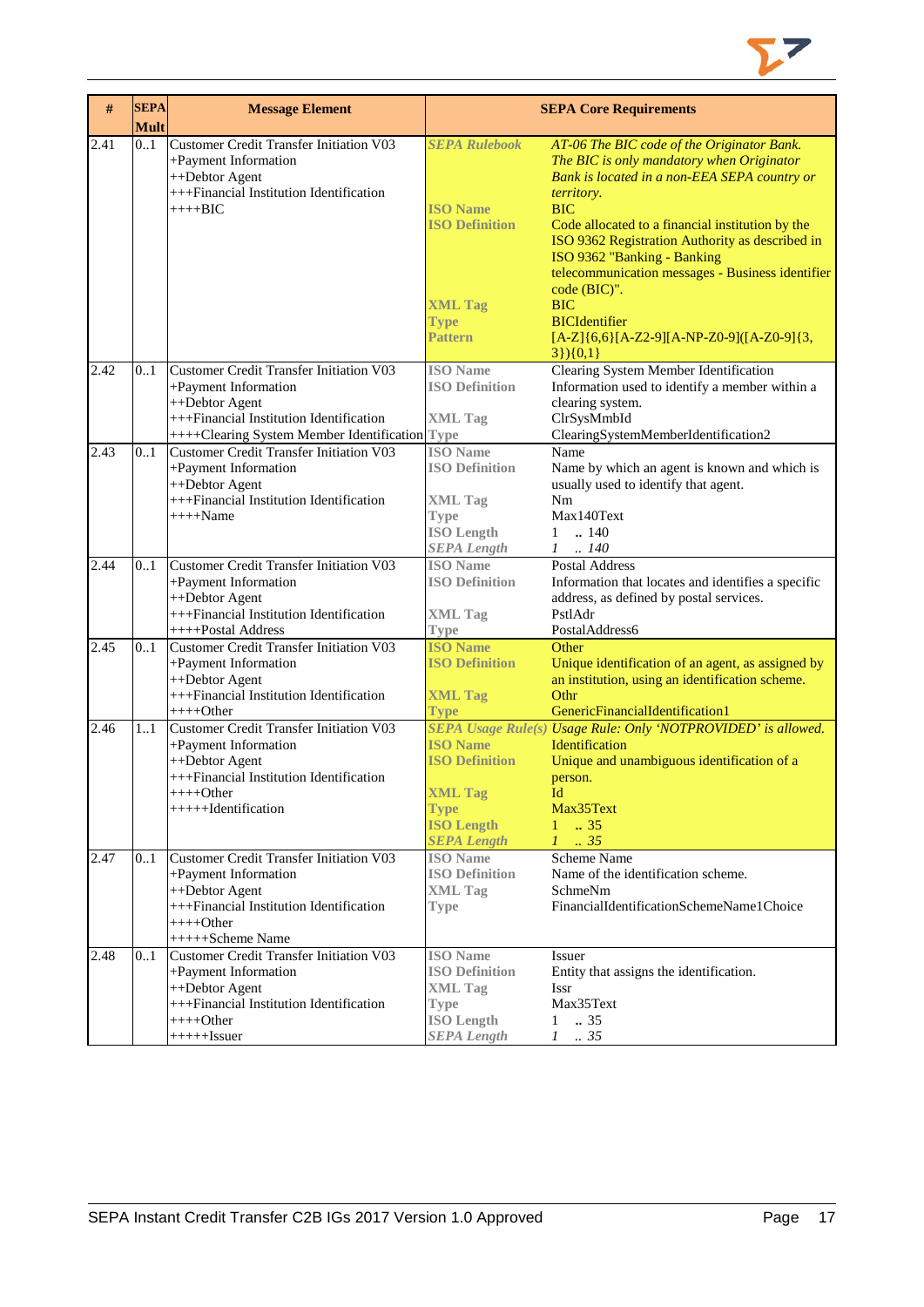

| #    | <b>SEPA</b><br><b>Mult</b> | <b>Message Element</b>                                                                                                                              |                                                                                                                                              | <b>SEPA Core Requirements</b>                                                                                                                                                                                                                                                                    |
|------|----------------------------|-----------------------------------------------------------------------------------------------------------------------------------------------------|----------------------------------------------------------------------------------------------------------------------------------------------|--------------------------------------------------------------------------------------------------------------------------------------------------------------------------------------------------------------------------------------------------------------------------------------------------|
| 2.49 | 0.1                        | Customer Credit Transfer Initiation V03<br>+Payment Information<br>++Debtor Agent<br>+++Branch Identification                                       | <b>ISO</b> Name<br><b>ISO Definition</b><br><b>XML Tag</b>                                                                                   | <b>Branch Identification</b><br>Identifies a specific branch of a financial<br>institution.<br>Usage: This component should be used in case<br>the identification information in the financial<br>institution component does not provide<br>identification up to branch level.<br><b>BrnchId</b> |
| 2.50 | 0.1                        | <b>Customer Credit Transfer Initiation V03</b><br>+Payment Information<br>++Debtor Agent Account                                                    | <b>Type</b><br><b>ISO</b> Name<br><b>ISO Definition</b>                                                                                      | BranchData2<br>Debtor Agent Account<br>Unambiguous identification of the account of the<br>debtor agent at its servicing agent in the payment<br>chain.                                                                                                                                          |
|      |                            |                                                                                                                                                     | <b>XML Tag</b><br><b>Type</b>                                                                                                                | DbtrAgtAcct<br>CashAccount16                                                                                                                                                                                                                                                                     |
| 2.51 | 0.1                        | <b>Customer Credit Transfer Initiation V03</b><br>+Payment Information<br>++Ultimate Debtor                                                         | <b>ISO Name</b><br><b>ISO Definition</b><br><b>XML Tag</b><br><b>Type</b>                                                                    | <b>Ultimate Debtor</b><br>Ultimate party that owes an amount of money to<br>the (ultimate) creditor.<br><b>UltmtDbtr</b><br>PartyIdentification32                                                                                                                                                |
| 2.52 | 01                         | <b>Customer Credit Transfer Initiation V03</b><br>+Payment Information<br>++Ultimate Debtor<br>$+++Name$                                            | <b>SEPA Rulebook</b><br><b>ISO Name</b><br><b>ISO Definition</b><br><b>XML Tag</b><br><b>Type</b><br><b>ISO Length</b><br><b>SEPA Length</b> | AT-08 The name of the Originator Reference<br>Party<br>SEPA Usage Rule(s) 'Name' is limited to 70 characters in length.<br>Name<br>Name by which a party is known and which is<br>usually used to identify that party.<br>Nm<br>Max140Text<br>$\ln 140$<br>$\mathbf{1}$<br>$1 \t 70$             |
| 2.53 | 0.1                        | Customer Credit Transfer Initiation V03<br>+Payment Information<br>++Ultimate Debtor<br>+++Postal Address                                           | <b>ISO</b> Name<br><b>ISO Definition</b><br><b>XML</b> Tag<br><b>Type</b>                                                                    | <b>Postal Address</b><br>Information that locates and identifies a specific<br>address, as defined by postal services.<br>PstlAdr<br>PostalAddress6                                                                                                                                              |
| 2.54 | 01<br>1.1                  | <b>Customer Credit Transfer Initiation V03</b><br>+Payment Information<br>++Ultimate Debtor<br>+++Identification                                    | <b>SEPA Rulebook</b><br><b>ISO</b> Name<br><b>ISO Definition</b><br><b>XML Tag</b><br><b>Type</b><br><b>XML Tag</b>                          | AT-09 The identification code of the Originator<br><b>Reference Party</b><br><b>Identification</b><br>Unique and unambiguous identification of a<br>party.<br>Id<br>Party6Choice<br>xs:choice                                                                                                    |
| 2.55 | 11                         | <b>Customer Credit Transfer Initiation V03</b><br>+Payment Information<br>++Ultimate Debtor<br>+++Identification<br>++++Organisation Identification | <b>ISO Name</b><br><b>ISO Definition</b><br><b>XML Tag</b><br><b>Type</b>                                                                    | SEPA Usage Rule(s) Either 'BIC or BEI' or one occurrence of 'Other'<br>is allowed.<br><b>Organisation Identification</b><br>Unique and unambiguous way to identify an<br>organisation.<br>OrgId<br>OrganisationIdentification4                                                                   |
| 2.56 | 11                         | <b>Customer Credit Transfer Initiation V03</b><br>+Payment Information<br>++Ultimate Debtor<br>$+++$ Identification<br>$+++$ Private Identification | <b>ISO Name</b><br><b>ISO Definition</b><br><b>XML Tag</b><br>Type                                                                           | SEPA Usage Rule(s) Either 'Date and Place of Birth' or one<br>occurrence of 'Other' is allowed.<br><b>Private Identification</b><br>Unique and unambiguous identification of a<br>person, eg, passport.<br>PrvtId<br>PersonIdentification5                                                       |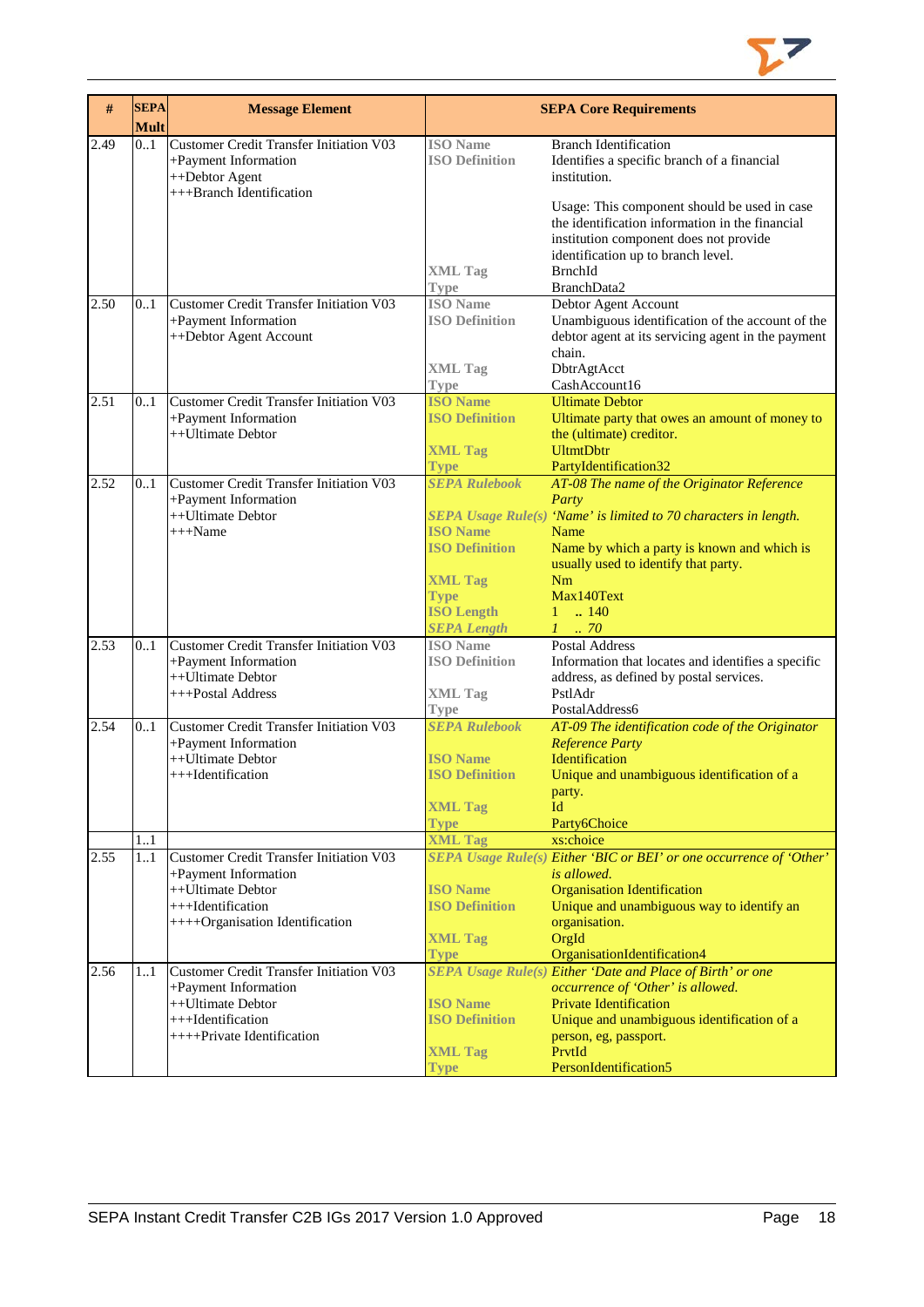

| #    | <b>SEPA</b> | <b>Message Element</b>                         |                               | <b>SEPA Core Requirements</b>                       |
|------|-------------|------------------------------------------------|-------------------------------|-----------------------------------------------------|
|      | <b>Mult</b> |                                                |                               |                                                     |
| 2.57 | 0.1         | Customer Credit Transfer Initiation V03        | <b>ISO</b> Name               | Country Of Residence                                |
|      |             | +Payment Information                           | <b>ISO Definition</b>         | Country in which a person resides (the place of a   |
|      |             | ++Ultimate Debtor                              |                               | person's home). In the case of a company, it is the |
|      |             | +++Country Of Residence                        |                               | country from which the affairs of that company      |
|      |             |                                                |                               | are directed.                                       |
|      |             |                                                | <b>XML</b> Tag                | CtryOfRes                                           |
|      |             |                                                | <b>Type</b>                   | CountryCode                                         |
|      |             |                                                | Pattern                       | $[A-Z]{2,2}$                                        |
| 2.58 | 01          | <b>Customer Credit Transfer Initiation V03</b> | <b>ISO</b> Name               | <b>Contact Details</b>                              |
|      |             | +Payment Information                           | <b>ISO Definition</b>         | Set of elements used to indicate how to contact     |
|      |             | ++Ultimate Debtor                              |                               | the party.                                          |
|      |             | +++Contact Details                             | <b>XML Tag</b>                | CtctDtls                                            |
|      |             |                                                | <b>Type</b>                   | ContactDetails2                                     |
| 2.59 | 0.1         | <b>Customer Credit Transfer Initiation V03</b> |                               | SEPA Usage Rule(s) Only 'SLEV' is allowed.          |
|      |             | +Payment Information                           |                               | It is recommended that this element be specified    |
|      |             | ++Charge Bearer                                |                               | at 'Payment Information' level.                     |
|      |             |                                                | <b>ISO Name</b>               | <b>Charge Bearer</b>                                |
|      |             |                                                | <b>ISO Definition</b>         | Specifies which party/parties will bear the         |
|      |             |                                                |                               | charges associated with the processing of the       |
|      |             |                                                |                               | payment transaction.                                |
|      |             |                                                | <b>XML Tag</b>                | ChrgBr                                              |
|      |             |                                                | Type                          | ChargeBearerType1Code                               |
|      |             |                                                | <b>SEPA Code Restrictions</b> |                                                     |
|      |             |                                                |                               |                                                     |
|      |             |                                                | <b>SLEV</b>                   | FollowingServiceLevel                               |
|      |             |                                                |                               | Charges are to be applied following the rules       |
|      |             |                                                |                               | agreed in the service level and/or scheme.          |
| 2.60 | 0.1         | <b>Customer Credit Transfer Initiation V03</b> | <b>ISO</b> Name               | <b>Charges Account</b>                              |
|      |             | +Payment Information                           | <b>ISO Definition</b>         | Account used to process charges associated with     |
|      |             | ++Charges Account                              |                               | a transaction.                                      |
|      |             |                                                |                               | Usage: Charges account should be used when          |
|      |             |                                                |                               | charges have to be booked to an account different   |
|      |             |                                                |                               | from the account identified in debtor's account.    |
|      |             |                                                | <b>XML Tag</b>                | ChrgsAcct                                           |
|      |             |                                                | <b>Type</b>                   | CashAccount16                                       |
| 2.61 | 0.1         | <b>Customer Credit Transfer Initiation V03</b> | <b>ISO</b> Name               | <b>Charges Account Agent</b>                        |
|      |             | +Payment Information                           | <b>ISO Definition</b>         | Agent that services a charges account.              |
|      |             | ++Charges Account Agent                        |                               |                                                     |
|      |             |                                                |                               | Usage: Charges account agent should only be         |
|      |             |                                                |                               | used when the charges account agent is different    |
|      |             |                                                |                               | from the debtor agent.                              |
|      |             |                                                | <b>XML Tag</b>                | ChrgsAcctAgt                                        |
|      |             |                                                | <b>Type</b>                   | BranchAndFinancialInstitutionIdentification4        |
| 2.62 | 1n          | Customer Credit Transfer Initiation V03        | <b>ISO Name</b>               | <b>Credit Transfer Transaction Information</b>      |
|      |             | +Payment Information                           | <b>ISO Definition</b>         | Set of elements used to provide information on      |
|      |             | ++Credit Transfer Transaction Information      |                               | the individual transaction(s) included in the       |
|      |             |                                                |                               | message.                                            |
|      |             |                                                | <b>XML Tag</b>                | CdtTrfTxInf                                         |
|      |             |                                                | <b>Type</b>                   | CreditTransferTransactionInformation10              |
| 2.63 | 11          | Customer Credit Transfer Initiation V03        | <b>ISO Name</b>               | <b>Payment Identification</b>                       |
|      |             | +Payment Information                           | <b>ISO Definition</b>         | Set of elements used to reference a payment         |
|      |             | ++Credit Transfer Transaction Information      |                               | instruction.                                        |
|      |             | +++Payment Identification                      | <b>XML Tag</b>                | PmtId                                               |
|      |             |                                                |                               | PaymentIdentification1                              |
|      |             |                                                | <b>Type</b>                   |                                                     |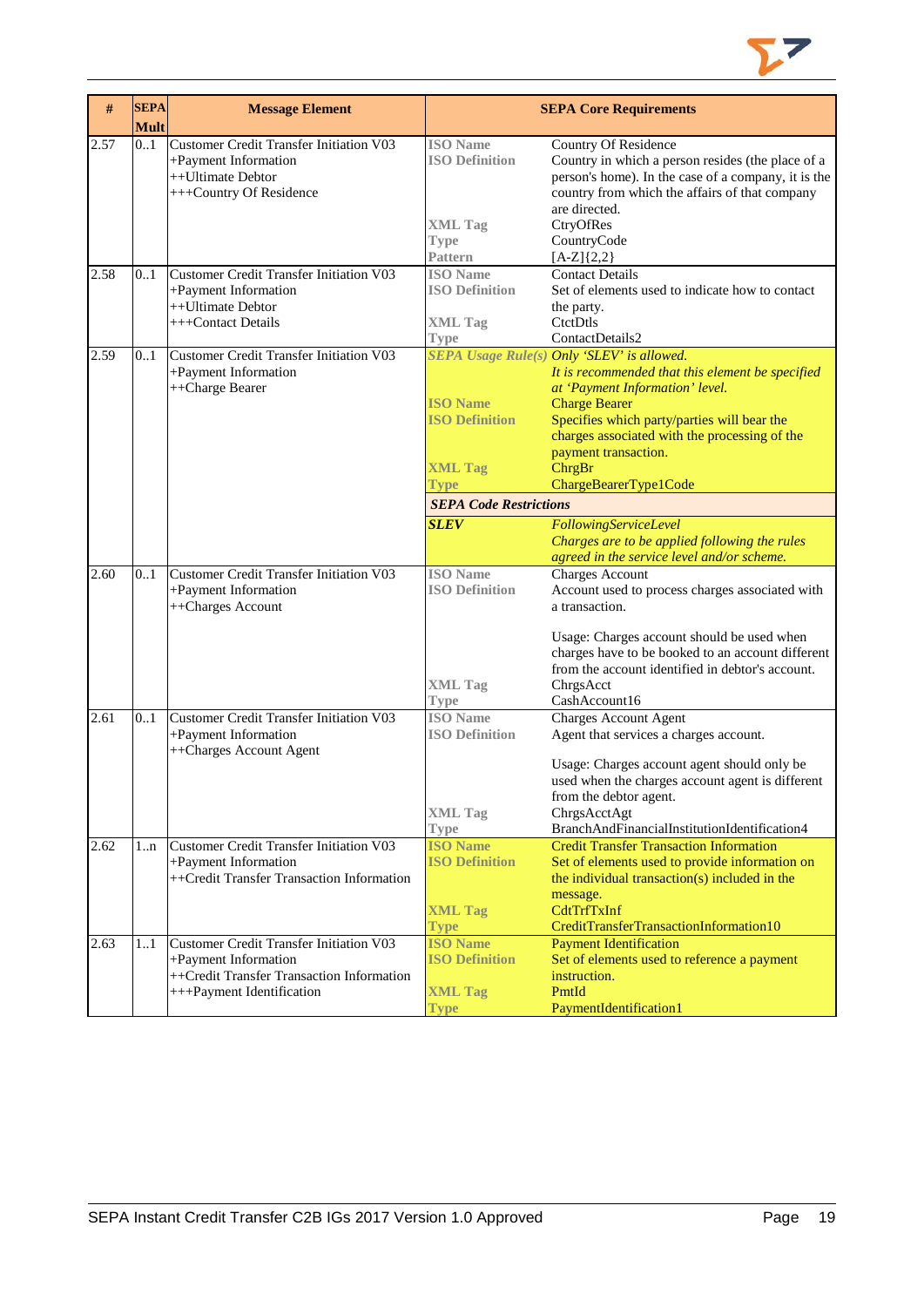

| #    | <b>SEPA</b><br><b>Mult</b> | <b>Message Element</b>                                                                                                                                                          |                                                                                                                                                                    | <b>SEPA Core Requirements</b>                                                                                                                                                                                                                                                                                                                                                                                                                                                                                                                                                         |
|------|----------------------------|---------------------------------------------------------------------------------------------------------------------------------------------------------------------------------|--------------------------------------------------------------------------------------------------------------------------------------------------------------------|---------------------------------------------------------------------------------------------------------------------------------------------------------------------------------------------------------------------------------------------------------------------------------------------------------------------------------------------------------------------------------------------------------------------------------------------------------------------------------------------------------------------------------------------------------------------------------------|
| 2.64 | 0.1                        | Customer Credit Transfer Initiation V03<br>+Payment Information<br>++Credit Transfer Transaction Information<br>+++Payment Identification<br>++++Instruction Identification     | <b>ISO Name</b><br><b>ISO Definition</b><br><b>XML Tag</b><br><b>Type</b><br><b>ISO Length</b>                                                                     | <b>Instruction Identification</b><br>Unique identification as assigned by an<br>instructing party for an instructed party to<br>unambiguously identify the instruction.<br>Usage: the instruction identification is a point to<br>point reference that can be used between the<br>instructing party and the instructed party to refer<br>to the individual instruction. It can be included in<br>several messages related to the instruction.<br>InstrId<br>Max35Text<br>$1 \t . 35$                                                                                                  |
| 2.65 | 11                         | Customer Credit Transfer Initiation V03<br>+Payment Information<br>++Credit Transfer Transaction Information<br>+++Payment Identification<br>++++End To End Identification      | <b>SEPA Length</b><br><b>SEPA Rulebook</b><br><b>ISO</b> Name<br><b>ISO Definition</b><br><b>XML Tag</b><br><b>Type</b><br><b>ISO Length</b><br><b>SEPA Length</b> | $1 \t 35$<br>AT-41 The Originator's Reference of the SCT<br><b>Inst Instruction.</b><br><b>End To End Identification</b><br>Unique identification assigned by the initiating<br>party to unumbiguously identify the transaction.<br>This identification is passed on, unchanged,<br>throughout the entire end-to-end chain.<br>Usage: The end-to-end identification can be used<br>for reconciliation or to link tasks relating to the<br>transaction. It can be included in several<br>messages related to the transaction.<br>EndToEndId<br>Max35Text<br>$1 \t . 35$<br>$1 \t . 35$ |
| 2.66 | 0.1                        | Customer Credit Transfer Initiation V03<br>+Payment Information<br>++Credit Transfer Transaction Information<br>+++Payment Type Information                                     | <b>ISO Name</b><br><b>ISO Definition</b><br><b>XML Tag</b><br><b>Type</b>                                                                                          | SEPA Usage Rule(s) 'Payment Type Information' must be present<br>either here or directly under 'Payment<br>Information'.<br><b>Payment Type Information</b><br>Set of elements used to further specify the type of<br>transaction.<br>PmtTpInf<br>PaymentTypeInformation19                                                                                                                                                                                                                                                                                                            |
| 2.67 | 01                         | <b>Customer Credit Transfer Initiation V03</b><br>+Payment Information<br>++Credit Transfer Transaction Information<br>+++Payment Type Information<br>++++Instruction Priority  | <b>ISO</b> Name<br><b>ISO Definition</b><br><b>XML Tag</b><br><b>Type</b>                                                                                          | <b>Instruction Priority</b><br>Indicator of the urgency or order of importance<br>that the instructing party would like the instructed<br>party to apply to the processing of the instruction.<br><b>InstrPrty</b><br>Priority2Code                                                                                                                                                                                                                                                                                                                                                   |
| 2.68 | 01                         | Customer Credit Transfer Initiation V03<br>+Payment Information<br>++Credit Transfer Transaction Information<br>+++Payment Type Information<br>++++Service Level                | <b>ISO</b> Name<br><b>ISO Definition</b><br><b>XML Tag</b><br><b>Type</b>                                                                                          | <b>SEPA Usage Rule(s) Usage is recommended.</b><br><b>Service Level</b><br>Agreement under which or rules under which the<br>transaction should be processed.<br>SvcLvl<br>ServiceLevel8Choice                                                                                                                                                                                                                                                                                                                                                                                        |
| 2.69 | 11<br>1.1                  | Customer Credit Transfer Initiation V03<br>+Payment Information<br>++Credit Transfer Transaction Information<br>+++Payment Type Information<br>++++Service Level<br>$++++-Code$ | <b>XML Tag</b><br><b>SEPA Rulebook</b><br><b>ISO Name</b><br><b>ISO Definition</b><br><b>XML Tag</b><br><b>Type</b><br><b>ISO Length</b><br><b>SEPA Length</b>     | xs:choice<br>AT-40 The identification code of the SCT Inst<br>Scheme.<br>SEPA Usage Rule(s) Only 'SEPA' is allowed.<br>Code<br>Specifies a pre-agreed service or level of service<br>between the parties, as published in an external<br>service level code list.<br>C <sub>d</sub><br>ExternalServiceLevel1Code<br>$1 \dots 4$<br>$1 \ldots 4$                                                                                                                                                                                                                                       |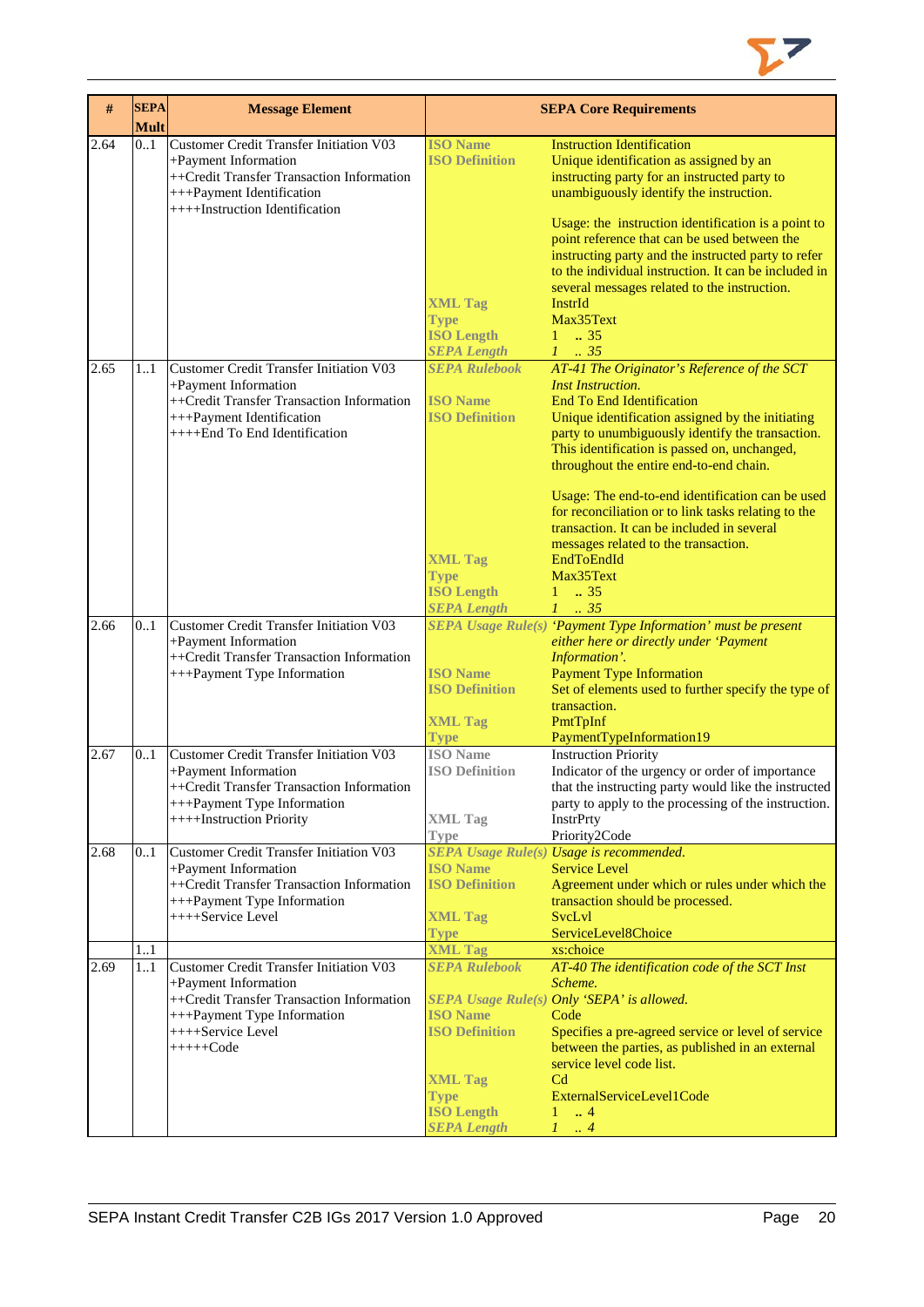

| #    | <b>SEPA</b><br><b>Mult</b> | <b>Message Element</b>                                                                                                                                                                      |                                                                                                                      | <b>SEPA Core Requirements</b>                                                                                                                                                                                                                                                                                                                                                                                                                                                                                                                                                                                                     |
|------|----------------------------|---------------------------------------------------------------------------------------------------------------------------------------------------------------------------------------------|----------------------------------------------------------------------------------------------------------------------|-----------------------------------------------------------------------------------------------------------------------------------------------------------------------------------------------------------------------------------------------------------------------------------------------------------------------------------------------------------------------------------------------------------------------------------------------------------------------------------------------------------------------------------------------------------------------------------------------------------------------------------|
|      |                            |                                                                                                                                                                                             | <b>SEPA Code Restrictions</b>                                                                                        |                                                                                                                                                                                                                                                                                                                                                                                                                                                                                                                                                                                                                                   |
|      |                            |                                                                                                                                                                                             | <b>SEPA</b>                                                                                                          | SingleEuroPaymentsArea<br>Payment must be executed following the Single<br>Euro Payments Area scheme.                                                                                                                                                                                                                                                                                                                                                                                                                                                                                                                             |
| 2.70 | 11                         | <b>Customer Credit Transfer Initiation V03</b><br>+Payment Information<br>++Credit Transfer Transaction Information<br>+++Payment Type Information<br>++++Service Level<br>+++++Proprietary | <b>ISO</b> Name<br><b>ISO Definition</b><br><b>XML Tag</b><br><b>Type</b><br><b>ISO</b> Length<br><b>SEPA Length</b> | Proprietary<br>Specifies a pre-agreed service or level of service<br>between the parties, as a proprietary code.<br>Prtry<br>Max35Text<br>$\therefore$ 35<br>$\mathbf{1}$<br>$1 \t . 35$                                                                                                                                                                                                                                                                                                                                                                                                                                          |
| 2.71 | 0.1                        | <b>Customer Credit Transfer Initiation V03</b><br>+Payment Information<br>++Credit Transfer Transaction Information<br>+++Payment Type Information<br>++++Local Instrument                  | <b>ISO Name</b><br><b>ISO Definition</b><br><b>XML Tag</b><br><b>Type</b>                                            | <b>Local Instrument</b><br>User community specific instrument.<br>Usage: This element is used to specify a local<br>instrument, local clearing option and/or further<br>qualify the service or service level.<br>LelInstrm<br>LocalInstrument2Choice                                                                                                                                                                                                                                                                                                                                                                              |
|      | 11                         |                                                                                                                                                                                             | <b>XML Tag</b>                                                                                                       | xs:choice                                                                                                                                                                                                                                                                                                                                                                                                                                                                                                                                                                                                                         |
| 2.72 | 11                         | <b>Customer Credit Transfer Initiation V03</b><br>+Payment Information<br>++Credit Transfer Transaction Information<br>+++Payment Type Information<br>++++Local Instrument<br>$+++++Code$   | <b>ISO Name</b><br><b>ISO Definition</b><br><b>XML Tag</b><br><b>Type</b><br><b>ISO Length</b><br><b>SEPA Length</b> | SEPA Usage Rule(s) Only 'INST' is allowed.<br>Code<br>Specifies the local instrument, as published in an<br>external local instrument code list.<br>C <sub>d</sub><br>ExternalLocalInstrument1Code<br>$1 \t . 35$<br>$1 \t35$                                                                                                                                                                                                                                                                                                                                                                                                     |
| 2.73 | 0.1                        | <b>Customer Credit Transfer Initiation V03</b><br>+Payment Information<br>++Credit Transfer Transaction Information<br>+++Payment Type Information<br>++++Category Purpose                  | <b>SEPA Rulebook</b><br><b>ISO Name</b><br><b>ISO Definition</b><br><b>XML Tag</b><br><b>Type</b>                    | AT-45 The category purpose of the SCT Inst<br>Instruction.<br>SEPA Usage Rule(s) Depending on the agreement between the<br>Originator and the Originator Bank, 'Category<br>Purpose' may be forwarded to the Beneficiary<br>Bank.<br><b>Category Purpose</b><br>Specifies the high level purpose of the instruction<br>based on a set of pre-defined categories.<br>Usage: This is used by the initiating party to<br>provide information concerning the processing of<br>the payment. It is likely to trigger special<br>processing by any of the agents involved in the<br>payment chain.<br>CtgyPurp<br>CategoryPurpose1Choice |
| 2.74 | 11                         | <b>Customer Credit Transfer Initiation V03</b><br>+Payment Information<br>++Credit Transfer Transaction Information<br>$+++A$ mount                                                         | <b>ISO Name</b><br><b>ISO Definition</b><br><b>XML Tag</b><br><b>Type</b>                                            | <b>Amount</b><br>Amount of money to be moved between the<br>debtor and creditor, before deduction of charges,<br>expressed in the currency as ordered by the<br>initiating party.<br>Amt<br>AmountType3Choice                                                                                                                                                                                                                                                                                                                                                                                                                     |
|      | 11                         |                                                                                                                                                                                             | <b>XML Tag</b>                                                                                                       | xs:choice                                                                                                                                                                                                                                                                                                                                                                                                                                                                                                                                                                                                                         |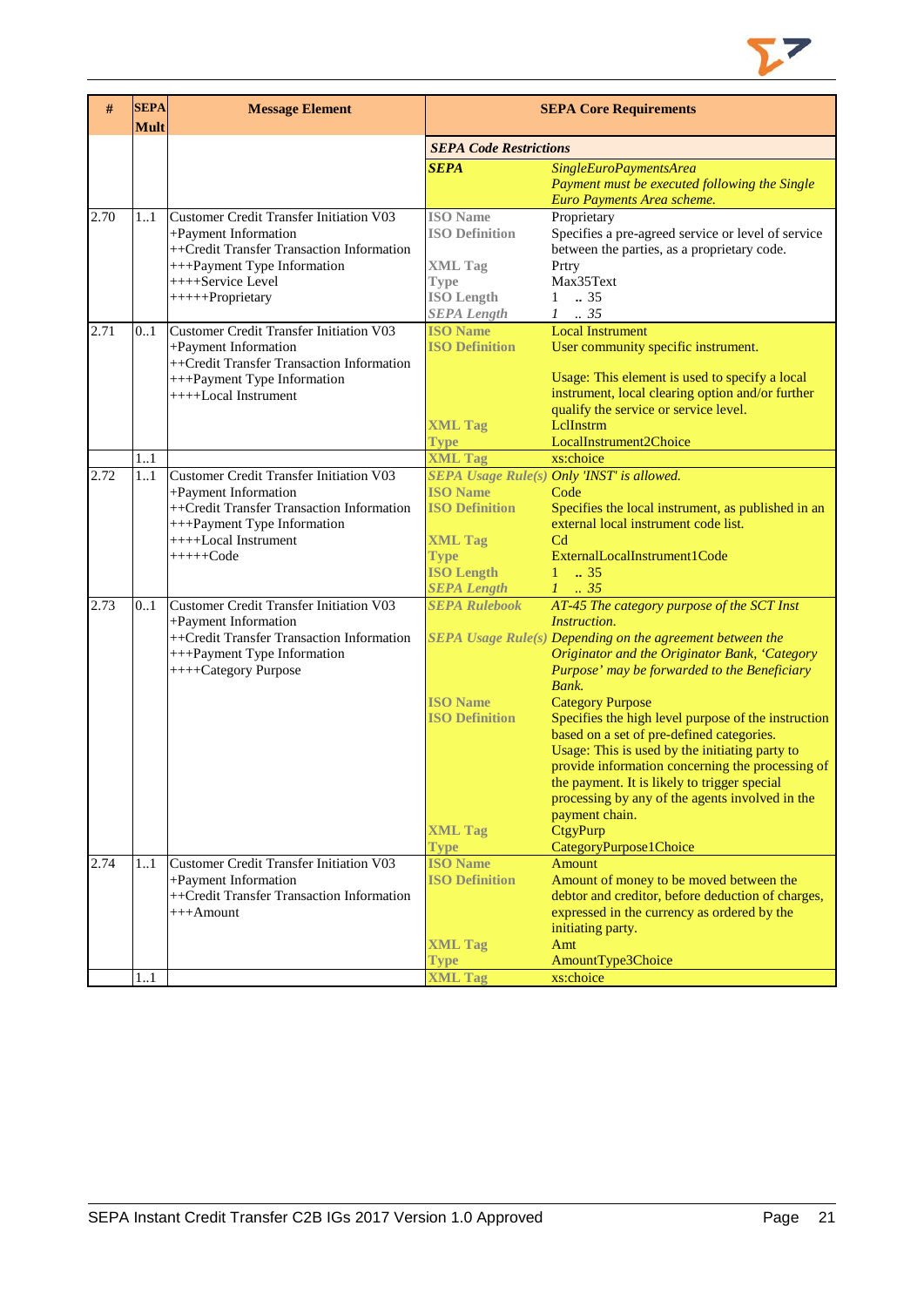

| #    | <b>SEPA</b><br><b>Mult</b> | <b>Message Element</b>                                                                                                                                       |                                                                                                                                                                                                              | <b>SEPA Core Requirements</b>                                                                                                                                                                                                                                                                                                                                                                                                                                                                                                                                                                                                                            |
|------|----------------------------|--------------------------------------------------------------------------------------------------------------------------------------------------------------|--------------------------------------------------------------------------------------------------------------------------------------------------------------------------------------------------------------|----------------------------------------------------------------------------------------------------------------------------------------------------------------------------------------------------------------------------------------------------------------------------------------------------------------------------------------------------------------------------------------------------------------------------------------------------------------------------------------------------------------------------------------------------------------------------------------------------------------------------------------------------------|
| 2.75 | 1.1                        | Customer Credit Transfer Initiation V03<br>+Payment Information<br>++Credit Transfer Transaction Information<br>$+++A$ mount<br>++++Instructed Amount        | <b>SEPA Rulebook</b><br><b>SEPA Format</b><br>Rule(s)<br><b>ISO Name</b><br><b>ISO Definition</b><br><b>XML Tag</b><br><b>Type</b><br><b>SEPA FractDigits</b><br><b>TotalDigits</b><br><b>SEPA Inclusive</b> | AT-04 The amount of the SCT Inst in Euro.<br>SEPA Usage Rule(s) Only 'EUR' is allowed.<br>Amount must be 0.01 or up to the maximum<br>amount per instruction that can be processed<br>under the Scheme as defined in document<br>EPC023-16 "Maximum Amount for Instructions<br>under the 2017 SCT Instant Rulebook v1.0".<br>The fractional part has a maximum of two digits.<br><b>Instructed Amount</b><br>Amount of money to be moved between the<br>debtor and creditor, before deduction of charges,<br>expressed in the currency as ordered by the<br>initiating party.<br><b>InstdAmt</b><br>ActiveOrHistoricCurrencyAndAmount<br>2<br>18<br>0.01 |
| 2.76 | 11                         | <b>Customer Credit Transfer Initiation V03</b><br>+Payment Information<br>++Credit Transfer Transaction Information<br>$+++A$ mount<br>++++Equivalent Amount | <b>ISO</b> Name<br><b>ISO Definition</b><br><b>XML Tag</b>                                                                                                                                                   | <b>Equivalent Amount</b><br>Amount of money to be moved between the<br>debtor and creditor, expressed in the currency of<br>the debtor's account, and the currency in which<br>the amount is to be moved.<br>EqvtAmt                                                                                                                                                                                                                                                                                                                                                                                                                                     |
| 2.77 | 0.1                        | Customer Credit Transfer Initiation V03<br>+Payment Information<br>++Credit Transfer Transaction Information<br>+++Exchange Rate Information                 | <b>Type</b><br><b>ISO</b> Name<br><b>ISO Definition</b><br><b>XML Tag</b><br><b>Type</b>                                                                                                                     | EquivalentAmount2<br><b>Exchange Rate Information</b><br>Set of elements used to provide details on the<br>currency exchange rate and contract.<br>XchgRateInf<br>ExchangeRateInformation1                                                                                                                                                                                                                                                                                                                                                                                                                                                               |
| 2.78 | 0.1                        | Customer Credit Transfer Initiation V03<br>+Payment Information<br>++Credit Transfer Transaction Information<br>+++Charge Bearer                             | <b>ISO Name</b><br><b>ISO Definition</b><br><b>XML Tag</b><br>Type<br><b>SEPA Code Restrictions</b><br><b>SLEV</b>                                                                                           | SEPA Usage Rule(s) Only 'SLEV' is allowed.<br>It is recommended that this element be specified<br>at 'Payment Information' level.<br><b>Charge Bearer</b><br>Specifies which party/parties will bear the<br>charges associated with the processing of the<br>payment transaction.<br>ChrgBr<br>ChargeBearerType1Code<br>FollowingServiceLevel<br>Charges are to be applied following the rules                                                                                                                                                                                                                                                           |
| 2.79 | 01                         | Customer Credit Transfer Initiation V03<br>+Payment Information<br>++Credit Transfer Transaction Information<br>+++Cheque Instruction                        | <b>ISO</b> Name<br><b>ISO Definition</b><br><b>XML</b> Tag<br>Type                                                                                                                                           | agreed in the service level and/or scheme.<br>Cheque Instruction<br>Set of elements needed to issue a cheque.<br>ChqInstr<br>Cheque6                                                                                                                                                                                                                                                                                                                                                                                                                                                                                                                     |
| 2.80 | 0.1                        | Customer Credit Transfer Initiation V03<br>+Payment Information<br>++Credit Transfer Transaction Information<br>+++Ultimate Debtor                           | <b>ISO Name</b><br><b>ISO Definition</b><br><b>XML Tag</b><br><b>Type</b>                                                                                                                                    | <b>Ultimate Debtor</b><br>Ultimate party that owes an amount of money to<br>the (ultimate) creditor.<br><b>UltmtDbtr</b><br>PartyIdentification32                                                                                                                                                                                                                                                                                                                                                                                                                                                                                                        |
| 2.81 | 01                         | Customer Credit Transfer Initiation V03<br>+Payment Information<br>++Credit Transfer Transaction Information<br>$+++$ Ultimate Debtor<br>$++++$ Name         | <b>SEPA Rulebook</b><br><b>ISO Name</b><br><b>ISO Definition</b><br><b>XML Tag</b><br><b>Type</b><br><b>ISO Length</b><br><b>SEPA Length</b>                                                                 | AT-08 The name of the Originator Reference<br>Party.<br>SEPA Usage Rule(s) 'Name' is limited to 70 characters in length.<br>Name<br>Name by which a party is known and which is<br>usually used to identify that party.<br>Nm<br>Max140Text<br>.140<br>1<br>$1 \thinspace \ldots \thinspace 70$                                                                                                                                                                                                                                                                                                                                                          |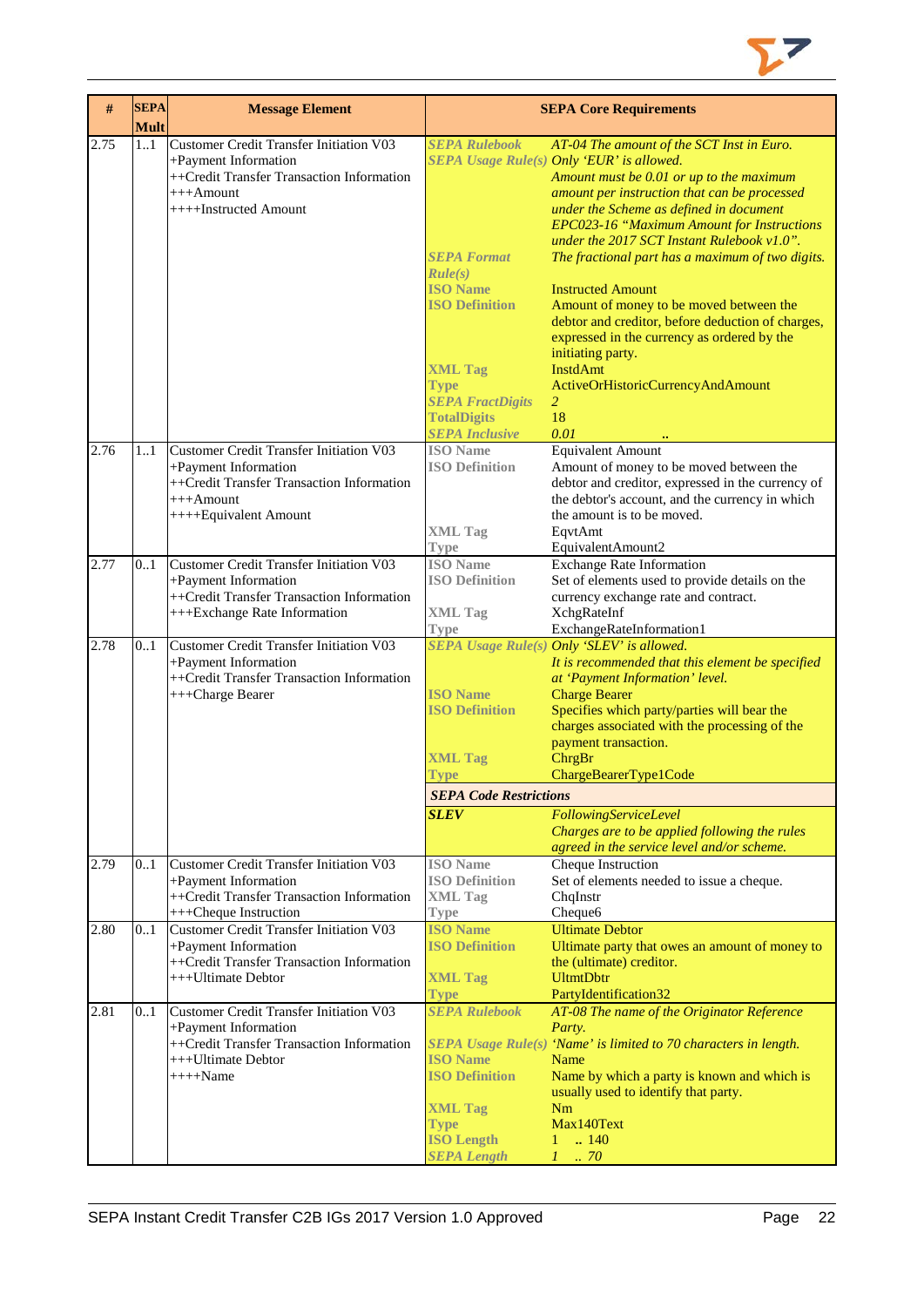

| #    | <b>SEPA</b><br><b>Mult</b> | <b>Message Element</b>                                                                                                                                                                              |                                                                                                   | <b>SEPA Core Requirements</b>                                                                                                                                                                                                                                                                                           |
|------|----------------------------|-----------------------------------------------------------------------------------------------------------------------------------------------------------------------------------------------------|---------------------------------------------------------------------------------------------------|-------------------------------------------------------------------------------------------------------------------------------------------------------------------------------------------------------------------------------------------------------------------------------------------------------------------------|
| 2.82 | 0.1                        | <b>Customer Credit Transfer Initiation V03</b><br>+Payment Information<br>++Credit Transfer Transaction Information<br>+++Ultimate Debtor<br>++++Postal Address                                     | <b>ISO</b> Name<br><b>ISO Definition</b><br><b>XML Tag</b><br><b>Type</b>                         | <b>Postal Address</b><br>Information that locates and identifies a specific<br>address, as defined by postal services.<br>PstlAdr<br>PostalAddress6                                                                                                                                                                     |
| 2.83 | 01                         | <b>Customer Credit Transfer Initiation V03</b><br>+Payment Information<br>++Credit Transfer Transaction Information<br>+++Ultimate Debtor<br>++++Identification                                     | <b>SEPA Rulebook</b><br><b>ISO</b> Name<br><b>ISO Definition</b><br><b>XML Tag</b><br><b>Type</b> | AT-09 The identification code of the Originator<br>Reference Party.<br>Identification<br>Unique and unambiguous identification of a<br>party.<br>Id<br>Party6Choice                                                                                                                                                     |
| 2.84 | 1.1<br>1.1                 | <b>Customer Credit Transfer Initiation V03</b><br>+Payment Information<br>++Credit Transfer Transaction Information<br>+++Ultimate Debtor<br>++++Identification<br>+++++Organisation Identification | <b>XML Tag</b><br><b>ISO Name</b><br><b>ISO Definition</b><br><b>XML Tag</b><br><b>Type</b>       | xs:choice<br>SEPA Usage Rule(s) Either 'BIC or BEI' or one occurrence of 'Other'<br>is allowed.<br><b>Organisation Identification</b><br>Unique and unambiguous way to identify an<br>organisation.<br>OrgId<br>OrganisationIdentification4                                                                             |
| 2.85 | 11                         | <b>Customer Credit Transfer Initiation V03</b><br>+Payment Information<br>++Credit Transfer Transaction Information<br>+++Ultimate Debtor<br>++++Identification<br>++++++Private Identification     | <b>ISO Name</b><br><b>ISO Definition</b><br><b>XML Tag</b><br><b>Type</b>                         | SEPA Usage Rule(s) Either 'Date and Place of Birth' or one<br>occurrence of 'Other' is allowed.<br><b>Private Identification</b><br>Unique and unambiguous identification of a<br>person, eg, passport.<br>PrvtId<br>PersonIdentification5                                                                              |
| 2.86 | 0.1                        | Customer Credit Transfer Initiation V03<br>+Payment Information<br>++Credit Transfer Transaction Information<br>+++Ultimate Debtor<br>++++Country Of Residence                                      | <b>ISO</b> Name<br><b>ISO Definition</b><br><b>XML Tag</b><br><b>Type</b><br><b>Pattern</b>       | Country Of Residence<br>Country in which a person resides (the place of a<br>person's home). In the case of a company, it is the<br>country from which the affairs of that company<br>are directed.<br>CtryOfRes<br>CountryCode<br>$[A-Z]{2,2}$                                                                         |
| 2.87 | 0.1                        | Customer Credit Transfer Initiation V03<br>+Payment Information<br>++Credit Transfer Transaction Information<br>+++Ultimate Debtor<br>++++Contact Details                                           | <b>ISO</b> Name<br><b>ISO Definition</b><br><b>XML Tag</b><br><b>Type</b>                         | <b>Contact Details</b><br>Set of elements used to indicate how to contact<br>the party.<br>CtctDtls<br>ContactDetails2                                                                                                                                                                                                  |
| 2.88 | 0.1                        | Customer Credit Transfer Initiation V03<br>+Payment Information<br>++Credit Transfer Transaction Information<br>+++Intermediary Agent 1                                                             | <b>ISO</b> Name<br><b>ISO Definition</b><br><b>XML Tag</b><br><b>Type</b>                         | Intermediary Agent 1<br>Agent between the debtor's agent and the<br>creditor's agent.<br>Usage: If more than one intermediary agent is<br>present, then IntermediaryAgent1 identifies the<br>agent between the DebtorAgent and the<br>IntermediaryAgent2.<br>IntrmyAgt1<br>BranchAndFinancialInstitutionIdentification4 |
| 2.89 | 0.1                        | <b>Customer Credit Transfer Initiation V03</b><br>+Payment Information<br>++Credit Transfer Transaction Information<br>+++Intermediary Agent 1Account                                               | <b>ISO</b> Name<br><b>ISO Definition</b><br><b>XML Tag</b><br><b>Type</b>                         | <b>Intermediary Agent 1Account</b><br>Unambiguous identification of the account of the<br>intermediary agent 1 at its servicing agent in the<br>payment chain.<br>IntrmyAgt1Acct<br>CashAccount16                                                                                                                       |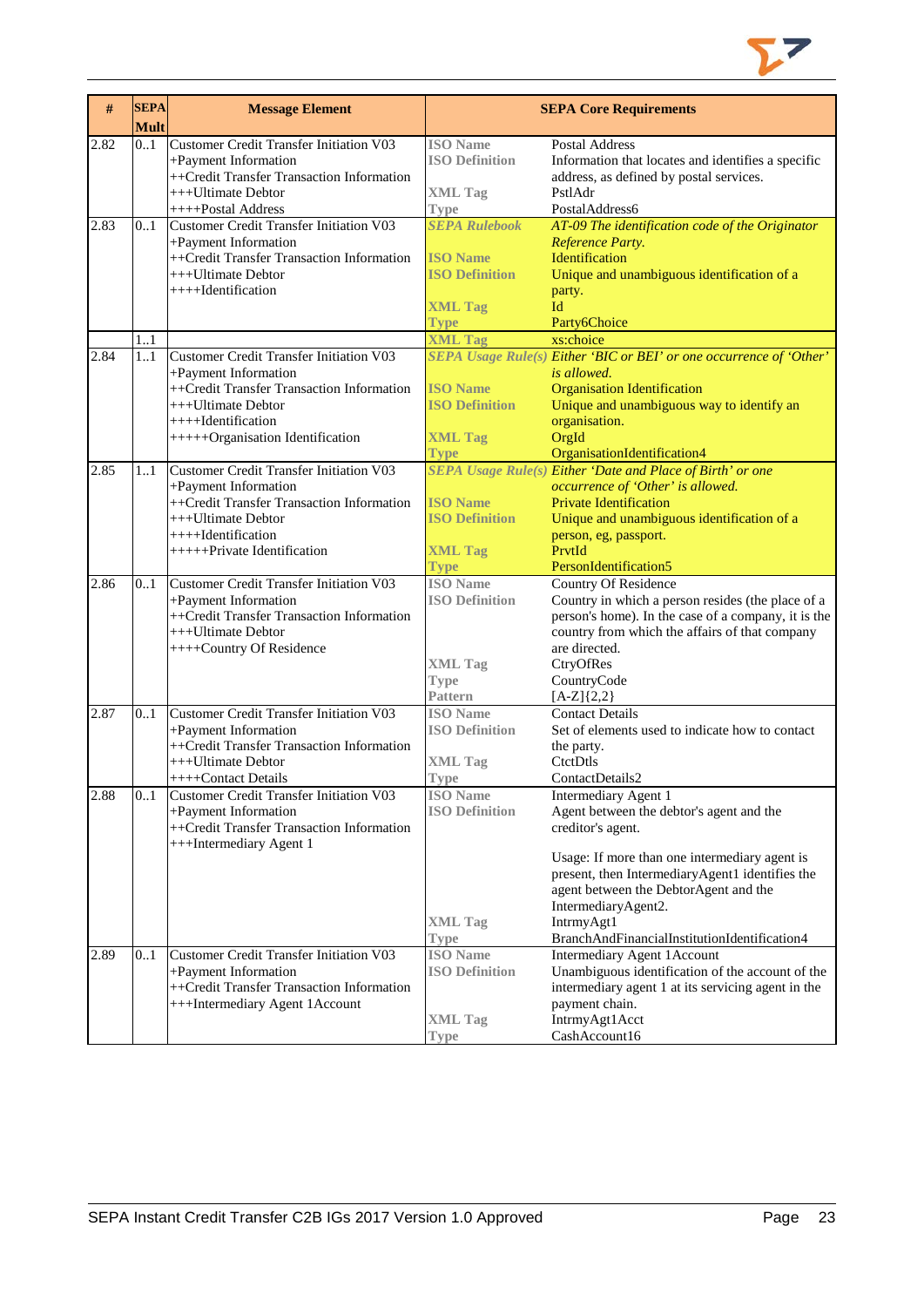

| #    | <b>SEPA</b> | <b>Message Element</b>                                                                                                                                |                                          | <b>SEPA Core Requirements</b>                                                                                                                                  |
|------|-------------|-------------------------------------------------------------------------------------------------------------------------------------------------------|------------------------------------------|----------------------------------------------------------------------------------------------------------------------------------------------------------------|
|      | Mult        |                                                                                                                                                       |                                          |                                                                                                                                                                |
| 2.90 | 0.1         | Customer Credit Transfer Initiation V03<br>+Payment Information<br>++Credit Transfer Transaction Information<br>+++Intermediary Agent 2               | <b>ISO</b> Name<br><b>ISO Definition</b> | Intermediary Agent 2<br>Agent between the debtor's agent and the<br>creditor's agent.                                                                          |
|      |             |                                                                                                                                                       |                                          | Usage: If more than two intermediary agents are<br>present, then IntermediaryAgent2 identifies the<br>agent between the IntermediaryAgent1 and the             |
|      |             |                                                                                                                                                       | <b>XML Tag</b>                           | IntermediaryAgent3.<br>IntrmyAgt2                                                                                                                              |
|      |             |                                                                                                                                                       | <b>Type</b>                              | BranchAndFinancialInstitutionIdentification4                                                                                                                   |
| 2.91 | 0.1         | <b>Customer Credit Transfer Initiation V03</b><br>+Payment Information<br>++Credit Transfer Transaction Information<br>+++Intermediary Agent 2Account | <b>ISO</b> Name<br><b>ISO Definition</b> | <b>Intermediary Agent 2Account</b><br>Unambiguous identification of the account of the<br>intermediary agent 2 at its servicing agent in the<br>payment chain. |
|      |             |                                                                                                                                                       | <b>XML Tag</b>                           | IntrmyAgt2Acct                                                                                                                                                 |
|      |             |                                                                                                                                                       | <b>Type</b>                              | CashAccount16                                                                                                                                                  |
| 2.92 | 0.1         | <b>Customer Credit Transfer Initiation V03</b><br>+Payment Information<br>++Credit Transfer Transaction Information<br>+++Intermediary Agent 3        | <b>ISO</b> Name<br><b>ISO Definition</b> | Intermediary Agent 3<br>Agent between the debtor's agent and the<br>creditor's agent.                                                                          |
|      |             |                                                                                                                                                       |                                          | Usage: If IntermediaryAgent3 is present, then it<br>identifies the agent between the<br>IntermediaryAgent 2 and the CreditorAgent.                             |
|      |             |                                                                                                                                                       | <b>XML Tag</b>                           | IntrmyAgt3                                                                                                                                                     |
| 2.93 | 0.1         | <b>Customer Credit Transfer Initiation V03</b>                                                                                                        | <b>Type</b><br><b>ISO</b> Name           | BranchAndFinancialInstitutionIdentification4<br><b>Intermediary Agent 3Account</b>                                                                             |
|      |             | +Payment Information                                                                                                                                  | <b>ISO Definition</b>                    | Unambiguous identification of the account of the                                                                                                               |
|      |             | ++Credit Transfer Transaction Information                                                                                                             |                                          | intermediary agent 3 at its servicing agent in the                                                                                                             |
|      |             | +++Intermediary Agent 3Account                                                                                                                        |                                          | payment chain.                                                                                                                                                 |
|      |             |                                                                                                                                                       | <b>XML Tag</b>                           | IntrmyAgt3Acct                                                                                                                                                 |
|      |             |                                                                                                                                                       | <b>Type</b>                              | CashAccount16                                                                                                                                                  |
| 2.94 | 0.1         | <b>Customer Credit Transfer Initiation V03</b>                                                                                                        | <b>SEPA Rulebook</b>                     | AT-23 The BIC code of the Beneficiary Bank.                                                                                                                    |
|      |             | +Payment Information                                                                                                                                  |                                          | Only mandatory when Beneficary Bank is located                                                                                                                 |
|      |             | ++Credit Transfer Transaction Information<br>+++Creditor Agent                                                                                        |                                          | in a non-EEA SEPA country or territory.<br>SEPA Usage Rule(s) Only BIC is allowed.                                                                             |
|      |             |                                                                                                                                                       |                                          | If the BIC is not indicated 'Creditor Agent'                                                                                                                   |
|      |             |                                                                                                                                                       |                                          | structure is not to be used.                                                                                                                                   |
|      |             |                                                                                                                                                       | <b>ISO Name</b>                          | <b>Creditor Agent</b>                                                                                                                                          |
|      |             |                                                                                                                                                       | <b>ISO Definition</b>                    | Financial institution servicing an account for the                                                                                                             |
|      |             |                                                                                                                                                       |                                          | creditor.                                                                                                                                                      |
|      |             |                                                                                                                                                       | <b>XML Tag</b>                           | CdtrAgt                                                                                                                                                        |
|      |             |                                                                                                                                                       | <b>Type</b>                              | BranchAndFinancialInstitutionIdentification4                                                                                                                   |
| 2.95 | 0.1         | Customer Credit Transfer Initiation V03<br>+Payment Information                                                                                       | <b>ISO</b> Name<br><b>ISO Definition</b> | <b>Creditor Agent Account</b><br>Unambiguous identification of the account of the                                                                              |
|      |             | ++Credit Transfer Transaction Information                                                                                                             |                                          | creditor agent at its servicing agent to which a                                                                                                               |
|      |             | +++Creditor Agent Account                                                                                                                             |                                          | credit entry will be made as a result of the                                                                                                                   |
|      |             |                                                                                                                                                       |                                          | payment transaction.                                                                                                                                           |
|      |             |                                                                                                                                                       | <b>XML Tag</b>                           | CdtrAgtAcct                                                                                                                                                    |
|      |             |                                                                                                                                                       | <b>Type</b>                              | CashAccount16                                                                                                                                                  |
| 2.96 | 1.1         | <b>Customer Credit Transfer Initiation V03</b>                                                                                                        | <b>SEPA Usage Rule(s) Mandatory</b>      |                                                                                                                                                                |
|      |             | +Payment Information                                                                                                                                  | <b>ISO</b> Name                          | Creditor                                                                                                                                                       |
|      |             | ++Credit Transfer Transaction Information                                                                                                             | <b>ISO Definition</b>                    | Party to which an amount of money is due.                                                                                                                      |
|      |             | +++Creditor                                                                                                                                           | <b>XML Tag</b><br><b>Type</b>            | Cdtr<br>PartyIdentification32                                                                                                                                  |
|      |             |                                                                                                                                                       |                                          |                                                                                                                                                                |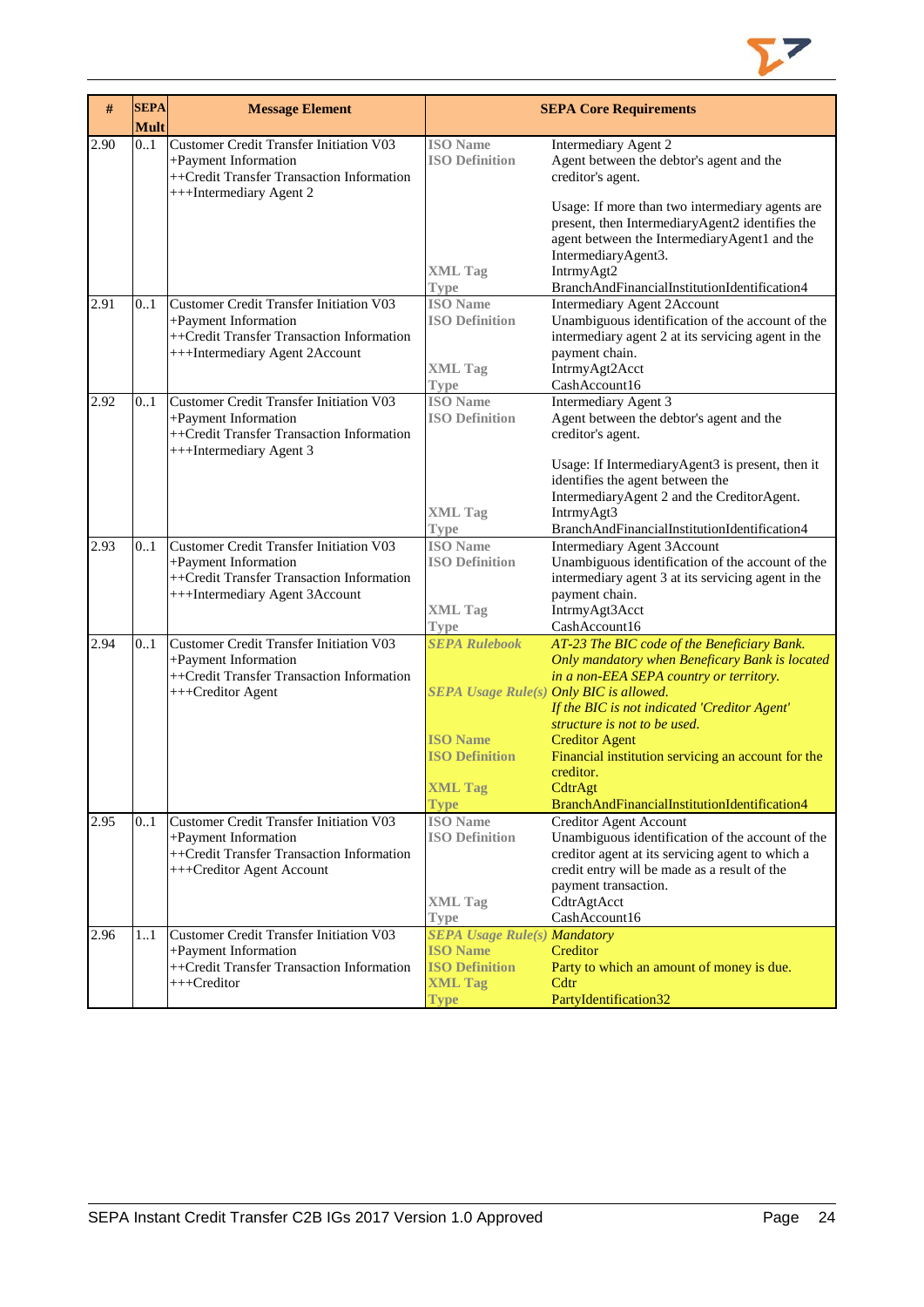

| #     | <b>SEPA</b><br><b>Mult</b> | <b>Message Element</b>                         |                                     | <b>SEPA Core Requirements</b>                        |
|-------|----------------------------|------------------------------------------------|-------------------------------------|------------------------------------------------------|
| 2.97  | 1.1                        | <b>Customer Credit Transfer Initiation V03</b> | <b>SEPA Rulebook</b>                | AT-21 The name of the Beneficiary.                   |
|       |                            | +Payment Information                           | <b>SEPA Usage Rule(s) Mandatory</b> |                                                      |
|       |                            | ++Credit Transfer Transaction Information      |                                     | 'Name' is limited to 70 characters in length.        |
|       |                            | $++$ Creditor                                  | <b>ISO</b> Name                     | Name                                                 |
|       |                            | $+++$ Name                                     | <b>ISO Definition</b>               | Name by which a party is known and which is          |
|       |                            |                                                |                                     | usually used to identify that party.                 |
|       |                            |                                                | <b>XML Tag</b>                      | Nm                                                   |
|       |                            |                                                | <b>Type</b>                         | Max140Text                                           |
|       |                            |                                                | <b>ISO Length</b>                   | $1 \t  140$                                          |
|       |                            |                                                | <b>SEPA Length</b>                  | $1 \dots 70$                                         |
| 2.98  | 0.1                        | <b>Customer Credit Transfer Initiation V03</b> | <b>SEPA Rulebook</b>                | AT-22 The address of the Beneficiary.                |
|       |                            | +Payment Information                           | <b>ISO Name</b>                     | <b>Postal Address</b>                                |
|       |                            | ++Credit Transfer Transaction Information      | <b>ISO Definition</b>               | Information that locates and identifies a specific   |
|       |                            | +++Creditor                                    |                                     | address, as defined by postal services.              |
|       |                            | ++++Postal Address                             | <b>XML Tag</b>                      | PstlAdr                                              |
|       |                            |                                                | <b>Type</b>                         | PostalAddress6                                       |
| 2.99  | 0.1                        | Customer Credit Transfer Initiation V03        | <b>ISO Name</b>                     | Address Type                                         |
|       |                            | +Payment Information                           | <b>ISO Definition</b>               | Identifies the nature of the postal address.         |
|       |                            | ++Credit Transfer Transaction Information      | <b>XML Tag</b>                      | AdrTp                                                |
|       |                            | +++Creditor                                    | <b>Type</b>                         | AddressType2Code                                     |
|       |                            | ++++Postal Address                             |                                     |                                                      |
|       |                            | +++++Address Type                              |                                     |                                                      |
| 2.100 | 0.1                        | Customer Credit Transfer Initiation V03        | <b>ISO</b> Name                     | Department                                           |
|       |                            | +Payment Information                           | <b>ISO Definition</b>               | Identification of a division of a large organisation |
|       |                            | ++Credit Transfer Transaction Information      |                                     | or building.                                         |
|       |                            | +++Creditor                                    | <b>XML Tag</b>                      | Dept                                                 |
|       |                            | ++++Postal Address                             | <b>Type</b>                         | Max70Text                                            |
|       |                            | $+++++Department$                              | <b>ISO</b> Length                   | $1-.70$                                              |
|       |                            |                                                | <b>SEPA Length</b>                  | $1 \t . 70$                                          |
| 2.101 | 0.1                        | <b>Customer Credit Transfer Initiation V03</b> | <b>ISO</b> Name                     | Sub Department                                       |
|       |                            | +Payment Information                           | <b>ISO Definition</b>               | Identification of a sub-division of a large          |
|       |                            | ++Credit Transfer Transaction Information      |                                     | organisation or building.                            |
|       |                            | +++Creditor                                    | <b>XML Tag</b>                      | SubDept                                              |
|       |                            | ++++Postal Address                             | <b>Type</b>                         | Max70Text                                            |
|       |                            | +++++Sub Department                            | <b>ISO Length</b>                   | $1 \t . 70$                                          |
|       |                            |                                                | <b>SEPA Length</b>                  | $1 \t . 70$                                          |
| 2.102 | 0.1                        | <b>Customer Credit Transfer Initiation V03</b> | <b>ISO</b> Name                     | <b>Street Name</b>                                   |
|       |                            | +Payment Information                           | <b>ISO Definition</b>               | Name of a street or thoroughfare.                    |
|       |                            | ++Credit Transfer Transaction Information      | <b>XML Tag</b>                      | <b>StrtNm</b>                                        |
|       |                            | +++Creditor                                    | Type                                | Max70Text                                            |
|       |                            | ++++Postal Address                             | <b>ISO Length</b>                   | 70<br>1                                              |
|       |                            | $+++++ Street Name$                            | <b>SEPA Length</b>                  | $1$ $\,$ . $70$                                      |
| 2.103 | 01                         | Customer Credit Transfer Initiation V03        | <b>ISO</b> Name                     | <b>Building Number</b>                               |
|       |                            | +Payment Information                           | <b>ISO Definition</b>               | Number that identifies the position of a building    |
|       |                            | ++Credit Transfer Transaction Information      |                                     | on a street.                                         |
|       |                            | +++Creditor                                    | <b>XML Tag</b>                      | BldgNb                                               |
|       |                            | ++++Postal Address                             | <b>Type</b>                         | Max16Text                                            |
|       |                            | +++++Building Number                           | <b>ISO Length</b>                   | .16<br>$\mathbf{1}$                                  |
|       |                            |                                                | <b>SEPA Length</b>                  | $1-.16$                                              |
| 2.104 | 0.1                        | <b>Customer Credit Transfer Initiation V03</b> | <b>ISO</b> Name                     | Post Code                                            |
|       |                            | +Payment Information                           | <b>ISO Definition</b>               | Identifier consisting of a group of letters and/or   |
|       |                            | ++Credit Transfer Transaction Information      |                                     | numbers that is added to a postal address to assist  |
|       |                            | +++Creditor                                    |                                     | the sorting of mail.                                 |
|       |                            | ++++Postal Address                             | <b>XML Tag</b>                      | PstCd                                                |
|       |                            | +++++Post Code                                 | <b>Type</b>                         | Max16Text                                            |
|       |                            |                                                | <b>ISO Length</b>                   | .16<br>1                                             |
|       |                            |                                                | <b>SEPA</b> Length                  | $\cdot$ 16<br>$\mathcal{I}$                          |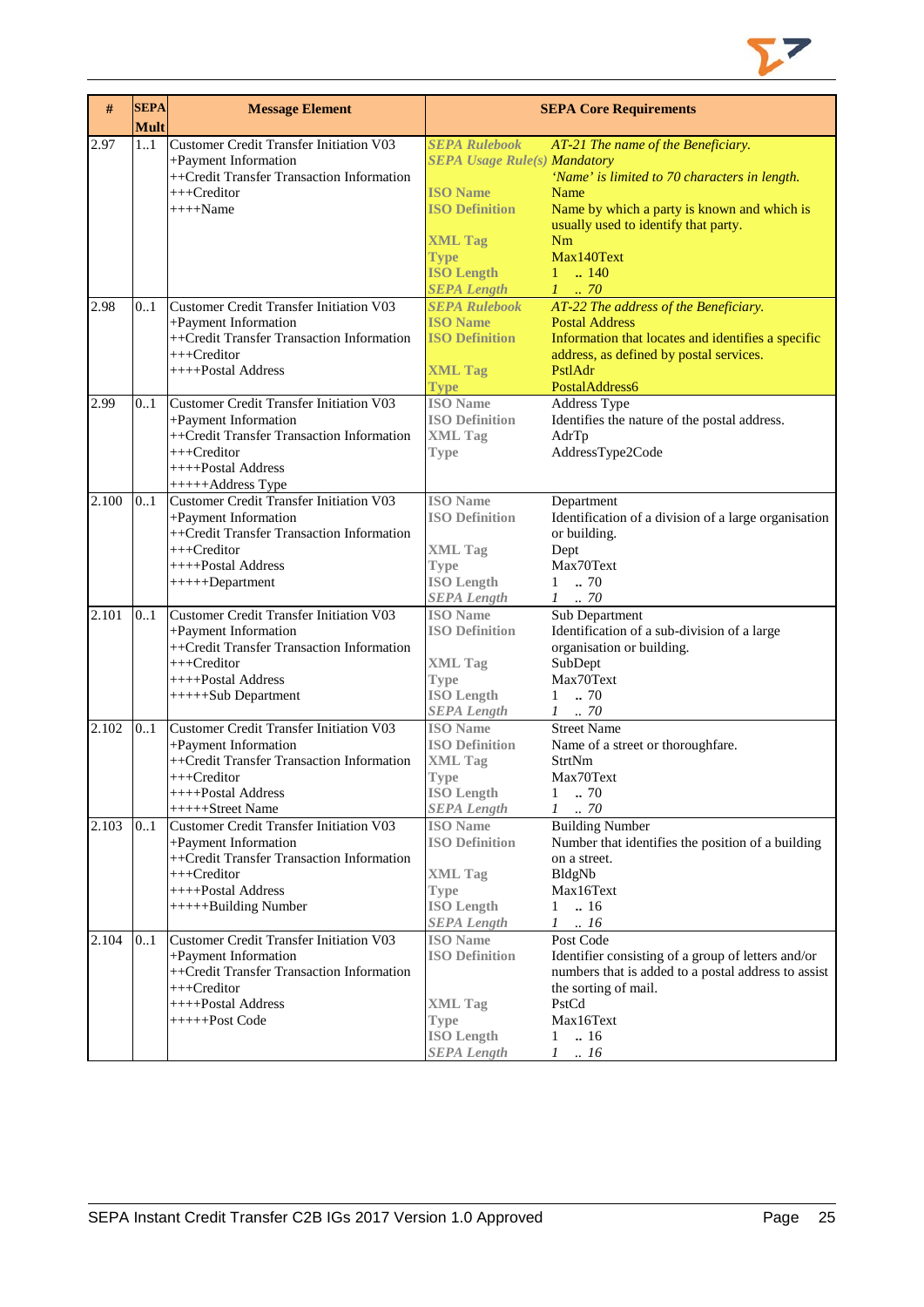

| #     | <b>SEPA</b><br><b>Mult</b> | <b>Message Element</b>                                            |                                          | <b>SEPA Core Requirements</b>                                       |
|-------|----------------------------|-------------------------------------------------------------------|------------------------------------------|---------------------------------------------------------------------|
| 2.105 | 0.1                        | <b>Customer Credit Transfer Initiation V03</b>                    | <b>ISO</b> Name                          | <b>Town Name</b>                                                    |
|       |                            | +Payment Information                                              | <b>ISO Definition</b>                    | Name of a built-up area, with defined boundaries,                   |
|       |                            | ++Credit Transfer Transaction Information                         |                                          | and a local government.                                             |
|       |                            | +++Creditor                                                       | <b>XML Tag</b>                           | TwnNm                                                               |
|       |                            | ++++Postal Address                                                | <b>Type</b>                              | Max35Text                                                           |
|       |                            | $+++++Town Name$                                                  | <b>ISO Length</b>                        | .35<br>$\mathbf{1}$                                                 |
|       |                            |                                                                   | <b>SEPA Length</b>                       | $1 \t . 35$                                                         |
| 2.106 | 0.1                        | <b>Customer Credit Transfer Initiation V03</b>                    | <b>ISO</b> Name                          | <b>Country Sub Division</b>                                         |
|       |                            | +Payment Information                                              | <b>ISO Definition</b>                    | Identifies a subdivision of a country such as state,                |
|       |                            | ++Credit Transfer Transaction Information                         |                                          | region, county.                                                     |
|       |                            | +++Creditor                                                       | <b>XML Tag</b>                           | CtrySubDvsn                                                         |
|       |                            | ++++Postal Address                                                | <b>Type</b>                              | Max35Text                                                           |
|       |                            | +++++Country Sub Division                                         | <b>ISO Length</b>                        | $1 \t . 35$                                                         |
|       |                            |                                                                   | <b>SEPA Length</b>                       | $1 \t . 35$                                                         |
| 2.107 | 0.1                        | Customer Credit Transfer Initiation V03                           | <b>ISO</b> Name                          | Country                                                             |
|       |                            | +Payment Information                                              | <b>ISO Definition</b>                    | Nation with its own government.                                     |
|       |                            | ++Credit Transfer Transaction Information                         | <b>XML Tag</b>                           | Ctry                                                                |
|       |                            | $++$ Creditor                                                     | <b>Type</b>                              | CountryCode                                                         |
|       |                            | ++++Postal Address                                                | <b>Pattern</b>                           | $[A-Z](2,2)$                                                        |
|       |                            | $++++$ Country                                                    |                                          |                                                                     |
| 2.108 | 0.2                        | <b>Customer Credit Transfer Initiation V03</b>                    |                                          | SEPA Usage Rule(s) Only two occurrences are allowed.                |
|       |                            | +Payment Information                                              | <b>ISO Name</b>                          | <b>Address Line</b>                                                 |
|       |                            | ++Credit Transfer Transaction Information                         | <b>ISO Definition</b>                    | Information that locates and identifies a specific                  |
|       |                            | +++Creditor                                                       |                                          | address, as defined by postal services, presented                   |
|       |                            | ++++Postal Address                                                |                                          | in free format text.                                                |
|       |                            | +++++Address Line                                                 | <b>XML Tag</b>                           | AdrLine                                                             |
|       |                            |                                                                   | <b>Type</b>                              | Max70Text                                                           |
|       |                            |                                                                   | <b>ISO Length</b>                        | $1 - .70$                                                           |
|       |                            |                                                                   | <b>SEPA Length</b>                       | $1 \thinspace \ldots \thinspace 70$                                 |
| 2.109 | 0.1                        | <b>Customer Credit Transfer Initiation V03</b>                    | <b>SEPA Rulebook</b>                     | AT-24 The Beneficiary identification code.                          |
|       |                            | +Payment Information                                              | <b>ISO Name</b>                          | Identification                                                      |
|       |                            | ++Credit Transfer Transaction Information                         | <b>ISO Definition</b>                    | Unique and unambiguous identification of a                          |
|       |                            | +++Creditor                                                       |                                          | party.                                                              |
|       |                            | ++++Identification                                                | <b>XML Tag</b>                           | Id                                                                  |
|       |                            |                                                                   | <b>Type</b>                              | Party6Choice                                                        |
|       | 1.1                        |                                                                   | <b>XML Tag</b>                           | xs:choice                                                           |
| 2.110 | 1.1                        | <b>Customer Credit Transfer Initiation V03</b>                    |                                          | SEPA Usage Rule(s) Either 'BIC or BEI' or one occurrence of 'Other' |
|       |                            | +Payment Information                                              |                                          | is allowed.                                                         |
|       |                            | ++Credit Transfer Transaction Information                         | <b>ISO Name</b>                          | <b>Organisation Identification</b>                                  |
|       |                            | +++Creditor                                                       | <b>ISO Definition</b>                    | Unique and unambiguous way to identify an                           |
|       |                            | ++++Identification                                                |                                          | organisation.                                                       |
|       |                            | +++++Organisation Identification                                  | <b>XML Tag</b>                           | OrgId                                                               |
|       |                            |                                                                   | <b>Type</b>                              | OrganisationIdentification4                                         |
| 2.111 | 1.1                        | <b>Customer Credit Transfer Initiation V03</b>                    |                                          | SEPA Usage Rule(s) Either 'Date and Place of Birth' or one          |
|       |                            | +Payment Information                                              |                                          | occurrence of 'Other' is allowed.                                   |
|       |                            | ++Credit Transfer Transaction Information                         | <b>ISO Name</b>                          | <b>Private Identification</b>                                       |
|       |                            | +++Creditor                                                       | <b>ISO Definition</b>                    | Unique and unambiguous identification of a                          |
|       |                            | ++++Identification                                                |                                          | person, eg, passport.                                               |
|       |                            | ++++++Private Identification                                      | <b>XML Tag</b>                           | PrvtId                                                              |
|       |                            |                                                                   | <b>Type</b>                              | PersonIdentification5                                               |
| 2.112 | 0.1                        | <b>Customer Credit Transfer Initiation V03</b>                    | <b>ISO</b> Name<br><b>ISO Definition</b> | <b>Country Of Residence</b>                                         |
|       |                            | +Payment Information<br>++Credit Transfer Transaction Information |                                          | Country in which a person resides (the place of a                   |
|       |                            | +++Creditor                                                       |                                          | person's home). In the case of a company, it is the                 |
|       |                            |                                                                   |                                          | country from which the affairs of that company                      |
|       |                            | ++++Country Of Residence                                          |                                          | are directed.                                                       |
|       |                            |                                                                   | XML Tag                                  | CtryOfRes                                                           |
|       |                            |                                                                   | <b>Type</b><br>Pattern                   | CountryCode                                                         |
|       |                            |                                                                   |                                          | $[A-Z]\{2,2\}$                                                      |
| 2.113 | 0.1                        | <b>Customer Credit Transfer Initiation V03</b>                    | <b>ISO</b> Name                          | <b>Contact Details</b>                                              |
|       |                            | +Payment Information<br>++Credit Transfer Transaction Information | <b>ISO Definition</b>                    | Set of elements used to indicate how to contact                     |
|       |                            | $+++Creditor$                                                     |                                          | the party.                                                          |
|       |                            |                                                                   | <b>XML Tag</b>                           | CtctDtls                                                            |
|       |                            | ++++Contact Details                                               | <b>Type</b>                              | ContactDetails2                                                     |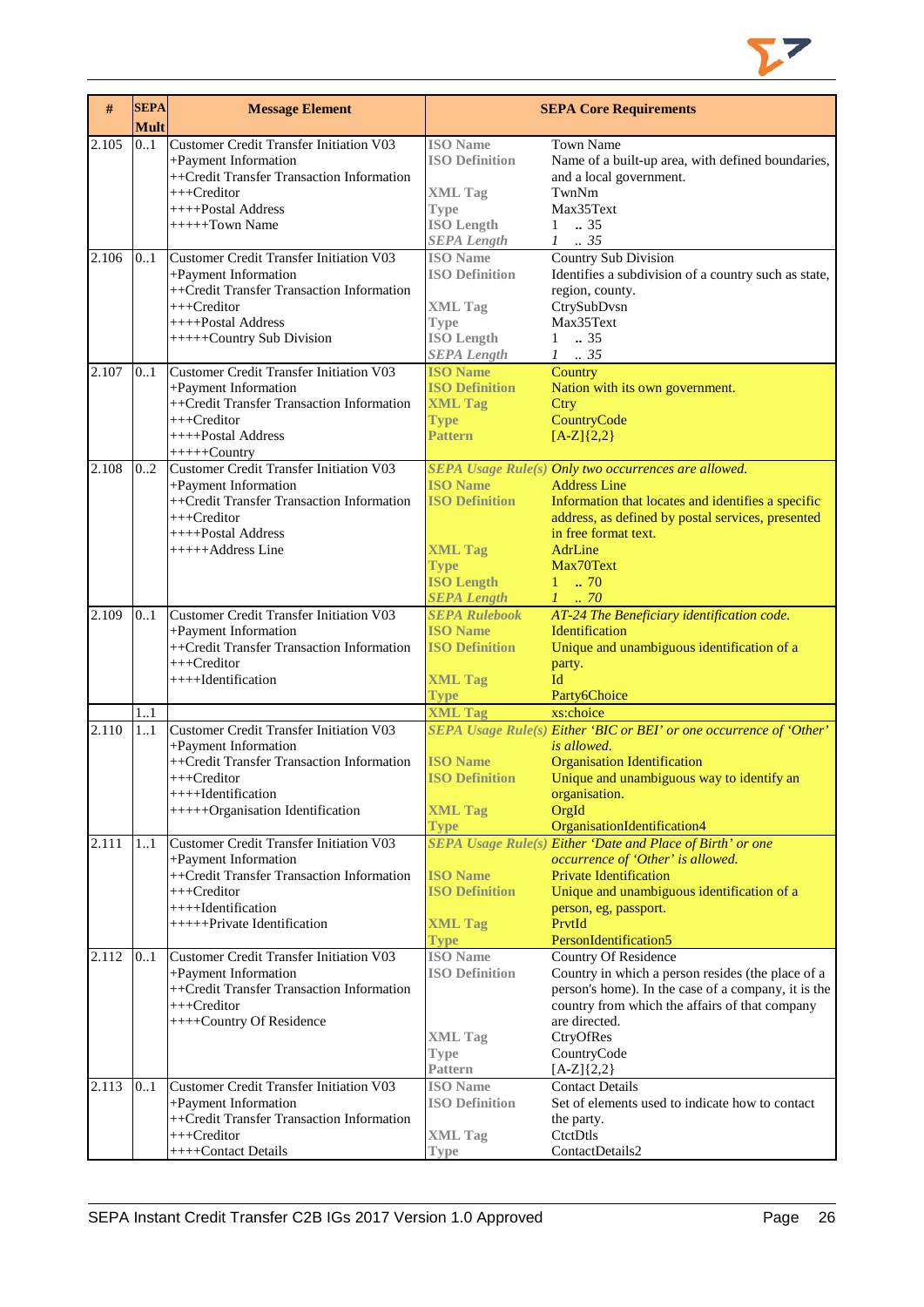

| #                  | <b>SEPA</b><br><b>Mult</b> | <b>Message Element</b>                                            |                                          | <b>SEPA Core Requirements</b>                                       |
|--------------------|----------------------------|-------------------------------------------------------------------|------------------------------------------|---------------------------------------------------------------------|
| 2.114              | 11                         | <b>Customer Credit Transfer Initiation V03</b>                    | <b>SEPA Rulebook</b>                     | AT-20 The IBAN of the account of the                                |
|                    |                            | +Payment Information                                              |                                          | Beneficiary.                                                        |
|                    |                            | ++Credit Transfer Transaction Information                         | <b>SEPA Usage Rule(s) Mandatory</b>      |                                                                     |
|                    |                            | +++Creditor Account                                               |                                          | Only IBAN is allowed.                                               |
|                    |                            |                                                                   | <b>ISO Name</b>                          | <b>Creditor Account</b>                                             |
|                    |                            |                                                                   | <b>ISO Definition</b>                    | Unambiguous identification of the account of the                    |
|                    |                            |                                                                   |                                          | creditor to which a credit entry will be posted as a                |
|                    |                            |                                                                   |                                          | result of the payment transaction.                                  |
|                    |                            |                                                                   | <b>XML Tag</b>                           | CdtrAcct                                                            |
|                    |                            |                                                                   | <b>Type</b>                              | CashAccount16                                                       |
| 2.115              | 0.1                        | Customer Credit Transfer Initiation V03                           | <b>ISO Name</b>                          | <b>Ultimate Creditor</b>                                            |
|                    |                            | +Payment Information<br>++Credit Transfer Transaction Information | <b>ISO Definition</b>                    | Ultimate party to which an amount of money is<br>due.               |
|                    |                            | +++Ultimate Creditor                                              | <b>XML Tag</b>                           | <b>UltmtCdtr</b>                                                    |
|                    |                            |                                                                   | <b>Type</b>                              | PartyIdentification32                                               |
| 2.116              | 0.1                        | Customer Credit Transfer Initiation V03                           | <b>SEPA Rulebook</b>                     | AT-28 The name of the Beneficiary Reference                         |
|                    |                            | +Payment Information                                              |                                          | Party.                                                              |
|                    |                            | ++Credit Transfer Transaction Information                         |                                          | SEPA Usage Rule(s) 'Name' is limited to 70 characters in length.    |
|                    |                            | +++Ultimate Creditor                                              | <b>ISO Name</b>                          | Name                                                                |
|                    |                            | $+++$ Name                                                        | <b>ISO Definition</b>                    | Name by which a party is known and which is                         |
|                    |                            |                                                                   |                                          | usually used to identify that party.                                |
|                    |                            |                                                                   | <b>XML Tag</b>                           | Nm                                                                  |
|                    |                            |                                                                   | <b>Type</b>                              | Max140Text                                                          |
|                    |                            |                                                                   | <b>ISO Length</b>                        | $1 \t . 140$                                                        |
| 2.117              | 0.1                        | Customer Credit Transfer Initiation V03                           | <b>SEPA Length</b><br><b>ISO</b> Name    | $1 \cdot .70$<br><b>Postal Address</b>                              |
|                    |                            | +Payment Information                                              | <b>ISO Definition</b>                    | Information that locates and identifies a specific                  |
|                    |                            | ++Credit Transfer Transaction Information                         |                                          | address, as defined by postal services.                             |
|                    |                            | +++Ultimate Creditor                                              | <b>XML Tag</b>                           | PstlAdr                                                             |
|                    |                            | ++++Postal Address                                                | Type                                     | PostalAddress6                                                      |
| 2.118              | 0.1                        | <b>Customer Credit Transfer Initiation V03</b>                    | <b>SEPA Rulebook</b>                     | AT-29 The identification code of the Beneficiary                    |
|                    |                            | +Payment Information                                              |                                          | Reference Party.                                                    |
|                    |                            | ++Credit Transfer Transaction Information                         | <b>ISO</b> Name                          | Identification                                                      |
|                    |                            | +++Ultimate Creditor                                              | <b>ISO Definition</b>                    | Unique and unambiguous identification of a                          |
|                    |                            | $++++$ Identification                                             |                                          | party.                                                              |
|                    |                            |                                                                   | <b>XML Tag</b>                           | Id<br>Party6Choice                                                  |
|                    | 1.1                        |                                                                   | <b>Type</b><br><b>XML Tag</b>            | xs:choice                                                           |
| $\overline{2.119}$ | 1.1                        | <b>Customer Credit Transfer Initiation V03</b>                    |                                          | SEPA Usage Rule(s) Either 'BIC or BEI' or one occurrence of 'Other' |
|                    |                            | +Payment Information                                              |                                          | is allowed.                                                         |
|                    |                            | ++Credit Transfer Transaction Information                         | <b>ISO</b> Name                          | <b>Organisation Identification</b>                                  |
|                    |                            | +++Ultimate Creditor                                              | <b>ISO Definition</b>                    | Unique and unambiguous way to identify an                           |
|                    |                            | ++++Identification                                                |                                          | organisation.                                                       |
|                    |                            | +++++Organisation Identification                                  | <b>XML Tag</b>                           | OrgId                                                               |
|                    |                            |                                                                   | <b>Type</b>                              | OrganisationIdentification4                                         |
| 2.120              | 11                         | Customer Credit Transfer Initiation V03                           |                                          | <b>SEPA Usage Rule(s) Either 'Date and Place of Birth' or one</b>   |
|                    |                            | +Payment Information                                              |                                          | occurrence of 'Other' is allowed.                                   |
|                    |                            | ++Credit Transfer Transaction Information<br>+++Ultimate Creditor | <b>ISO Name</b><br><b>ISO Definition</b> | <b>Private Identification</b>                                       |
|                    |                            | ++++Identification                                                |                                          | Unique and unambiguous identification of a<br>person, eg, passport. |
|                    |                            | ++++++Private Identification                                      | <b>XML Tag</b>                           | PrvtId                                                              |
|                    |                            |                                                                   | <b>Type</b>                              | PersonIdentification5                                               |
| 2.121              | 0.1                        | <b>Customer Credit Transfer Initiation V03</b>                    | <b>ISO</b> Name                          | <b>Country Of Residence</b>                                         |
|                    |                            | +Payment Information                                              | <b>ISO Definition</b>                    | Country in which a person resides (the place of a                   |
|                    |                            | ++Credit Transfer Transaction Information                         |                                          | person's home). In the case of a company, it is the                 |
|                    |                            | +++Ultimate Creditor                                              |                                          | country from which the affairs of that company                      |
|                    |                            | ++++Country Of Residence                                          |                                          | are directed.                                                       |
|                    |                            |                                                                   | <b>XML Tag</b>                           | CtryOfRes                                                           |
|                    |                            |                                                                   | <b>Type</b><br>Pattern                   | CountryCode                                                         |
|                    |                            |                                                                   |                                          | $[A-Z]\{2,2\}$                                                      |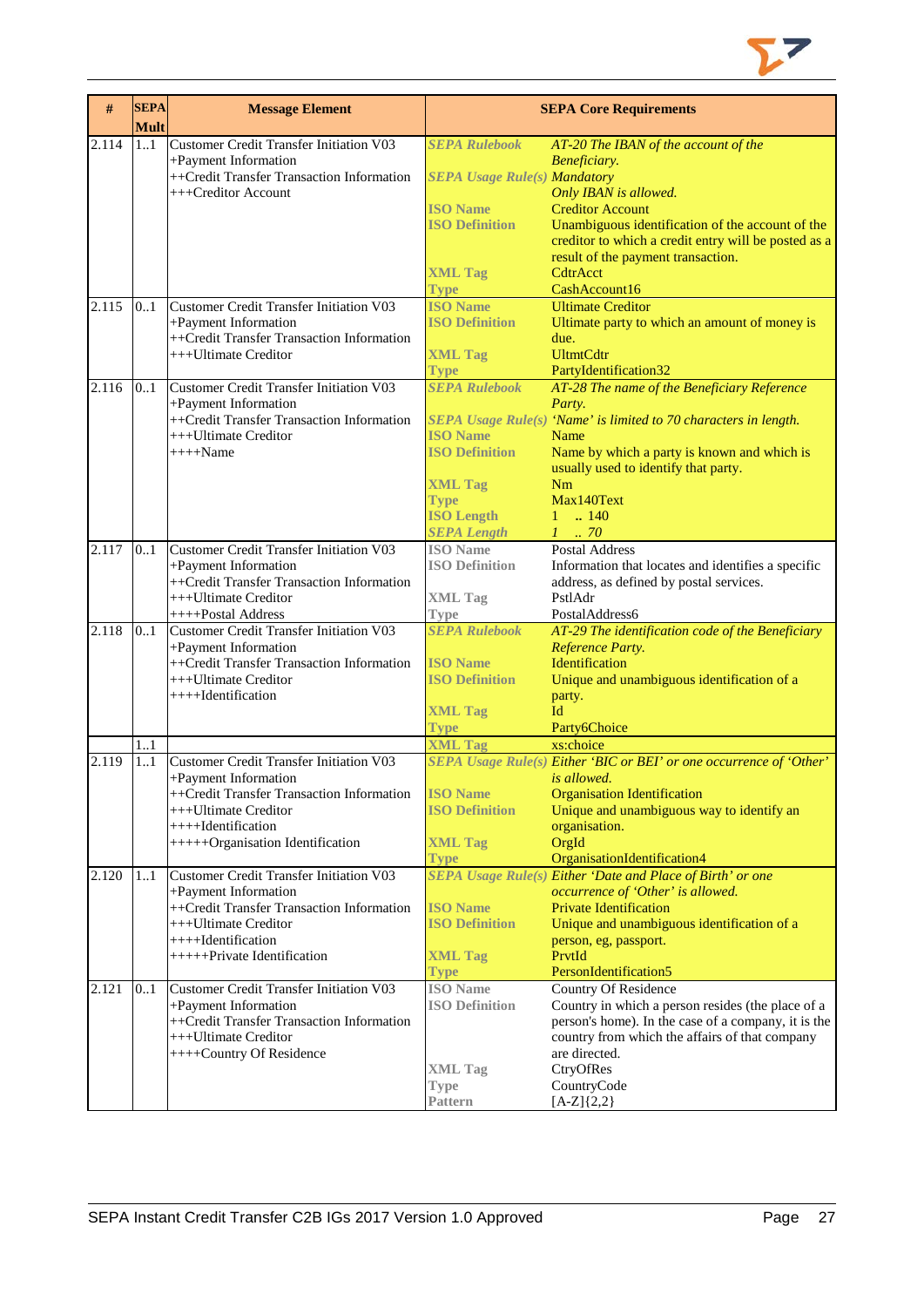

| #     | <b>SEPA</b><br><b>Mult</b> | <b>Message Element</b>                                                                                                                                             |                                                                                                                      | <b>SEPA Core Requirements</b>                                                                                                                                                                                                                                                                                                                                                                                                                            |
|-------|----------------------------|--------------------------------------------------------------------------------------------------------------------------------------------------------------------|----------------------------------------------------------------------------------------------------------------------|----------------------------------------------------------------------------------------------------------------------------------------------------------------------------------------------------------------------------------------------------------------------------------------------------------------------------------------------------------------------------------------------------------------------------------------------------------|
| 2.122 | 0.1                        | <b>Customer Credit Transfer Initiation V03</b><br>+Payment Information<br>++Credit Transfer Transaction Information<br>+++Ultimate Creditor<br>++++Contact Details | <b>ISO</b> Name<br><b>ISO Definition</b><br><b>XML Tag</b><br>Type                                                   | <b>Contact Details</b><br>Set of elements used to indicate how to contact<br>the party.<br>CtctDtls<br>ContactDetails2                                                                                                                                                                                                                                                                                                                                   |
| 2.123 | 0 <sub>nn</sub>            | <b>Customer Credit Transfer Initiation V03</b><br>+Payment Information<br>++Credit Transfer Transaction Information<br>+++Instruction For Creditor Agent           | <b>ISO</b> Name<br><b>ISO Definition</b><br><b>XML Tag</b><br>Type                                                   | <b>Instruction For Creditor Agent</b><br>Further information related to the processing of<br>the payment instruction, provided by the<br>initiating party, and intended for the creditor<br>agent.<br>InstrForCdtrAgt<br>InstructionForCreditorAgent1                                                                                                                                                                                                    |
| 2.124 | 0.1                        | <b>Customer Credit Transfer Initiation V03</b><br>+Payment Information<br>++Credit Transfer Transaction Information<br>+++Instruction For Debtor Agent             | <b>ISO</b> Name<br><b>ISO Definition</b><br><b>XML Tag</b><br><b>Type</b><br><b>ISO Length</b><br><b>SEPA Length</b> | <b>Instruction For Debtor Agent</b><br>Further information related to the processing of<br>the payment instruction, that may need to be<br>acted upon by the debtor agent, depending on<br>agreement between debtor and the debtor agent.<br>InstrForDbtrAgt<br>Max140Text<br>.140<br>$\mathbf{1}$<br>$1 \quad .140$                                                                                                                                     |
| 2.125 | 0.1                        | <b>Customer Credit Transfer Initiation V03</b><br>+Payment Information<br>++Credit Transfer Transaction Information<br>+++Purpose                                  | <b>SEPA Rulebook</b><br><b>ISO Name</b><br><b>ISO Definition</b><br><b>XML Tag</b><br><b>Type</b>                    | AT-44 The purpose of the SCT Inst Instruction.<br>Purpose<br>Underlying reason for the payment transaction.<br>Usage: Purpose is used by the end-customers,<br>that is initiating party, (ultimate) debtor,<br>(ultimate) creditor to provide information<br>concerning the nature of the payment. Purpose is<br>a content element, which is not used for<br>processing by any of the agents involved in the<br>payment chain.<br>Purp<br>Purpose2Choice |
|       | 11                         |                                                                                                                                                                    | <b>XML Tag</b>                                                                                                       | xs:choice                                                                                                                                                                                                                                                                                                                                                                                                                                                |
| 2.126 | 1.1                        | <b>Customer Credit Transfer Initiation V03</b><br>+Payment Information<br>++Credit Transfer Transaction Information<br>$+++Purpose$<br>$++++Code$                  | <b>ISO Name</b><br><b>ISO Definition</b><br><b>XML Tag</b><br><b>Type</b><br><b>ISO Length</b><br><b>SEPA Length</b> | Code<br>Underlying reason for the payment transaction, as<br>published in an external purpose code list.<br>C <sub>d</sub><br>ExternalPurpose1Code<br>$1 \t . 4$<br>$\cdot$ 4                                                                                                                                                                                                                                                                            |
| 2.127 | 1.1                        | <b>Customer Credit Transfer Initiation V03</b><br>+Payment Information<br>++Credit Transfer Transaction Information<br>$+++P$ urpose<br>++++Proprietary            | <b>ISO</b> Name<br><b>ISO Definition</b><br><b>XML Tag</b><br><b>Type</b><br><b>ISO Length</b><br><b>SEPA Length</b> | Proprietary<br>Purpose, in a proprietary form.<br>Prtry<br>Max35Text<br>$\mathbf{1}$<br>.35<br>$\mathcal{I}$<br>.35                                                                                                                                                                                                                                                                                                                                      |
| 2.128 | 0<br>10                    | <b>Customer Credit Transfer Initiation V03</b><br>+Payment Information<br>++Credit Transfer Transaction Information<br>+++Regulatory Reporting                     | <b>ISO</b> Name<br><b>ISO Definition</b><br><b>XML Tag</b><br><b>Type</b>                                            | <b>Regulatory Reporting</b><br>Information needed due to regulatory and<br>statutory requirements.<br>RgltryRptg<br>RegulatoryReporting3                                                                                                                                                                                                                                                                                                                 |
| 2.129 | 0.1                        | <b>Customer Credit Transfer Initiation V03</b><br>+Payment Information<br>++Credit Transfer Transaction Information<br>$+++$ Tax                                   | <b>ISO</b> Name<br><b>ISO Definition</b><br><b>XML Tag</b><br><b>Type</b>                                            | Tax<br>Set of elements used to provide details on the tax.<br>Tax<br>TaxInformation3                                                                                                                                                                                                                                                                                                                                                                     |
| 2.130 | 0.1                        | <b>Customer Credit Transfer Initiation V03</b><br>+Payment Information<br>++Credit Transfer Transaction Information<br>+++Related Remittance Information           | <b>ISO</b> Name<br><b>ISO Definition</b><br><b>XML Tag</b><br><b>Type</b>                                            | <b>Related Remittance Information</b><br>Set of elements used to provide information<br>related to the handling of the remittance<br>information by any of the agents in the<br>transaction processing chain.<br>RltdRmtInf<br>RemittanceLocation2                                                                                                                                                                                                       |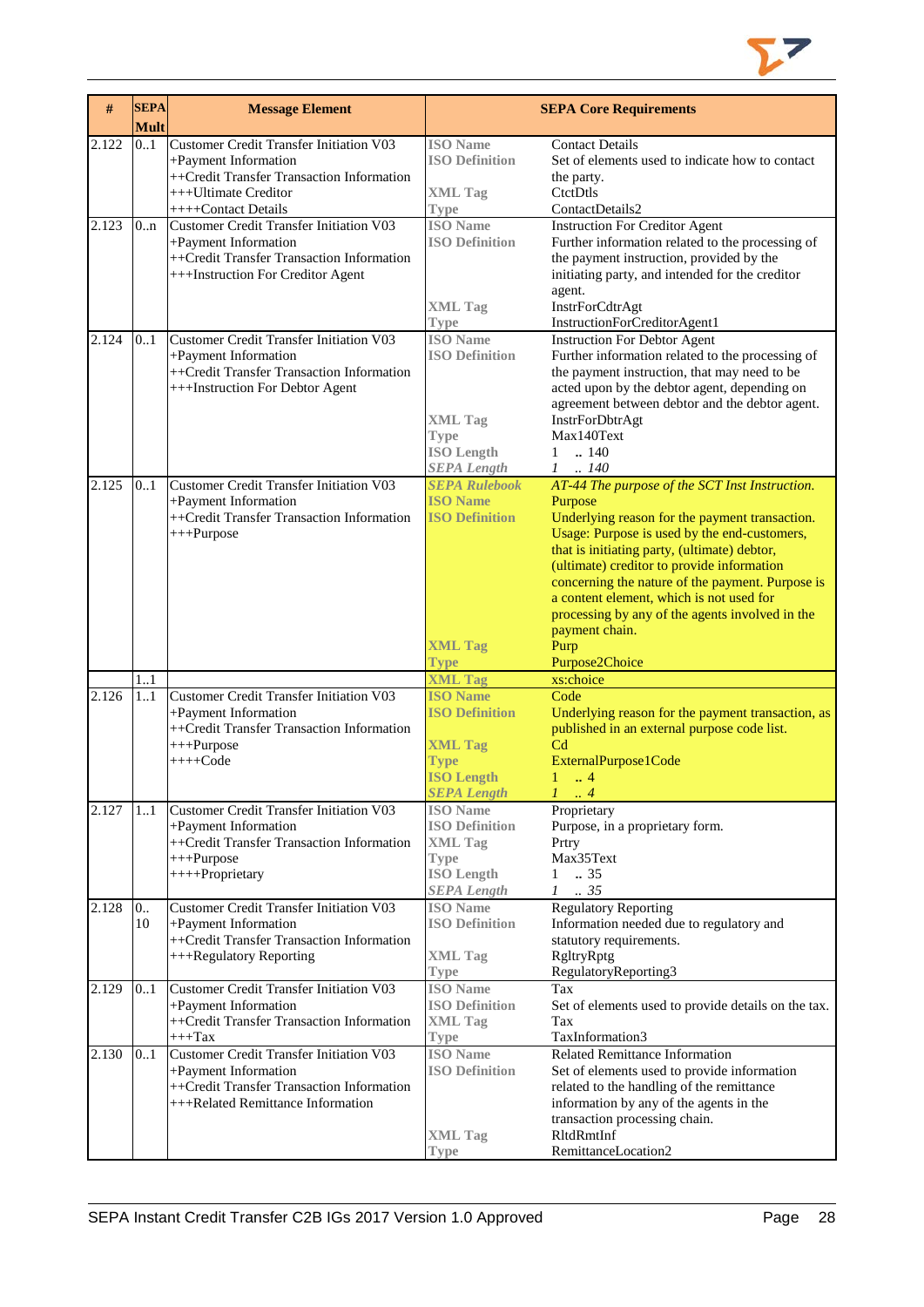

| #     | <b>SEPA</b><br><b>Mult</b> | <b>Message Element</b>                                                 |                                          | <b>SEPA Core Requirements</b>                                                                         |
|-------|----------------------------|------------------------------------------------------------------------|------------------------------------------|-------------------------------------------------------------------------------------------------------|
| 2.131 | 0.1                        | <b>Customer Credit Transfer Initiation V03</b>                         | <b>SEPA Rulebook</b>                     | AT-05 The Remittance Information sent by the                                                          |
|       |                            | +Payment Information<br>++Credit Transfer Transaction Information      |                                          | Originator to the Beneficiary in the SCT Inst<br>Instruction.                                         |
|       |                            | +++Remittance Information                                              |                                          | SEPA Usage Rule(s) Either 'Structured' or 'Unstructured' may be                                       |
|       |                            |                                                                        |                                          | present                                                                                               |
|       |                            |                                                                        | <b>ISO Name</b>                          | <b>Remittance Information</b>                                                                         |
|       |                            |                                                                        | <b>ISO Definition</b>                    | Information supplied to enable the matching of                                                        |
|       |                            |                                                                        |                                          | an entry with the items that the transfer is                                                          |
|       |                            |                                                                        |                                          | intended to settle, such as commercial invoices in<br>an accounts' receivable system.                 |
|       |                            |                                                                        | <b>XML Tag</b>                           | <b>RmtInf</b>                                                                                         |
|       |                            |                                                                        | <b>Type</b>                              | RemittanceInformation5                                                                                |
| 2.132 | 0.1                        | <b>Customer Credit Transfer Initiation V03</b>                         |                                          | SEPA Usage Rule(s) 'Unstructured' may carry structured remittance                                     |
|       |                            | +Payment Information                                                   |                                          | information, as agreed between the Originator                                                         |
|       |                            | ++Credit Transfer Transaction Information                              |                                          | and the Beneficiary.                                                                                  |
|       |                            | +++Remittance Information                                              |                                          | Only one occurrence of 'Unstructured' is                                                              |
|       |                            | ++++Unstructured                                                       |                                          | allowed.<br><b>Unstructured</b>                                                                       |
|       |                            |                                                                        | <b>ISO</b> Name<br><b>ISO Definition</b> | Information supplied to enable the matching/                                                          |
|       |                            |                                                                        |                                          | reconciliation of an entry with the items that the                                                    |
|       |                            |                                                                        |                                          | payment is intended to settle, such as commercial                                                     |
|       |                            |                                                                        |                                          | invoices in an accounts' receivable system, in an                                                     |
|       |                            |                                                                        |                                          | unstructured form.                                                                                    |
|       |                            |                                                                        | <b>XML Tag</b>                           | <b>Ustrd</b>                                                                                          |
|       |                            |                                                                        | <b>Type</b>                              | Max140Text                                                                                            |
|       |                            |                                                                        | <b>ISO Length</b>                        | $1 \t  140$                                                                                           |
| 2.133 | 0.1                        | <b>Customer Credit Transfer Initiation V03</b>                         | <b>SEPA Length</b>                       | $1 \t . 140$<br>SEPA Usage Rule(s) Only one occurrence of 'Structured' is allowed.                    |
|       |                            | +Payment Information                                                   | <b>SEPA Format</b>                       | 'Structured' can be used, provided the tags and                                                       |
|       |                            | ++Credit Transfer Transaction Information                              | Rule(s)                                  | the data within the 'Structured' element do not                                                       |
|       |                            | +++Remittance Information                                              |                                          | exceed 140 characters in length.                                                                      |
|       |                            | ++++Structured                                                         | <b>ISO Name</b>                          | <b>Structured</b>                                                                                     |
|       |                            |                                                                        | <b>ISO Definition</b>                    | Information supplied to enable the matching/                                                          |
|       |                            |                                                                        |                                          | reconciliation of an entry with the items that the                                                    |
|       |                            |                                                                        |                                          | payment is intended to settle, such as commercial<br>invoices in an accounts' receivable system, in a |
|       |                            |                                                                        |                                          | structured form.                                                                                      |
|       |                            |                                                                        | <b>XML Tag</b>                           | Strd                                                                                                  |
|       |                            |                                                                        | Type                                     | StructuredRemittanceInformation7                                                                      |
| 2.134 | 0 <sub>nn</sub>            | <b>Customer Credit Transfer Initiation V03</b>                         | <b>ISO</b> Name                          | Referred Document Information                                                                         |
|       |                            | +Payment Information                                                   | <b>ISO Definition</b>                    | Set of elements used to identify the documents                                                        |
|       |                            | ++Credit Transfer Transaction Information<br>+++Remittance Information | <b>XML Tag</b>                           | referred to in the remittance information.<br>RfrdDocInf                                              |
|       |                            | ++++Structured                                                         | <b>Type</b>                              | ReferredDocumentInformation3                                                                          |
|       |                            | +++++Referred Document Information                                     |                                          |                                                                                                       |
| 2.135 | 0.1                        | Customer Credit Transfer Initiation V03                                | <b>ISO</b> Name                          | <b>Referred Document Amount</b>                                                                       |
|       |                            | +Payment Information                                                   | <b>ISO Definition</b>                    | Set of elements used to provide details on the                                                        |
|       |                            | ++Credit Transfer Transaction Information                              |                                          | amounts of the referred document.                                                                     |
|       |                            | +++Remittance Information<br>++++Structured                            | <b>XML</b> Tag                           | RfrdDocAmt<br>RemittanceAmount1                                                                       |
|       |                            | +++++Referred Document Amount                                          | <b>Type</b>                              |                                                                                                       |
| 2.136 | 01                         | <b>Customer Credit Transfer Initiation V03</b>                         |                                          | SEPA Usage Rule(s) When present, the Debtor Bank is not obliged to                                    |
|       |                            | +Payment Information                                                   |                                          | validate the reference information.                                                                   |
|       |                            | ++Credit Transfer Transaction Information                              |                                          | When used both 'Creditor Reference Type' and                                                          |
|       |                            | +++Remittance Information                                              |                                          | 'Creditor Reference' must be present.                                                                 |
|       |                            | ++++Structured<br>+++++Creditor Reference Information                  | <b>ISO</b> Name<br><b>ISO Definition</b> | <b>Creditor Reference Information</b>                                                                 |
|       |                            |                                                                        |                                          | Reference information provided by the creditor to<br>allow the identification of the underlying       |
|       |                            |                                                                        |                                          | documents.                                                                                            |
|       |                            |                                                                        | <b>XML Tag</b>                           | CdtrRefInf                                                                                            |
|       |                            |                                                                        | <b>Type</b>                              | CreditorReferenceInformation2                                                                         |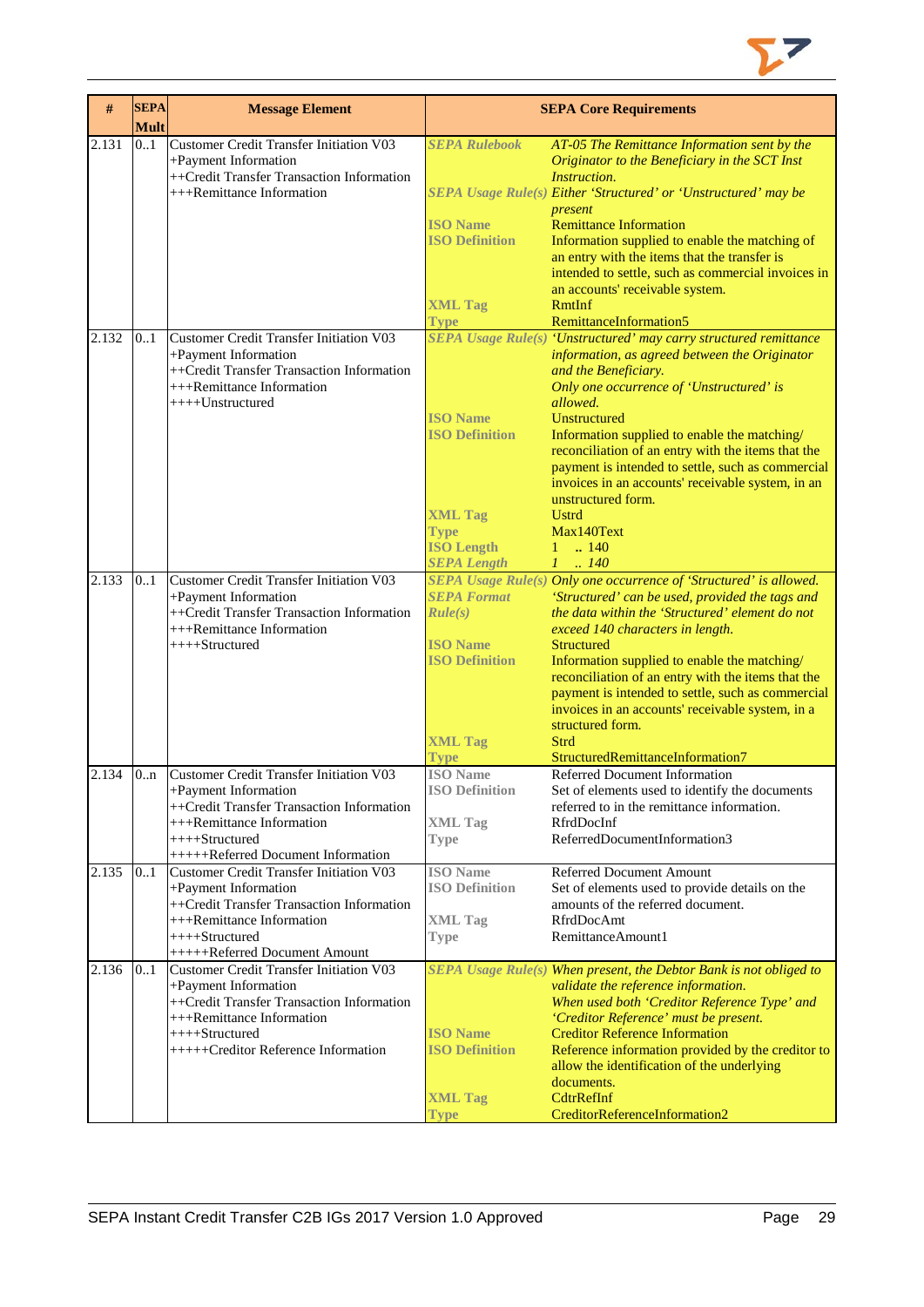

| #     | <b>SEPA</b><br><b>Mult</b> | <b>Message Element</b>                                                                                                                                                                                                                                                     |                                                                                                                      | <b>SEPA Core Requirements</b>                                                                                                              |
|-------|----------------------------|----------------------------------------------------------------------------------------------------------------------------------------------------------------------------------------------------------------------------------------------------------------------------|----------------------------------------------------------------------------------------------------------------------|--------------------------------------------------------------------------------------------------------------------------------------------|
| 2.137 | 0.1                        | <b>Customer Credit Transfer Initiation V03</b><br>+Payment Information<br>++Credit Transfer Transaction Information<br>+++Remittance Information<br>$++++-Structured$<br>+++++Creditor Reference Information<br>$+++++Type$                                                | <b>ISO Name</b><br><b>ISO Definition</b><br><b>XML Tag</b><br><b>Type</b>                                            | Type<br>Specifies the type of creditor reference.<br>Tp<br>CreditorReferenceType2                                                          |
| 2.138 | 1.1                        | <b>Customer Credit Transfer Initiation V03</b><br>+Payment Information<br>++Credit Transfer Transaction Information<br>+++Remittance Information<br>++++Structured<br>+++++Creditor Reference Information<br>$+++++Type$<br>++++++++Code Or Proprietary                    | <b>ISO Name</b><br><b>ISO Definition</b><br><b>XML Tag</b><br><b>Type</b>                                            | <b>Code Or Proprietary</b><br>Coded or proprietary format creditor reference<br>type.<br>CdOrPrtry<br>CreditorReferenceType1Choice         |
| 2.139 | 11<br>11                   | <b>Customer Credit Transfer Initiation V03</b><br>+Payment Information<br>++Credit Transfer Transaction Information<br>+++Remittance Information<br>$++++-Structured$<br>+++++Creditor Reference Information<br>$+++++Type$<br>++++++++Code Or Proprietary<br>$++++++Code$ | <b>XML Tag</b><br><b>ISO Name</b><br><b>ISO Definition</b><br><b>XML Tag</b><br><b>Type</b>                          | xs:choice<br>SEPA Usage Rule(s) Only 'SCOR' is allowed.<br>Code<br>Type of creditor reference, in a coded form.<br>Cd<br>DocumentType3Code |
|       |                            |                                                                                                                                                                                                                                                                            | <b>SEPA Code Restrictions</b><br><b>SCOR</b>                                                                         | StructuredCommunicationReference<br>Document is a structured communication<br>reference provided by the creditor to identify the           |
| 2.140 | 11                         | Customer Credit Transfer Initiation V03<br>+Payment Information<br>++Credit Transfer Transaction Information<br>+++Remittance Information<br>++++Structured<br>+++++Creditor Reference Information<br>$+++++Type$<br>++++++++Code Or Proprietary<br>+++++++++Proprietary   | <b>ISO</b> Name<br><b>ISO Definition</b><br><b>XML Tag</b><br><b>Type</b><br><b>ISO Length</b><br><b>SEPA Length</b> | referred transaction.<br>Proprietary<br>Creditor reference type, in a proprietary form.<br>Prtry<br>Max35Text<br>$1 \t . 35$<br>$1-.35$    |
| 2.141 | 0.1                        | Customer Credit Transfer Initiation V03<br>+Payment Information<br>++Credit Transfer Transaction Information<br>+++Remittance Information<br>++++Structured<br>+++++Creditor Reference Information<br>$+++++Type$<br>$+++++$ - $Issuer$                                    | <b>ISO</b> Name<br><b>ISO Definition</b><br><b>XML Tag</b><br><b>Type</b><br><b>ISO Length</b><br><b>SEPA Length</b> | <b>Issuer</b><br>Entity that assigns the credit reference type.<br><b>Issr</b><br>Max35Text<br>$1 \t . 35$<br>$1 \t35$                     |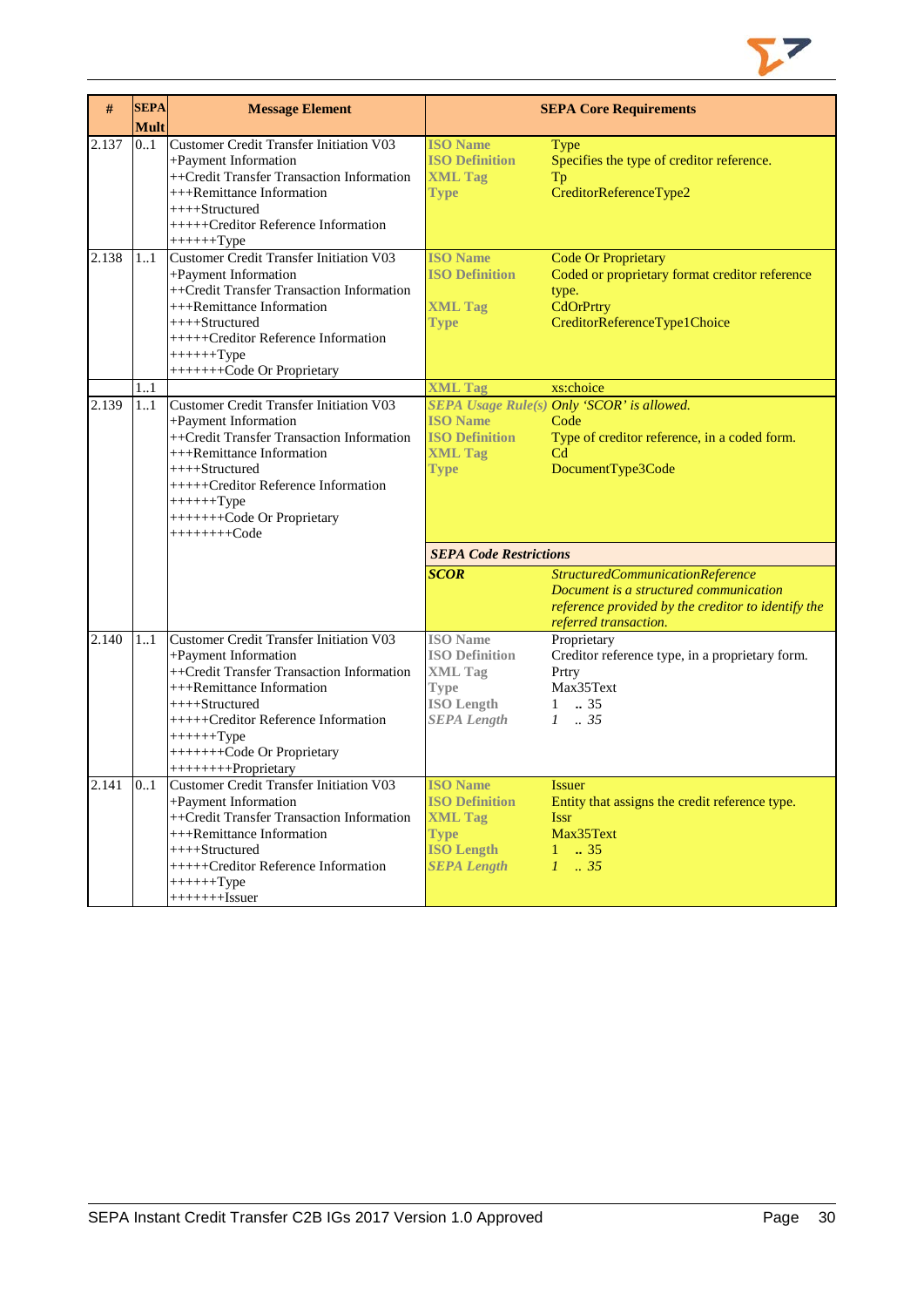

| #     | <b>SEPA</b> | <b>Message Element</b>                                                                                                                                                                                                                |                                                                                                                      | <b>SEPA Core Requirements</b>                                                                                                                                                                                                                                                                                                                                                                                                                                                                                                                                                                                                                                                                           |
|-------|-------------|---------------------------------------------------------------------------------------------------------------------------------------------------------------------------------------------------------------------------------------|----------------------------------------------------------------------------------------------------------------------|---------------------------------------------------------------------------------------------------------------------------------------------------------------------------------------------------------------------------------------------------------------------------------------------------------------------------------------------------------------------------------------------------------------------------------------------------------------------------------------------------------------------------------------------------------------------------------------------------------------------------------------------------------------------------------------------------------|
|       | <b>Mult</b> |                                                                                                                                                                                                                                       |                                                                                                                      |                                                                                                                                                                                                                                                                                                                                                                                                                                                                                                                                                                                                                                                                                                         |
| 2.142 | 0.1         | <b>Customer Credit Transfer Initiation V03</b><br>+Payment Information<br>++Credit Transfer Transaction Information<br>$+++$ Remittance Information<br>$++++$ Structured<br>$+++++Creditor$ Reference Information<br>$+++++Reference$ | <b>ISO Name</b><br><b>ISO Definition</b>                                                                             | SEPA Usage Rule(s) If a Creditor Reference contains a check digit,<br>the receiving bank is not required to validate<br>this.<br>If the receiving bank validates the check digit and<br>if this validation fails, the bank may continue its<br>processing and send the transaction to the next<br>party in the chain.<br>RF Creditor Reference may be used (ISO 11649)<br>Reference<br>Unique reference, as assigned by the creditor, to<br>unambiguously refer to the payment transaction.<br>Usage: If available, the initiating party should<br>provide this reference in the structured remittance<br>information, to enable reconciliation by the<br>creditor upon receipt of the amount of money. |
|       |             |                                                                                                                                                                                                                                       | <b>XML Tag</b><br><b>Type</b><br><b>ISO Length</b><br><b>SEPA Length</b>                                             | If the business context requires the use of a<br>creditor reference or a payment remit<br>identification, and only one identifier can be<br>passed through the end-to-end chain, the<br>creditor's reference or payment remittance<br>identification should be quoted in the end-to-end<br>transaction identification.<br>Ref<br>Max35Text<br>$1 \t . 35$<br>$1-.35$                                                                                                                                                                                                                                                                                                                                    |
| 2.143 | 0.1         | <b>Customer Credit Transfer Initiation V03</b><br>+Payment Information<br>++Credit Transfer Transaction Information<br>+++Remittance Information<br>$+++Structured$<br>$+++++Invoicer$                                                | <b>ISO</b> Name<br><b>ISO Definition</b><br><b>XML Tag</b><br><b>Type</b>                                            | Invoicer<br>Identification of the organisation issuing the<br>invoice, when it is different from the creditor or<br>ultimate creditor.<br>Inver<br>PartyIdentification32                                                                                                                                                                                                                                                                                                                                                                                                                                                                                                                                |
| 2.144 | 0.1         | Customer Credit Transfer Initiation V03<br>+Payment Information<br>++Credit Transfer Transaction Information<br>+++Remittance Information<br>$++++-Structured$<br>$+++++Invoicee$                                                     | <b>ISO</b> Name<br><b>ISO Definition</b><br><b>XML Tag</b><br><b>Type</b>                                            | Invoicee<br>Identification of the party to whom an invoice is<br>issued, when it is different from the debtor or<br>ultimate debtor.<br>Invcee<br>PartyIdentification32                                                                                                                                                                                                                                                                                                                                                                                                                                                                                                                                 |
| 2.145 | 03          | Customer Credit Transfer Initiation V03<br>+Payment Information<br>++Credit Transfer Transaction Information<br>+++Remittance Information<br>++++Structured<br>+++++Additional Remittance Information                                 | <b>ISO</b> Name<br><b>ISO Definition</b><br><b>XML Tag</b><br><b>Type</b><br><b>ISO Length</b><br><b>SEPA</b> Length | <b>Additional Remittance Information</b><br>Additional information, in free text form, to<br>complement the structured remittance<br>information.<br>AddtlRmtInf<br>Max140Text<br>$1 \quad .140$<br>$1-.140$                                                                                                                                                                                                                                                                                                                                                                                                                                                                                            |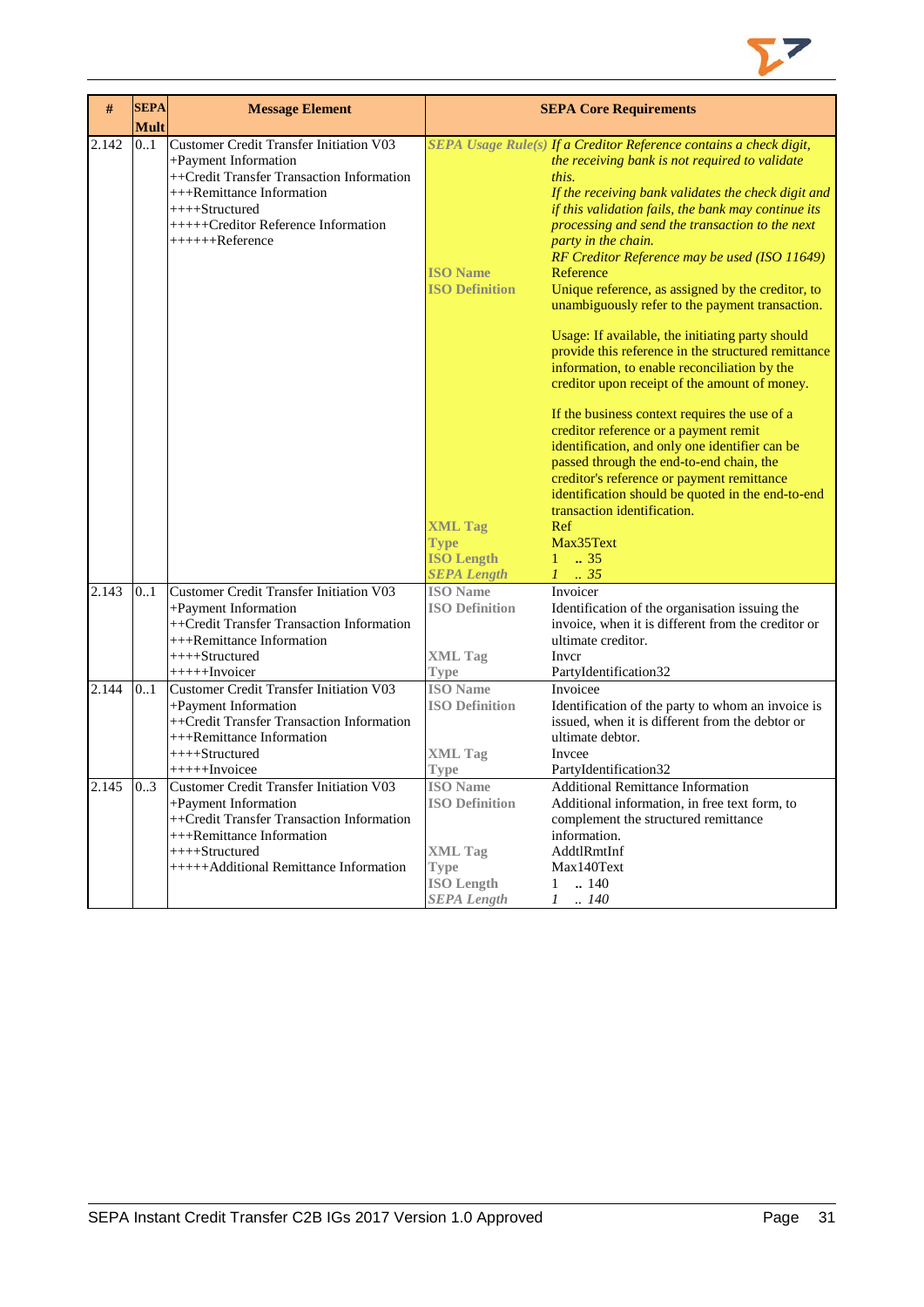# <span id="page-32-0"></span>**2.2 Bank to Customer Reject, Negative or Positive Confirmation (based on DS-03)**

# <span id="page-32-1"></span>**2.2.1 Use of the Customer Payment Status Report (pain.002.001.03)**

# **A. Reject**

The code 'RJCT' must be used in 'Group Status', or 'Payment Information Status' or 'Transaction Status'.

The Originator Bank is the status originator and the reason code is different from 'timeout' related reasons.

The message caters for bulk and single reject messages.

**Note**: Message elements under 'Original Transaction Reference' sequence are based on DS-01 attributes.

# **B. Negative confirmation**

The code 'RJCT' must be used in 'Group Status', or 'Payment Information Status' or 'Transaction Status'.

If the Originator Bank is the status originator (element 'Originator' under 'Status' on various levels) then the code has to be a time-out related reason. If the status originator is not the Originator Bank then any status can be used.

The message caters for bulk and single negative confirmations.

**Note**: Attribute AT-R1 in DS-03 is implied by the 'Message Name' set to 'pain.002.001.03', the 'Original Message Name Identification' set to 'pain.001.001.03' and 'Group Status' or 'Transaction Status'.

**Note**: Message elements under 'Original Transaction Reference' sequence are based on DS-02 attributes.

#### **C. Positive confirmation**

The code 'ACCP' must be used in 'Group Status', or 'Payment Information Status' or 'Transaction Status'.

The Beneficiary Bank is the 'Status Originator' (no reason code).

The message caters for bulk and single positive confirmations

**Note**: Message elements under 'Original Transaction Reference' sequence are based on DS-02 attributes.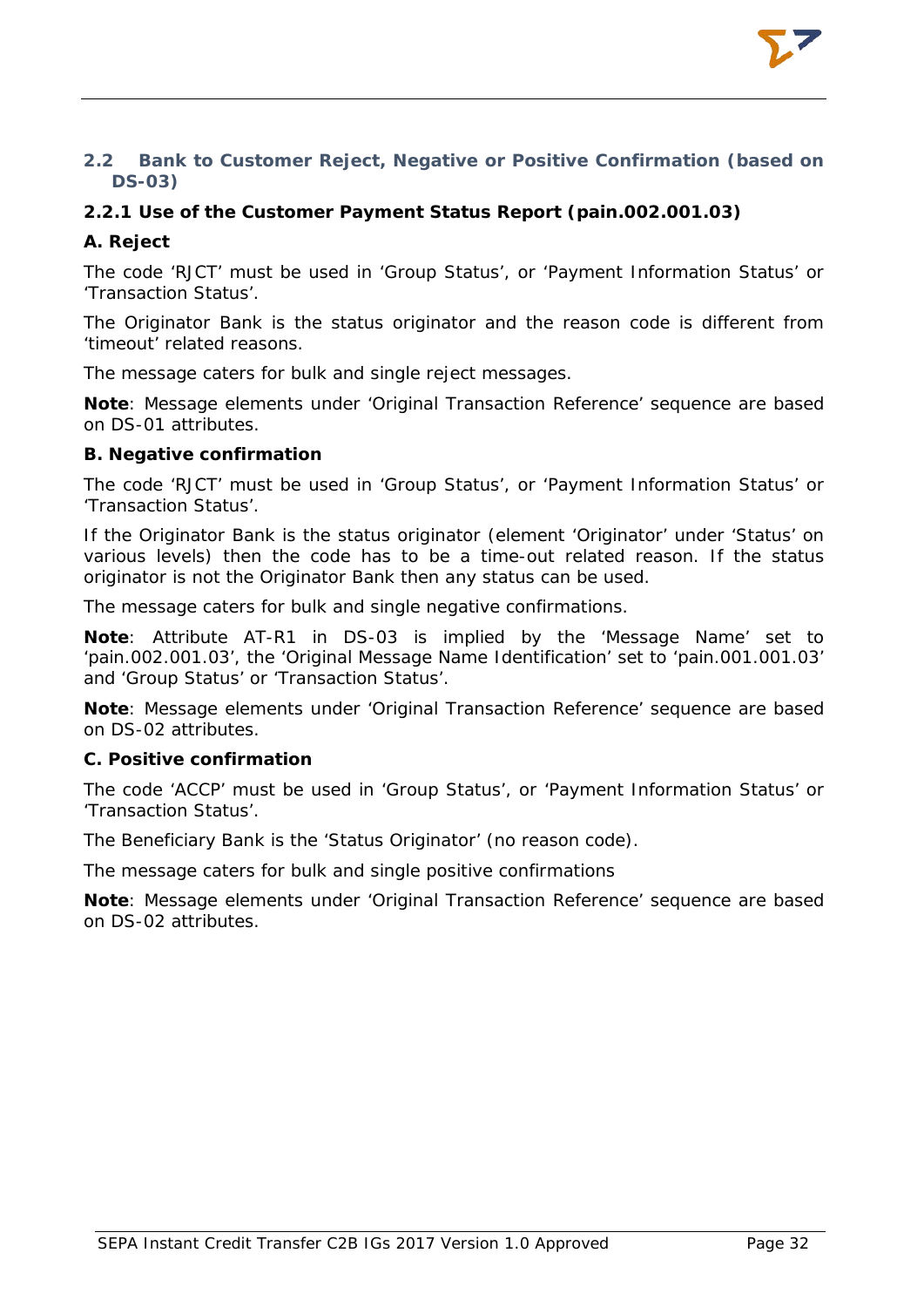

| #   | <b>SEPA</b><br><b>Mult</b> | <b>Message Element</b>                                                          |                                                                                                                      | <b>SEPA Core Requirements</b>                                                                                                                                                                                                                                                                                                                                                                |
|-----|----------------------------|---------------------------------------------------------------------------------|----------------------------------------------------------------------------------------------------------------------|----------------------------------------------------------------------------------------------------------------------------------------------------------------------------------------------------------------------------------------------------------------------------------------------------------------------------------------------------------------------------------------------|
|     |                            | Document                                                                        | <b>XML Tag</b><br><b>Type</b>                                                                                        | <b>Document</b><br><b>Document</b>                                                                                                                                                                                                                                                                                                                                                           |
|     | 1.1                        | Customer Payment Status Report V03                                              | <b>ISO Name</b><br><b>ISO Definition</b><br><b>XML Tag</b><br><b>Type</b>                                            | <b>Customer Payment Status Report V03</b><br>The CustomerPaymentStatusReport message is<br>sent by an instructed agent to the payment<br>initiator. It is used to inform this party about the<br>positive or negative status of an instruction<br>(either single, group or file). It is also used to<br>report on a pending instruction.<br>CstmrPmtStsRpt<br>CustomerPaymentStatusReportV03 |
| 1.0 | 1.1                        | Customer Payment Status Report V03<br>+Group Header                             | <b>ISO</b> Name<br><b>ISO Definition</b><br><b>XML Tag</b><br><b>Type</b>                                            | <b>Group Header</b><br>Set of characteristics shared by all individual<br>transactions included in the status report<br>message.<br>GrpHdr<br>GroupHeader36                                                                                                                                                                                                                                  |
| 1.1 | 1.1                        | Customer Payment Status Report V03<br>+Group Header<br>++Message Identification | <b>ISO Name</b><br><b>ISO Definition</b><br><b>XML Tag</b><br><b>Type</b><br><b>ISO Length</b><br><b>SEPA Length</b> | <b>Message Identification</b><br>Point to point reference, as assigned by the<br>instructing party, and sent to the next party in the<br>chain to unambiguously identify the message.<br>Usage: The instructing party has to make sure<br>that 'MessageIdentification' is unique per<br>instructed party for a pre-agreed period.<br>MsgId<br>Max35Text<br>$1 \t . 35$<br>$1 \t35$           |
| 1.2 | 1.1                        | Customer Payment Status Report V03<br>+Group Header<br>++Creation Date Time     | <b>ISO Name</b><br><b>ISO Definition</b><br><b>XML Tag</b><br><b>Type</b>                                            | <b>Creation Date Time</b><br>Date and time at which the message was created.<br>CreDtTm<br><b>ISODateTime</b>                                                                                                                                                                                                                                                                                |
| 1.3 | 0.1                        | Customer Payment Status Report V03<br>+Group Header<br>++Initiating Party       | <b>ISO</b> Name<br><b>ISO Definition</b><br><b>XML Tag</b><br><b>Type</b>                                            | <b>Initiating Party</b><br>Party that initiates the status message.<br>InitgPty<br>PartyIdentification32                                                                                                                                                                                                                                                                                     |
| 1.4 | 0.1                        | Customer Payment Status Report V03<br>+Group Header<br>++Forwarding Agent       | <b>ISO</b> Name<br><b>ISO Definition</b><br>XML Tag<br><b>Type</b>                                                   | Forwarding Agent<br>Financial institution that receives the instruction<br>from the initiating party and forwards it to the<br>next agent in the payment chain.<br>FwdgAgt<br>BranchAndFinancialInstitutionIdentification4                                                                                                                                                                   |
| 1.5 | 0.1                        | Customer Payment Status Report V03<br>+Group Header<br>++Debtor Agent           | <b>SEPA Rulebook</b><br><b>ISO</b> Name<br><b>ISO Definition</b><br><b>XML Tag</b><br><b>Type</b>                    | AT-06 The BIC code of the Originator Bank.<br><b>Debtor Agent</b><br>Financial institution servicing an account for the<br>debtor.<br><b>DbtrAgt</b><br>BranchAndFinancialInstitutionIdentification4                                                                                                                                                                                         |
| 1.6 | 0.1                        | Customer Payment Status Report V03<br>+Group Header<br>++Creditor Agent         | <b>ISO</b> Name<br><b>ISO Definition</b><br><b>XML Tag</b><br><b>Type</b>                                            | <b>Creditor Agent</b><br>Financial institution servicing an account for the<br>creditor.<br>CdtrAgt<br>BranchAndFinancialInstitutionIdentification4                                                                                                                                                                                                                                          |
| 2.0 | 1.1                        | Customer Payment Status Report V03<br>+Original Group Information And Status    | <b>ISO Name</b><br><b>ISO Definition</b><br><b>XML Tag</b><br>Type                                                   | <b>Original Group Information And Status</b><br>Original group information concerning the group<br>of transactions, to which the status report<br>message refers to.<br>OrgnlGrpInfAndSts<br>OriginalGroupInformation20                                                                                                                                                                      |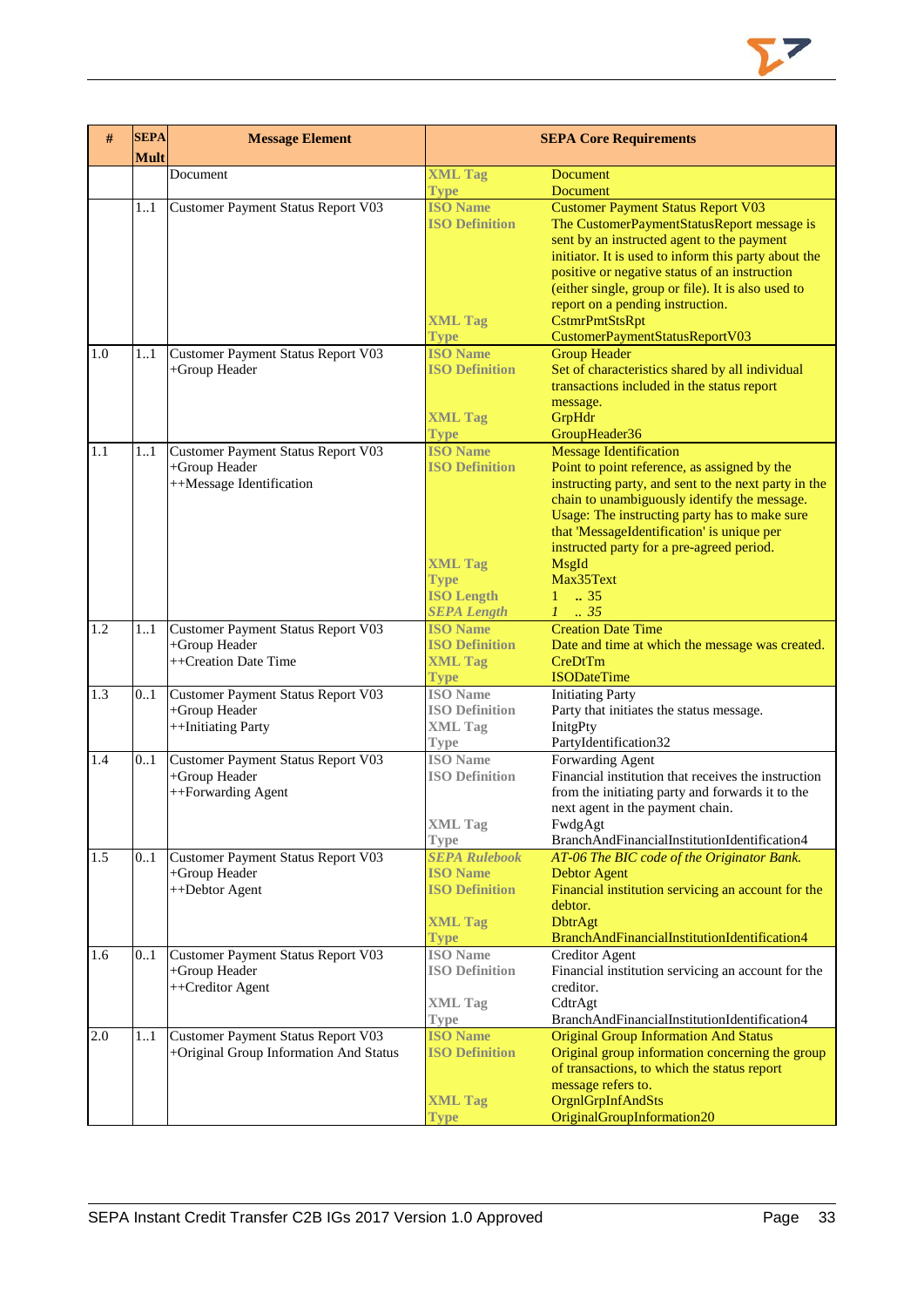

| #   | <b>SEPA</b><br><b>Mult</b> | <b>Message Element</b>                                                                                            |                                                              | <b>SEPA Core Requirements</b>                                                                                                                                                                                                          |
|-----|----------------------------|-------------------------------------------------------------------------------------------------------------------|--------------------------------------------------------------|----------------------------------------------------------------------------------------------------------------------------------------------------------------------------------------------------------------------------------------|
| 2.1 | 11                         | Customer Payment Status Report V03<br>+Original Group Information And Status<br>++Original Message Identification | <b>ISO</b> Name<br><b>ISO Definition</b>                     | <b>Original Message Identification</b><br>Point to point reference, as assigned by the<br>original instructing party, to unambiguously<br>identify the original message.                                                               |
|     |                            |                                                                                                                   | <b>XML Tag</b><br><b>Type</b><br><b>ISO Length</b>           | OrgnlMsgId<br>Max35Text<br>$1 \t . 35$                                                                                                                                                                                                 |
| 2.2 | 11                         | Customer Payment Status Report V03                                                                                | <b>SEPA Length</b><br><b>ISO Name</b>                        | $1-.35$<br><b>Original Message Name Identification</b>                                                                                                                                                                                 |
|     |                            | +Original Group Information And Status<br>++Original Message Name Identification                                  | <b>ISO Definition</b><br><b>XML Tag</b><br><b>Type</b>       | Specifies the original message name identifier to<br>which the message refers.<br>OrgnlMsgNmId<br>Max35Text                                                                                                                            |
|     |                            |                                                                                                                   | <b>ISO Length</b><br><b>SEPA Length</b>                      | $1 \t . 35$<br>$1-.35$                                                                                                                                                                                                                 |
| 2.3 | 0.1                        | Customer Payment Status Report V03<br>+Original Group Information And Status<br>++Original Creation Date Time     | <b>ISO</b> Name<br><b>ISO Definition</b><br><b>XML Tag</b>   | Original Creation Date Time<br>Date and time at which the original message was<br>created.<br>OrgnlCreDtTm                                                                                                                             |
|     |                            |                                                                                                                   | Type                                                         | <b>ISODateTime</b>                                                                                                                                                                                                                     |
| 2.4 | 0.1                        | Customer Payment Status Report V03<br>+Original Group Information And Status<br>++Original Number Of Transactions | <b>ISO Name</b><br><b>ISO Definition</b>                     | <b>Original Number Of Transactions</b><br>Number of individual transactions contained in<br>the original message.                                                                                                                      |
|     |                            |                                                                                                                   | <b>XML Tag</b><br><b>Type</b><br><b>Pattern</b>              | OrgnlNbOfTxs<br>Max15NumericText<br>$[0-9]{1,15}$                                                                                                                                                                                      |
| 2.5 | 0.1                        | Customer Payment Status Report V03<br>+Original Group Information And Status                                      | <b>ISO Name</b><br><b>ISO Definition</b>                     | <b>Original Control Sum</b><br>Total of all individual amounts included in the                                                                                                                                                         |
|     |                            | ++Original Control Sum                                                                                            | <b>XML Tag</b><br><b>Type</b>                                | original message, irrespective of currencies.<br>OrgnlCtrlSum<br>DecimalNumber                                                                                                                                                         |
|     |                            |                                                                                                                   | <b>SEPA FractDigits</b><br><b>TotalDigits</b>                | 17<br>18                                                                                                                                                                                                                               |
| 2.6 | 0.1                        | Customer Payment Status Report V03                                                                                | <b>SEPA Rulebook</b>                                         | AT-R1 The type of R-message.                                                                                                                                                                                                           |
|     |                            | +Original Group Information And Status<br>++Group Status                                                          |                                                              | SEPA Usage Rule(s) 'Group Status', 'Payment Information Status' or<br>'Transaction Status' must be present with the<br>code 'RJCT' in case of a negative confirmation<br>or a reject, or 'ACCP' in case of a positive<br>confirmation. |
|     |                            |                                                                                                                   | <b>ISO Name</b><br><b>ISO Definition</b>                     | <b>Group Status</b><br>Specifies the status of a group of transactions.                                                                                                                                                                |
|     |                            |                                                                                                                   | <b>XML Tag</b><br><b>Type</b>                                | GrpSts<br>TransactionGroupStatus3Code                                                                                                                                                                                                  |
| 2.7 | 0n                         | Customer Payment Status Report V03<br>+Original Group Information And Status<br>++Status Reason Information       | <b>ISO</b> Name                                              | <b>SEPA Usage Rule(s) 'Status Reason Information' must be present only</b><br>if 'Group Status' is 'RJCT'.<br><b>Status Reason Information</b>                                                                                         |
|     |                            |                                                                                                                   | <b>ISO Definition</b>                                        | Set of elements used to provide detailed<br>information on the status reason.                                                                                                                                                          |
|     |                            |                                                                                                                   | <b>XML Tag</b><br><b>Type</b>                                | <b>StsRsnInf</b><br>StatusReasonInformation8                                                                                                                                                                                           |
| 2.8 | 11                         | Customer Payment Status Report V03<br>+Original Group Information And Status<br>++Status Reason Information       | <b>SEPA Rulebook</b><br><b>SEPA Usage Rule(s) Mandatory.</b> | AT-R2 The identification of the type of party that<br>initiated the "R" message.                                                                                                                                                       |
|     |                            | +++Originator                                                                                                     |                                                              | Limited to BIC to identify the bank or CSM<br>originating the status or 'Name' to indicate a                                                                                                                                           |
|     |                            |                                                                                                                   | <b>ISO Name</b>                                              | CSM when it has no BIC.<br>'Name' is limited to 70 characters in length.<br>Originator                                                                                                                                                 |
|     |                            |                                                                                                                   | <b>ISO Definition</b><br><b>XML Tag</b>                      | Party that issues the status.<br>Orgtr                                                                                                                                                                                                 |
|     |                            |                                                                                                                   | <b>Type</b>                                                  | PartyIdentification32                                                                                                                                                                                                                  |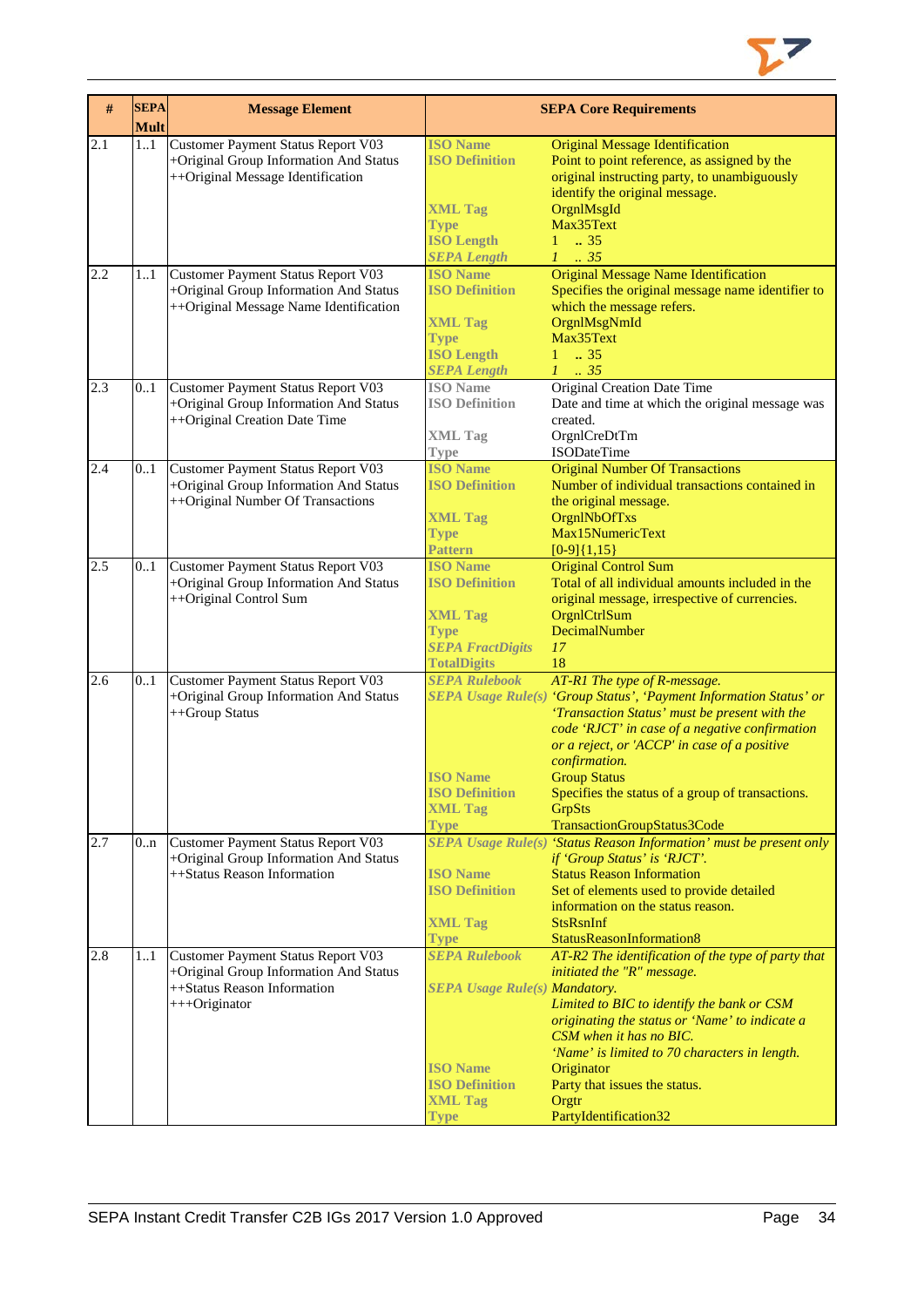

| $\#$             | <b>SEPA</b><br><b>Mult</b> | <b>Message Element</b>                                                                                                                         |                                                                                                                                              | <b>SEPA Core Requirements</b>                                                                                                                                                                                                                               |
|------------------|----------------------------|------------------------------------------------------------------------------------------------------------------------------------------------|----------------------------------------------------------------------------------------------------------------------------------------------|-------------------------------------------------------------------------------------------------------------------------------------------------------------------------------------------------------------------------------------------------------------|
| 2.9              | 0.1                        | Customer Payment Status Report V03<br>+Original Group Information And Status<br>++Status Reason Information<br>+++Reason                       | <b>SEPA Rulebook</b><br><b>ISO Name</b><br><b>ISO Definition</b><br><b>XML Tag</b><br>Type                                                   | AT-R3 The reason code for non-acceptance of<br>the SCT Inst Transaction.<br>SEPA Usage Rule(s) Mandatory if 'Group Status' is 'RJCT'.<br>Reason<br>Specifies the reason for the status report.<br><b>Rsn</b><br>StatusReason6Choice                         |
|                  | 1.1                        |                                                                                                                                                | <b>XML Tag</b>                                                                                                                               | xs:choice                                                                                                                                                                                                                                                   |
| 2.10             | 11                         | Customer Payment Status Report V03<br>+Original Group Information And Status<br>++Status Reason Information<br>+++Reason<br>$+++Code$          | <b>SEPA Rulebook</b><br><b>ISO Name</b><br><b>ISO Definition</b><br><b>XML Tag</b><br><b>Type</b><br><b>ISO Length</b><br><b>SEPA Length</b> | See Message Element Specifications below.<br>Code<br>Reason for the status, as published in an external<br>reason code list.<br>C <sub>d</sub><br>ExternalStatusReason1Code<br>$1 \t  4$<br>$1 \ldots 4$                                                    |
| 2.11             | 11                         | Customer Payment Status Report V03<br>+Original Group Information And Status<br>++Status Reason Information<br>$+++$ Reason<br>++++Proprietary | <b>ISO</b> Name<br><b>ISO Definition</b><br><b>XML Tag</b><br><b>Type</b><br><b>ISO</b> Length<br><b>SEPA Length</b>                         | Proprietary<br>Reason for the status, in a proprietary form.<br>Prtry<br>Max35Text<br>$1 \t . 35$<br>$1 \t . 35$                                                                                                                                            |
| 2.12             | 0n                         | Customer Payment Status Report V03<br>+Original Group Information And Status<br>++Status Reason Information<br>+++Additional Information       | <b>ISO</b> Name<br><b>ISO Definition</b><br><b>XML Tag</b><br><b>Type</b><br><b>ISO Length</b><br><b>SEPA Length</b>                         | <b>Additional Information</b><br>Further details on the status reason.<br>Usage: Additional information can be used for<br>several purposes such as the reporting of repaired<br>information.<br>AddtlInf<br>Max105Text<br>$1 \quad .105$<br>$1 \quad .105$ |
| 2.13             | 0.n                        | Customer Payment Status Report V03<br>+Original Group Information And Status<br>++Number Of Transactions Per Status                            | <b>ISO</b> Name<br><b>ISO Definition</b><br><b>XML Tag</b><br><b>Type</b>                                                                    | Number Of Transactions Per Status<br>Detailed information on the number of<br>transactions for each identical transaction status.<br><b>NbOfTxsPerSts</b><br>NumberOfTransactionsPerStatus3                                                                 |
| 3.0              | 0.n                        | Customer Payment Status Report V03<br>+Original Payment Information And Status                                                                 | <b>ISO Name</b><br><b>ISO Definition</b><br><b>XML Tag</b><br><b>Type</b>                                                                    | <b>Original Payment Information And Status</b><br>Information concerning the original payment<br>information, to which the status report message<br>refers.<br>OrgnlPmtInfAndSts<br>OriginalPaymentInformation1                                             |
| $\overline{3.1}$ | 11                         | Customer Payment Status Report V03<br>+Original Payment Information And Status<br>++Original Payment Information<br>Identification             | <b>ISO Name</b><br><b>ISO Definition</b><br><b>XML Tag</b><br><b>Type</b><br><b>ISO Length</b><br><b>SEPA Length</b>                         | <b>Original Payment Information Identification</b><br>Unique identification, as assigned by the original<br>sending party, to unambiguously identify the<br>original payment information group.<br>OrgnlPmtInfId<br>Max35Text<br>1<br>.35<br>$1 \t35$       |
| 3.2              | 0.1                        | Customer Payment Status Report V03<br>+Original Payment Information And Status<br>++Original Number Of Transactions                            | <b>ISO Name</b><br><b>ISO Definition</b><br><b>XML Tag</b><br><b>Type</b><br>Pattern                                                         | <b>Original Number Of Transactions</b><br>Number of individual transactions contained in<br>the original payment information group.<br>OrgnlNbOfTxs<br>Max15NumericText<br>$[0-9]{1,15}$                                                                    |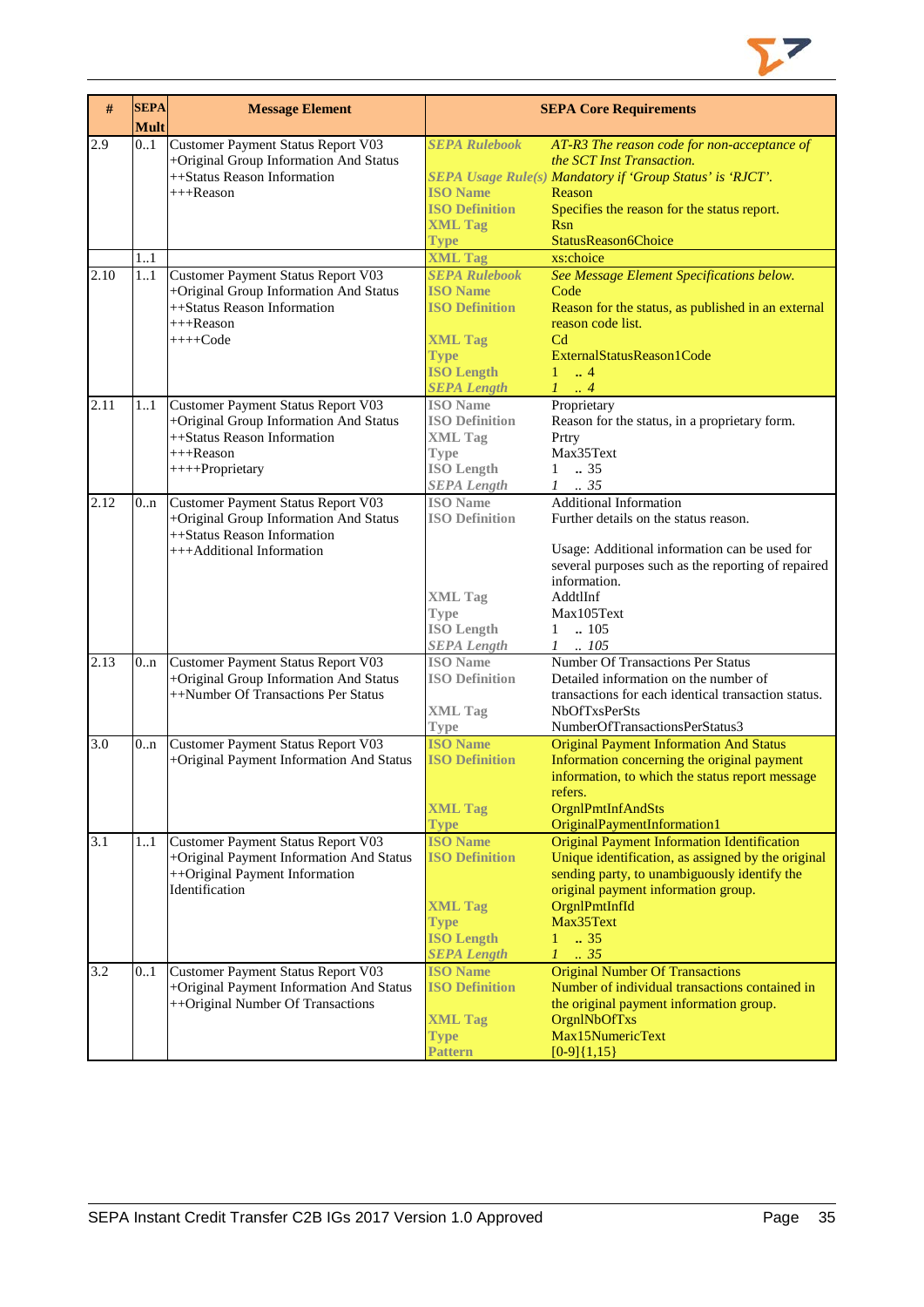

| #                | <b>SEPA</b><br><b>Mult</b> | <b>Message Element</b>                                                                                                         |                                                                                                                                                   | <b>SEPA Core Requirements</b>                                                                                                                                                                                                                                                                                                                                                                                                                        |
|------------------|----------------------------|--------------------------------------------------------------------------------------------------------------------------------|---------------------------------------------------------------------------------------------------------------------------------------------------|------------------------------------------------------------------------------------------------------------------------------------------------------------------------------------------------------------------------------------------------------------------------------------------------------------------------------------------------------------------------------------------------------------------------------------------------------|
| 3.3              | 0.1                        | Customer Payment Status Report V03<br>+Original Payment Information And Status<br>++Original Control Sum                       | <b>ISO Name</b><br><b>ISO Definition</b><br><b>XML Tag</b><br><b>Type</b><br><b>SEPA FractDigits</b><br><b>TotalDigits</b>                        | <b>Original Control Sum</b><br>Total of all individual amounts included in the<br>original payment information group, irrespective<br>of currencies.<br>OrgnlCtrlSum<br>DecimalNumber<br>17<br>18                                                                                                                                                                                                                                                    |
| 3.4              | 0.1                        | Customer Payment Status Report V03<br>+Original Payment Information And Status<br>++Payment Information Status                 | <b>SEPA Rulebook</b><br><b>ISO Name</b><br><b>ISO Definition</b><br><b>XML Tag</b><br><b>Type</b><br><b>SEPA Code Restrictions</b><br><b>ACCP</b> | AT-R1 The type of R-message.<br>SEPA Usage Rule(s) 'Group Status', 'Payment Information Status' or<br>'Transaction Status' must be present with the<br>code 'RJCT' in case of a negative confirmation<br>or reject, or 'ACCP' in case of a positive<br>confirmation.<br><b>Payment Information Status</b><br>Specifies the status of the payment information<br>group.<br><b>PmtInfSts</b><br>TransactionGroupStatus3Code<br>AcceptedCustomerProfile |
| 3.5              | 0.1                        | Customer Payment Status Report V03                                                                                             | <b>RJCT</b>                                                                                                                                       | Preceding check of technical validation was<br>successful. Customer profile check was also<br>successful.<br>Rejected<br>Payment initiation or individual transaction<br>included in the payment initiation has been<br>rejected.<br>SEPA Usage Rule(s) Mandatory if 'Payment Information Status' is                                                                                                                                                 |
|                  |                            | +Original Payment Information And Status<br>++Status Reason Information                                                        | <b>ISO</b> Name<br><b>ISO Definition</b><br><b>XML Tag</b><br><b>Type</b>                                                                         | $'RICT'$ .<br><b>Status Reason Information</b><br>Set of elements used to provide detailed<br>information on the status reason.<br><b>StsRsnInf</b><br>StatusReasonInformation8                                                                                                                                                                                                                                                                      |
| $\overline{3.6}$ | 11                         | Customer Payment Status Report V03<br>+Original Payment Information And Status<br>++Status Reason Information<br>+++Originator | <b>SEPA Rulebook</b><br><b>SEPA Usage Rule(s) Mandatory.</b><br><b>ISO Name</b><br><b>ISO Definition</b><br><b>XML Tag</b><br><b>Type</b>         | AT-R2 The identification of the type of party that<br>initiated the "R" message.<br>Limited to BIC to identify the bank or CSM<br>originating the status or 'Name' to indicate a<br>CSM when it has no BIC.<br>'Name' is limited to 70 characters in length.<br>Originator<br>Party that issues the status.<br>Orgtr<br>PartyIdentification32                                                                                                        |
| 3.7              | 01                         | Customer Payment Status Report V03<br>+Original Payment Information And Status<br>++Status Reason Information<br>$+++$ Reason  | <b>SEPA Rulebook</b><br><b>ISO Name</b><br><b>ISO Definition</b><br><b>XML Tag</b><br><b>Type</b>                                                 | AT-R3 The reason code for non-acceptance of<br>the SCT Inst Transaction.<br>SEPA Usage Rule(s) Mandatory if 'Payment Information Status' is<br>'RJCT'.<br>Reason<br>Specifies the reason for the status report.<br><b>Rsn</b><br>StatusReason6Choice                                                                                                                                                                                                 |
|                  | 11                         |                                                                                                                                | <b>XML Tag</b>                                                                                                                                    | xs:choice                                                                                                                                                                                                                                                                                                                                                                                                                                            |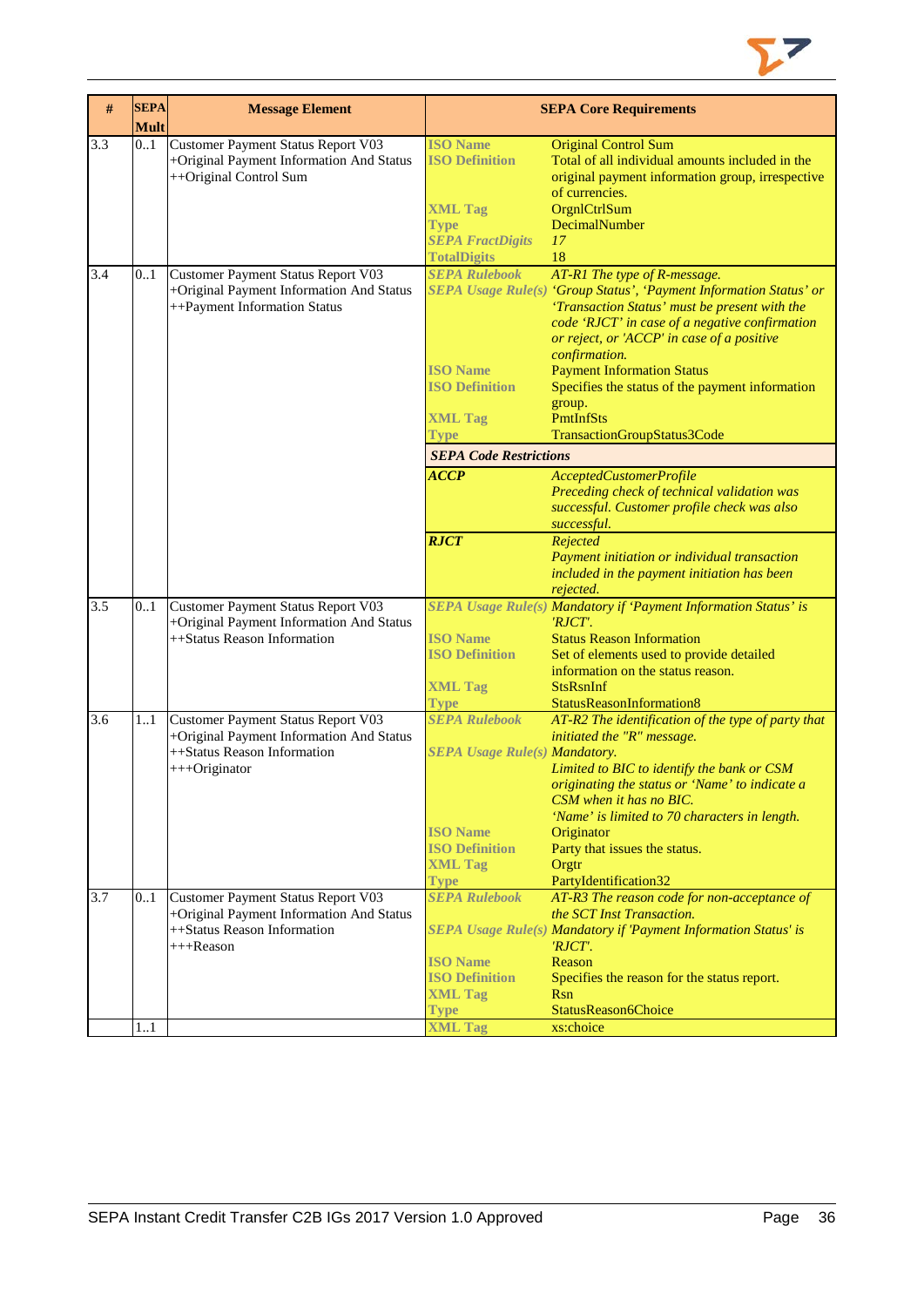

| #    | <b>SEPA</b><br><b>Mult</b> | <b>Message Element</b>                                                           |                                          | <b>SEPA Core Requirements</b>                          |
|------|----------------------------|----------------------------------------------------------------------------------|------------------------------------------|--------------------------------------------------------|
| 3.8  | 1.1                        | Customer Payment Status Report V03                                               | <b>SEPA Rulebook</b>                     | See Message Element Specifications below.              |
|      |                            | +Original Payment Information And Status                                         | <b>ISO Name</b>                          | Code                                                   |
|      |                            | ++Status Reason Information                                                      | <b>ISO Definition</b>                    | Reason for the status, as published in an external     |
|      |                            | $+++$ Reason                                                                     |                                          | reason code list.                                      |
|      |                            | $+++Code$                                                                        | <b>XML Tag</b>                           | C <sub>d</sub>                                         |
|      |                            |                                                                                  |                                          | ExternalStatusReason1Code                              |
|      |                            |                                                                                  | <b>Type</b><br><b>ISO Length</b>         | $1 -$<br>$\therefore$ 4                                |
|      |                            |                                                                                  | <b>SEPA Length</b>                       | $1 \dots 4$                                            |
| 3.9  |                            |                                                                                  | <b>ISO</b> Name                          | Proprietary                                            |
|      | 11                         | Customer Payment Status Report V03                                               | <b>ISO Definition</b>                    |                                                        |
|      |                            | +Original Payment Information And Status                                         |                                          | Reason for the status, in a proprietary form.          |
|      |                            | ++Status Reason Information<br>$+++$ Reason                                      | <b>XML Tag</b>                           | Prtry<br>Max35Text                                     |
|      |                            |                                                                                  | <b>Type</b>                              |                                                        |
|      |                            | ++++Proprietary                                                                  | <b>ISO Length</b>                        | $1 \t . 35$                                            |
|      |                            |                                                                                  | <b>SEPA</b> Length                       | $1 \t . 35$                                            |
| 3.10 | 0 <sub>nn</sub>            | Customer Payment Status Report V03                                               | <b>ISO</b> Name                          | <b>Additional Information</b>                          |
|      |                            | +Original Payment Information And Status                                         | <b>ISO Definition</b>                    | Further details on the status reason.                  |
|      |                            | ++Status Reason Information                                                      |                                          |                                                        |
|      |                            | +++Additional Information                                                        |                                          | Usage: Additional information can be used for          |
|      |                            |                                                                                  |                                          | several purposes such as the reporting of repaired     |
|      |                            |                                                                                  |                                          | information.                                           |
|      |                            |                                                                                  | <b>XML Tag</b>                           | AddtlInf                                               |
|      |                            |                                                                                  | <b>Type</b>                              | Max105Text                                             |
|      |                            |                                                                                  | <b>ISO Length</b>                        | $1 \quad .105$                                         |
|      |                            |                                                                                  | <b>SEPA</b> Length                       | $1 \quad .105$                                         |
| 3.11 | 0 <sub>nn</sub>            | Customer Payment Status Report V03                                               | <b>ISO</b> Name                          | Number Of Transactions Per Status                      |
|      |                            | +Original Payment Information And Status                                         | <b>ISO Definition</b>                    | Detailed information on the number of                  |
|      |                            | ++Number Of Transactions Per Status                                              |                                          | transactions for each identical transaction status.    |
|      |                            |                                                                                  | <b>XML Tag</b>                           | <b>NbOfTxsPerSts</b>                                   |
|      |                            |                                                                                  | <b>Type</b>                              | NumberOfTransactionsPerStatus3                         |
| 3.12 | 0n                         | Customer Payment Status Report V03                                               | <b>ISO Name</b>                          | <b>Transaction Information And Status</b>              |
|      |                            | +Original Payment Information And Status                                         | <b>ISO Definition</b>                    | Set of elements used to provide information on         |
|      |                            | ++Transaction Information And Status                                             |                                          | the original transactions to which the status report   |
|      |                            |                                                                                  |                                          | message refers.                                        |
|      |                            |                                                                                  | <b>XML Tag</b>                           | <b>TxInfAndSts</b>                                     |
|      |                            |                                                                                  | <b>Type</b><br><b>SEPA Rulebook</b>      | PaymentTransactionInformation25                        |
| 3.13 | 0.1                        | <b>Customer Payment Status Report V03</b>                                        |                                          | AT-R4 The specific reference of the party              |
|      |                            | +Original Payment Information And Status<br>++Transaction Information And Status |                                          | initiating the reject (note: to be used for a          |
|      |                            |                                                                                  |                                          | negative confirmation or reject) or AT-51 The          |
|      |                            | +++Status Identification                                                         |                                          | Beneficiary Bank's reference of the SCT Inst           |
|      |                            |                                                                                  |                                          | Transaction (note: to be used for a positive           |
|      |                            |                                                                                  |                                          | <i>confirmation</i> ).                                 |
|      |                            |                                                                                  | <b>ISO Name</b><br><b>ISO Definition</b> | <b>Status Identification</b>                           |
|      |                            |                                                                                  |                                          | Unique identification, as assigned by an               |
|      |                            |                                                                                  |                                          | instructing party for an instructed party, to          |
|      |                            |                                                                                  |                                          | unambiguously identify the reported status.            |
|      |                            |                                                                                  |                                          | Usage: The instructing party is the party sending      |
|      |                            |                                                                                  |                                          | the status message and not the party that sent the     |
|      |                            |                                                                                  |                                          | original instruction that is being reported on.        |
|      |                            |                                                                                  | <b>XML Tag</b>                           | <b>StsId</b>                                           |
|      |                            |                                                                                  | <b>Type</b>                              | Max35Text                                              |
|      |                            |                                                                                  | <b>ISO Length</b>                        | $1 - .35$<br>$1-.35$                                   |
|      |                            |                                                                                  | <b>SEPA Length</b><br><b>ISO Name</b>    | <b>Original Instruction Identification</b>             |
| 3.14 | 0.1                        | Customer Payment Status Report V03                                               | <b>ISO Definition</b>                    |                                                        |
|      |                            | +Original Payment Information And Status<br>++Transaction Information And Status |                                          | Unique identification, as assigned by the original     |
|      |                            |                                                                                  |                                          | instructing party for the original instructed party,   |
|      |                            | +++Original Instruction Identification                                           |                                          | to unambiguously identify the original<br>instruction. |
|      |                            |                                                                                  |                                          |                                                        |
|      |                            |                                                                                  | <b>XML Tag</b>                           | OrgnIInstrId<br>Max35Text                              |
|      |                            |                                                                                  | <b>Type</b><br><b>ISO Length</b>         | .35<br>$\mathbf{1}$                                    |
|      |                            |                                                                                  |                                          |                                                        |
|      |                            |                                                                                  | <b>SEPA Length</b>                       | $1 \t35$                                               |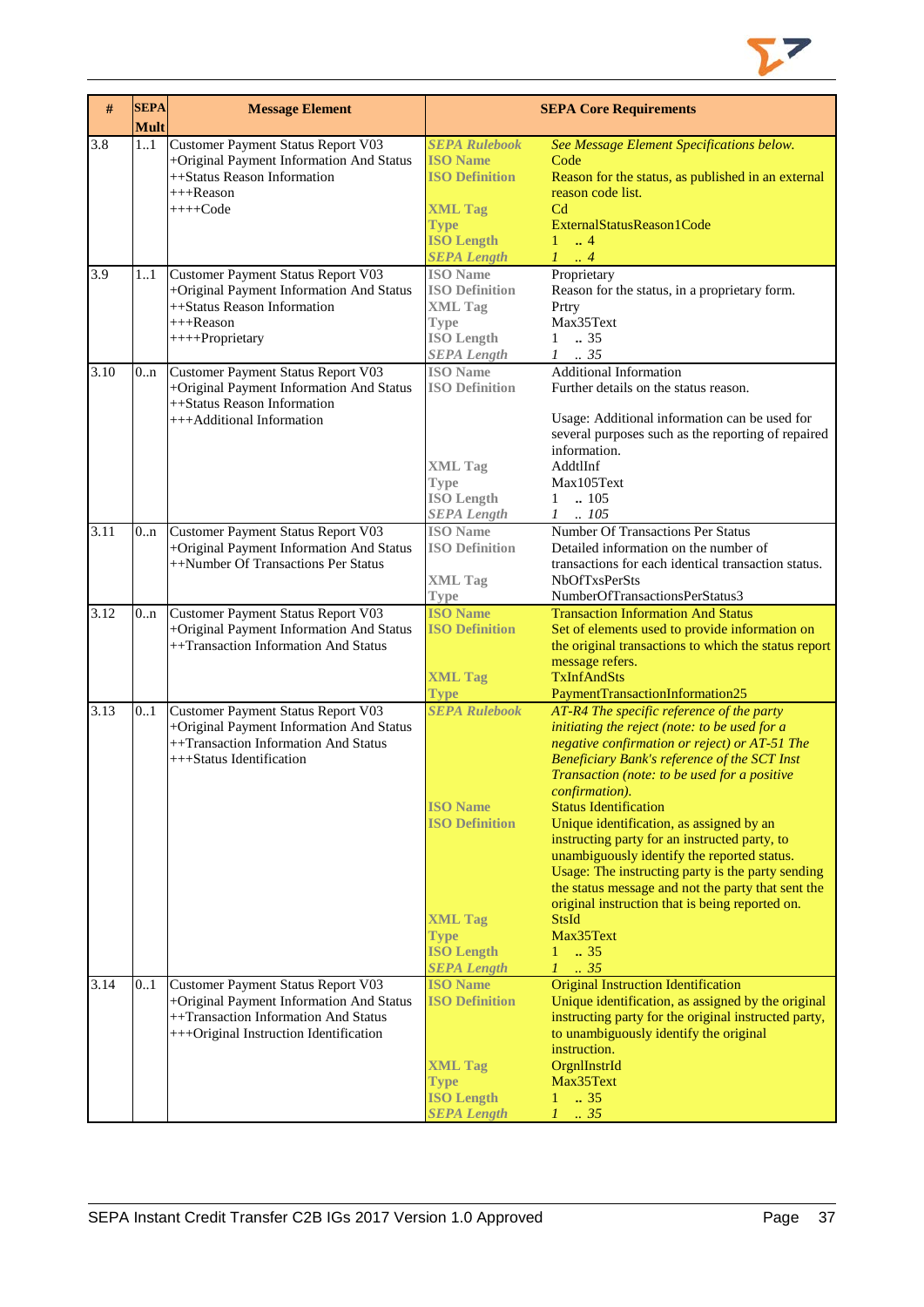

| #    | <b>SEPA</b><br><b>Mult</b> | <b>Message Element</b>                                                                                                                                                   |                                                                                                                                              | <b>SEPA Core Requirements</b>                                                                                                                                                                                                                                                                                                                                                                                                                                                                                                                              |
|------|----------------------------|--------------------------------------------------------------------------------------------------------------------------------------------------------------------------|----------------------------------------------------------------------------------------------------------------------------------------------|------------------------------------------------------------------------------------------------------------------------------------------------------------------------------------------------------------------------------------------------------------------------------------------------------------------------------------------------------------------------------------------------------------------------------------------------------------------------------------------------------------------------------------------------------------|
| 3.15 | 01                         | Customer Payment Status Report V03<br>+Original Payment Information And Status<br>++Transaction Information And Status<br>+++Original End To End Identification          | <b>SEPA Rulebook</b><br><b>ISO</b> Name<br><b>ISO Definition</b><br><b>XML Tag</b><br><b>Type</b><br><b>ISO Length</b><br><b>SEPA Length</b> | AT-41 The Originator's reference of the SCT Inst<br><i>instruction.</i><br>Original End To End Identification<br>Unique identification, as assigned by the original<br>initiating party, to unambiguously identify the<br>original transaction.<br>OrgnlEndToEndId<br>Max35Text<br>$1 \t . 35$<br>$1 \t35$                                                                                                                                                                                                                                                 |
| 3.16 | 0.1                        | Customer Payment Status Report V03<br>+Original Payment Information And Status<br>++Transaction Information And Status<br>+++Transaction Status                          | <b>SEPA Rulebook</b><br><b>ISO Name</b><br><b>ISO Definition</b><br><b>XML Tag</b><br>Type<br><b>SEPA Code Restrictions</b><br><b>ACCP</b>   | AT-R1 The type of R-message.<br>SEPA Usage Rule(s) 'Group Status', Payment Information Status' or<br>'Transaction Status' must be present with the<br>code 'RJCT' in case of a negative confirmation<br>or reject, or 'ACCP' in case of a positive<br>confirmation.<br><b>Transaction Status</b><br>Specifies the status of a transaction, in a coded<br>form.<br><b>TxSts</b><br>TransactionIndividualStatus3Code<br>AcceptedCustomerProfile<br>Preceding check of technical validation was<br>successful. Customer profile check was also<br>successful. |
|      |                            |                                                                                                                                                                          | <b>RJCT</b>                                                                                                                                  | Rejected<br>Payment initiation or individual transaction<br>included in the payment initiation has been<br>rejected.                                                                                                                                                                                                                                                                                                                                                                                                                                       |
| 3.17 | 0.1                        | <b>Customer Payment Status Report V03</b><br>+Original Payment Information And Status<br>++Transaction Information And Status<br>+++Status Reason Information            | <b>ISO Name</b><br><b>ISO Definition</b><br><b>XML Tag</b><br><b>Type</b>                                                                    | SEPA Usage Rule(s) Mandatory if 'Transaction Status' is 'RJCT'.<br><b>Status Reason Information</b><br>Set of elements used to provide detailed<br>information on the status reason.<br><b>StsRsnInf</b><br>StatusReasonInformation8                                                                                                                                                                                                                                                                                                                       |
| 3.18 | 11                         | Customer Payment Status Report V03<br>+Original Payment Information And Status<br>++Transaction Information And Status<br>+++Status Reason Information<br>++++Originator | <b>SEPA Rulebook</b><br><b>SEPA Usage Rule(s) Mandatory.</b><br><b>ISO Name</b><br><b>ISO Definition</b><br><b>XML Tag</b><br><b>Type</b>    | AT-R2 The identification of the type of party<br>initiating the "R" message.<br>Usage Rule: 'Name' is limited to 70 characters<br>in length.<br>Usage Rule: Limited to BIC to identify the bank<br>or CSM originating the status or 'Name' to<br>indicate a CSM when it has no BIC."<br>Originator<br>Party that issues the status.<br>Orgtr<br>PartyIdentification32                                                                                                                                                                                      |
| 3.19 | 01                         | Customer Payment Status Report V03<br>+Original Payment Information And Status<br>++Transaction Information And Status<br>+++Status Reason Information<br>$++++Reason$   | <b>SEPA Rulebook</b><br><b>ISO Name</b><br><b>ISO Definition</b><br><b>XML Tag</b>                                                           | AT-R3 The reason code for non-acceptance of<br>the SCT Inst Transaction.<br>SEPA Usage Rule(s) Mandatory if 'Transaction Status' is 'RJCT'<br>Reason<br>Specifies the reason for the status report.<br><b>Rsn</b>                                                                                                                                                                                                                                                                                                                                          |
|      | 11                         |                                                                                                                                                                          | <b>Type</b><br><b>XML Tag</b>                                                                                                                | StatusReason6Choice<br>xs:choice                                                                                                                                                                                                                                                                                                                                                                                                                                                                                                                           |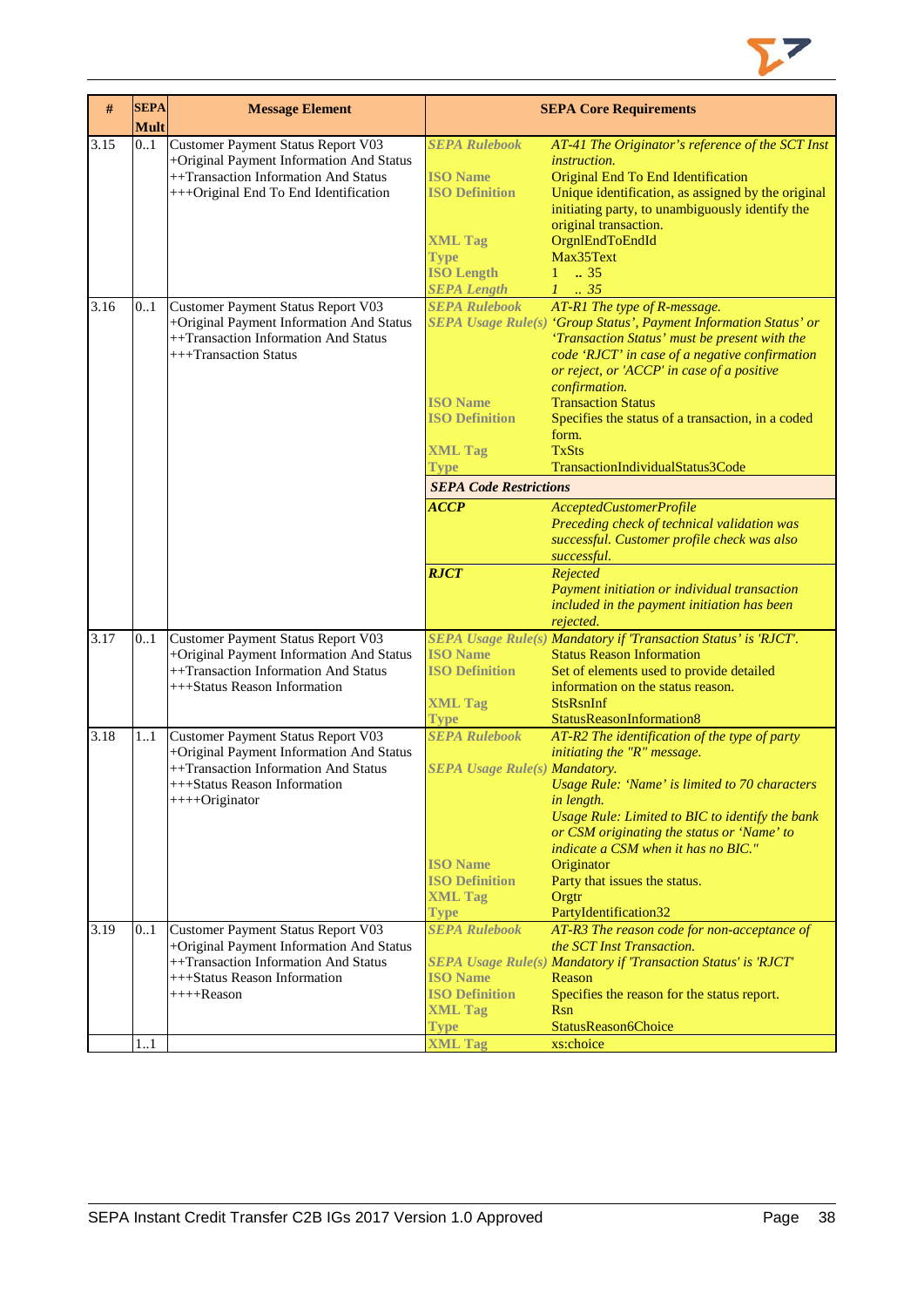

| #    | <b>SEPA</b><br><b>Mult</b> | <b>Message Element</b>                                                                                                                                                                     |                                                                                                                                              | <b>SEPA Core Requirements</b>                                                                                                                                                                                                                                                                                                                              |
|------|----------------------------|--------------------------------------------------------------------------------------------------------------------------------------------------------------------------------------------|----------------------------------------------------------------------------------------------------------------------------------------------|------------------------------------------------------------------------------------------------------------------------------------------------------------------------------------------------------------------------------------------------------------------------------------------------------------------------------------------------------------|
| 3.20 | 11                         | Customer Payment Status Report V03<br>+Original Payment Information And Status<br>++Transaction Information And Status<br>+++Status Reason Information<br>$+++$ Reason<br>$+++++Code$      | <b>SEPA Rulebook</b><br><b>ISO Name</b><br><b>ISO Definition</b><br><b>XML Tag</b><br><b>Type</b><br><b>ISO Length</b><br><b>SEPA Length</b> | See Message Element specifications below.<br>Code<br>Reason for the status, as published in an external<br>reason code list.<br>C <sub>d</sub><br>ExternalStatusReason1Code<br>$\mathbf{1}$<br>$\,$ . 4<br>$1 \ldots 4$                                                                                                                                    |
| 3.21 | 11                         | Customer Payment Status Report V03<br>+Original Payment Information And Status<br>++Transaction Information And Status<br>+++Status Reason Information<br>$+++$ Reason<br>+++++Proprietary | <b>ISO</b> Name<br><b>ISO Definition</b><br><b>XML Tag</b><br><b>Type</b><br><b>ISO Length</b><br><b>SEPA Length</b>                         | Proprietary<br>Reason for the status, in a proprietary form.<br>Prtry<br>Max35Text<br>$1 \t . 35$<br>$1 \t . 35$                                                                                                                                                                                                                                           |
| 3.22 | 0 <sub>nn</sub>            | Customer Payment Status Report V03<br>+Original Payment Information And Status<br>++Transaction Information And Status<br>+++Status Reason Information<br>++++Additional Information       | <b>ISO</b> Name<br><b>ISO Definition</b><br><b>XML Tag</b><br><b>Type</b><br><b>ISO Length</b><br><b>SEPA Length</b>                         | <b>Additional Information</b><br>Further details on the status reason.<br>Usage: Additional information can be used for<br>several purposes such as the reporting of repaired<br>information.<br>AddtlInf<br>Max105Text<br>.105<br>1<br>$1-.105$                                                                                                           |
| 3.23 | 0.n                        | Customer Payment Status Report V03<br>+Original Payment Information And Status<br>++Transaction Information And Status<br>+++Charges Information                                           | <b>ISO</b> Name<br><b>ISO Definition</b><br><b>XML Tag</b><br><b>Type</b>                                                                    | Charges Information<br>Provides information on the charges related to the<br>processing of the rejection of the instruction.<br>Usage: This is passed on for information<br>purposes only. Settlement of the charges will be<br>done separately.<br>ChrgsInf<br>ChargesInformation5                                                                        |
| 3.24 | 0.1                        | Customer Payment Status Report V03<br>+Original Payment Information And Status<br>++Transaction Information And Status<br>+++Acceptance Date Time                                          | <b>ISO</b> Name<br><b>ISO Definition</b><br><b>XML Tag</b><br>Type                                                                           | Acceptance Date Time<br>Point in time when the payment order from the<br>initiating party meets the processing conditions of<br>the account servicing agent. This means that the<br>account servicing agent has received the payment<br>order and has applied checks such as<br>authorisation, availability of funds.<br>AccptncDtTm<br><b>ISODateTime</b> |
| 3.25 | 01                         | Customer Payment Status Report V03<br>+Original Payment Information And Status<br>++Transaction Information And Status<br>+++Account Servicer Reference                                    | <b>ISO</b> Name<br><b>ISO Definition</b><br><b>XML Tag</b><br><b>Type</b><br><b>ISO Length</b><br><b>SEPA Length</b>                         | <b>Account Servicer Reference</b><br>Unique reference, as assigned by the account<br>servicing institution, to unambiguously identify<br>the instruction.<br>AcctSvcrRef<br>Max35Text<br>.35<br>1<br>$1 \t . 35$                                                                                                                                           |
| 3.26 | 01                         | Customer Payment Status Report V03<br>+Original Payment Information And Status<br>++Transaction Information And Status<br>+++Clearing System Reference                                     | <b>ISO</b> Name<br><b>ISO Definition</b><br><b>XML Tag</b><br><b>Type</b><br><b>ISO Length</b><br><b>SEPA Length</b>                         | <b>Clearing System Reference</b><br>Unique reference, as assigned by a clearing<br>system, to unambiguously identify the<br>instruction.<br>ClrSysRef<br>Max35Text<br>$\ldots$ 35<br>1<br>$1 \t . 35$                                                                                                                                                      |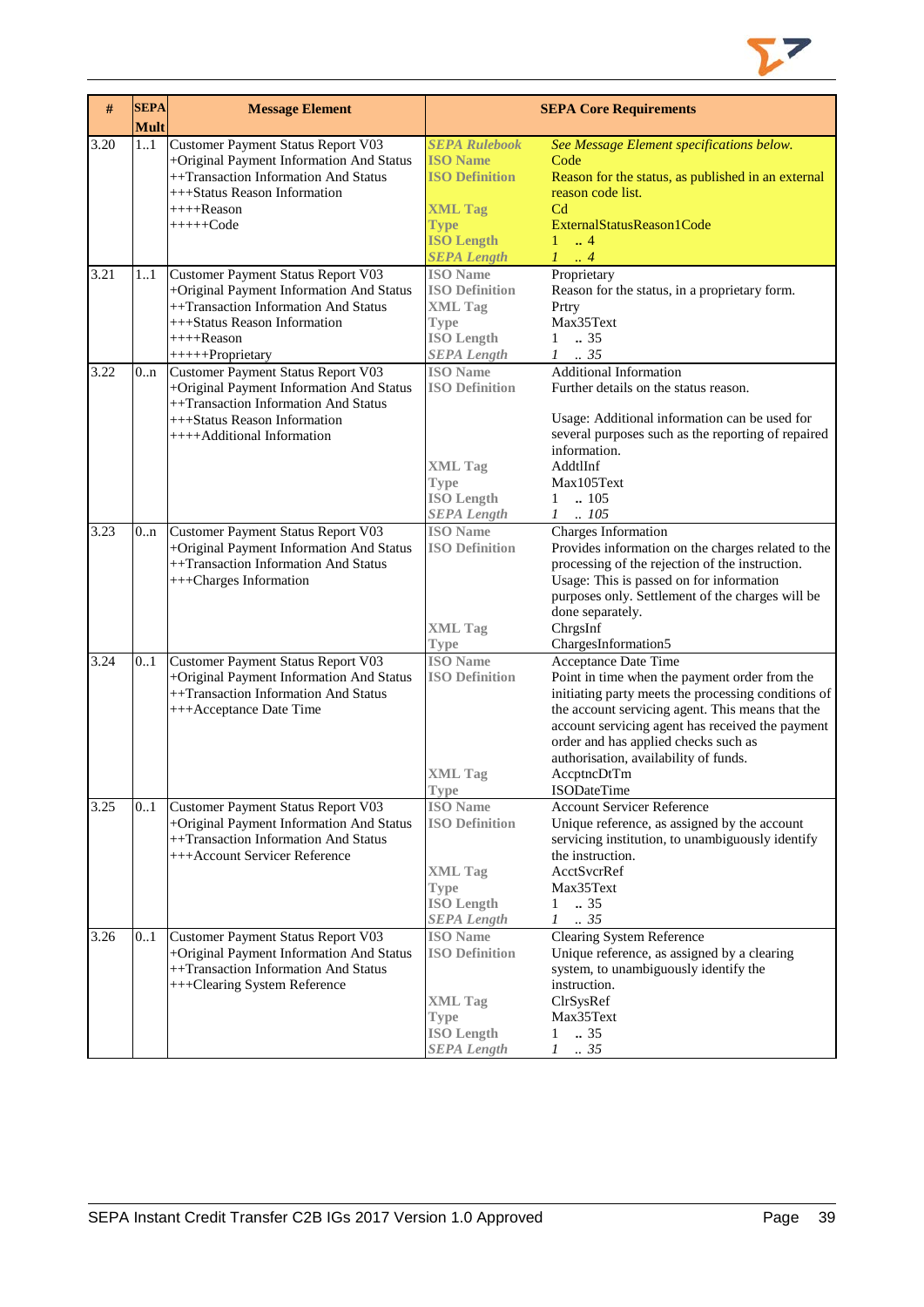

| #    | <b>SEPA</b><br><b>Mult</b> | <b>Message Element</b>                   | <b>SEPA Core Requirements</b> |                                                                |
|------|----------------------------|------------------------------------------|-------------------------------|----------------------------------------------------------------|
| 3.27 | 0.1                        | Customer Payment Status Report V03       |                               | $SEPA$ Usage Rule(s) The minimum requirement is the BIC of the |
|      |                            | +Original Payment Information And Status |                               | Debtor Agent.                                                  |
|      |                            | ++Transaction Information And Status     |                               | If used, other message elements must be                        |
|      |                            |                                          |                               |                                                                |
|      |                            | +++Original Transaction Reference        |                               | populated with the same value as the message                   |
|      |                            |                                          |                               | elements of the original instruction, within the               |
|      |                            |                                          |                               | following elements.                                            |
|      |                            |                                          | <b>ISO Name</b>               | <b>Original Transaction Reference</b>                          |
|      |                            |                                          | <b>ISO Definition</b>         | Set of key elements used to identify the original              |
|      |                            |                                          |                               | transaction that is being referred to.                         |
|      |                            |                                          | <b>XML Tag</b>                | OrgnITxRef                                                     |
|      |                            |                                          | <b>Type</b>                   | OriginalTransactionReference13                                 |
| 3.28 | 0.1                        | Customer Payment Status Report V03       | <b>ISO Name</b>               | <b>Interbank Settlement Amount</b>                             |
|      |                            | +Original Payment Information And Status | <b>ISO Definition</b>         | Amount of money moved between the instructing                  |
|      |                            | ++Transaction Information And Status     |                               | agent and the instructed agent.                                |
|      |                            | +++Original Transaction Reference        | <b>XML Tag</b>                | <b>IntrBkSttImAmt</b>                                          |
|      |                            | ++++Interbank Settlement Amount          | <b>Type</b>                   | ActiveOrHistoricCurrencyAndAmount                              |
|      |                            |                                          | <b>SEPA FractDigits</b>       | 5.                                                             |
|      |                            |                                          | <b>TotalDigits</b>            | 18                                                             |
|      |                            |                                          | <b>SEPA Inclusive</b>         | $\theta$                                                       |
| 3.29 | 0.1                        | Customer Payment Status Report V03       | <b>SEPA Rulebook</b>          | AT-04 The amount of the SCT Inst in euro.                      |
|      |                            | +Original Payment Information And Status | <b>ISO Name</b>               | Amount                                                         |
|      |                            | ++Transaction Information And Status     | <b>ISO Definition</b>         | Amount of money to be moved between the                        |
|      |                            | +++Original Transaction Reference        |                               | debtor and creditor, before deduction of charges,              |
|      |                            | $+++Amount$                              |                               | expressed in the currency as ordered by the                    |
|      |                            |                                          |                               | initiating party.                                              |
|      |                            |                                          | <b>XML Tag</b>                | Amt                                                            |
|      |                            |                                          | <b>Type</b>                   | AmountType3Choice                                              |
| 3.30 | 0.1                        | Customer Payment Status Report V03       | <b>ISO Name</b>               | <b>Interbank Settlement Date</b>                               |
|      |                            | +Original Payment Information And Status | <b>ISO Definition</b>         | Date on which the amount of money ceases to be                 |
|      |                            | ++Transaction Information And Status     |                               | available to the agent that owes it and when the               |
|      |                            | +++Original Transaction Reference        |                               | amount of money becomes available to the agent                 |
|      |                            | ++++Interbank Settlement Date            |                               | to which it is due.                                            |
|      |                            |                                          | <b>XML Tag</b>                | <b>IntrBkSttImDt</b>                                           |
|      |                            |                                          | Type                          | <b>ISODate</b>                                                 |
| 3.31 | 0.1                        | Customer Payment Status Report V03       | <b>ISO Name</b>               | <b>Requested Collection Date</b>                               |
|      |                            | +Original Payment Information And Status | <b>ISO Definition</b>         | Date and time at which the creditor requests that              |
|      |                            | ++Transaction Information And Status     |                               | the amount of money is to be collected from the                |
|      |                            | +++Original Transaction Reference        |                               | debtor.                                                        |
|      |                            | ++++Requested Collection Date            | <b>XML Tag</b>                | <b>ReqdColltnDt</b>                                            |
|      |                            |                                          | Type                          | <b>ISODate</b>                                                 |
| 3.32 | 01                         | Customer Payment Status Report V03       | <b>SEPA Rulebook</b>          | AT-07 The Requested Execution Date of the SCT                  |
|      |                            | +Original Payment Information And Status |                               | Inst instruction.                                              |
|      |                            | ++Transaction Information And Status     | <b>ISO Name</b>               | <b>Requested Execution Date</b>                                |
|      |                            | +++Original Transaction Reference        | <b>ISO Definition</b>         | Date at which the initiating party requests the                |
|      |                            | ++++Requested Execution Date             |                               | clearing agent to process the payment.                         |
|      |                            |                                          |                               | Usage: This is the date on which the debtor's                  |
|      |                            |                                          |                               | account is to be debited. If payment by cheque,                |
|      |                            |                                          |                               | the date when the cheque must be generated by                  |
|      |                            |                                          |                               | the bank.                                                      |
|      |                            |                                          | <b>XML Tag</b>                | ReqdExctnDt                                                    |
|      |                            |                                          | <b>Type</b>                   | <b>ISODate</b>                                                 |
| 3.33 | 0.1                        | Customer Payment Status Report V03       | <b>ISO Name</b>               | <b>Creditor Scheme Identification</b>                          |
|      |                            | +Original Payment Information And Status | <b>ISO Definition</b>         | Credit party that signs the mandate.                           |
|      |                            | ++Transaction Information And Status     | <b>XML Tag</b>                | <b>CdtrSchmeId</b>                                             |
|      |                            | +++Original Transaction Reference        | Type                          | PartyIdentification32                                          |
|      |                            | ++++Creditor Scheme Identification       |                               |                                                                |
| 3.34 | 0.1                        | Customer Payment Status Report V03       | <b>ISO Name</b>               | <b>Settlement Information</b>                                  |
|      |                            | +Original Payment Information And Status | <b>ISO Definition</b>         | Specifies the details on how the settlement of the             |
|      |                            | ++Transaction Information And Status     |                               | original transaction(s) between the instructing                |
|      |                            | +++Original Transaction Reference        |                               | agent and the instructed agent was completed.                  |
|      |                            | ++++Settlement Information               | <b>XML Tag</b>                | <b>SttlmInf</b>                                                |
|      |                            |                                          | <b>Type</b>                   | SettlementInformation13                                        |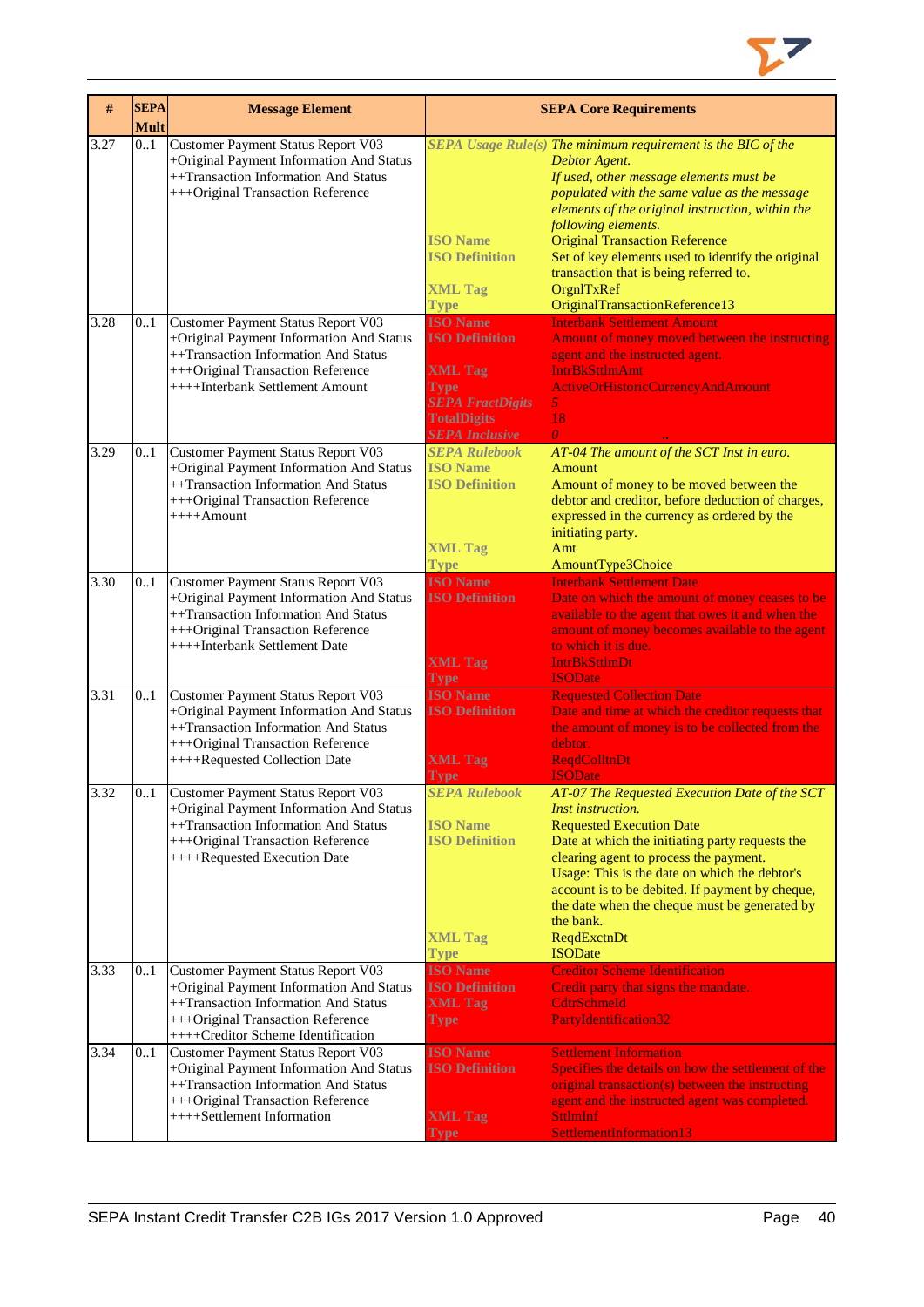

| #    | <b>SEPA</b><br><b>Mult</b> | <b>Message Element</b>                                                                                                                                                                           |                                                                                                   | <b>SEPA Core Requirements</b>                                                                                                                                                                                                                                                                                                                                                        |
|------|----------------------------|--------------------------------------------------------------------------------------------------------------------------------------------------------------------------------------------------|---------------------------------------------------------------------------------------------------|--------------------------------------------------------------------------------------------------------------------------------------------------------------------------------------------------------------------------------------------------------------------------------------------------------------------------------------------------------------------------------------|
| 3.35 | 0.1                        | Customer Payment Status Report V03<br>+Original Payment Information And Status<br>++Transaction Information And Status<br>+++Original Transaction Reference<br>++++Payment Type Information      | <b>SEPA Rulebook</b><br><b>ISO Name</b><br><b>ISO Definition</b><br><b>XML Tag</b><br><b>Type</b> | AT-40 The identification code of the SCT Inst<br>Scheme.<br>AT-45 The category purpose of the SCT Inst<br>Instruction.<br><b>Payment Type Information</b><br>Set of elements used to further specify the type of<br>transaction.<br>PmtTpInf<br>PaymentTypeInformation22                                                                                                             |
| 3.36 | 0.1                        | Customer Payment Status Report V03<br>+Original Payment Information And Status<br>++Transaction Information And Status<br>+++Original Transaction Reference<br>++++Payment Method                | <b>ISO Name</b><br><b>ISO Definition</b><br><b>XML Tag</b><br><b>Type</b>                         | <b>Payment Method</b><br>Specifies the means of payment that will be used<br>to move the amount of money.<br>PmtMtd<br>PaymentMethod4Code                                                                                                                                                                                                                                            |
|      |                            |                                                                                                                                                                                                  | <b>SEPA Code Restrictions</b><br><b>TRF</b>                                                       | <b>CreditTransfer</b><br>Transfer of an amount of money in the books of<br>the account servicer.                                                                                                                                                                                                                                                                                     |
| 3.37 | 0.1                        | Customer Payment Status Report V03<br>+Original Payment Information And Status<br>++Transaction Information And Status<br>+++Original Transaction Reference<br>++++Mandate Related Information   | <b>ISO Name</b><br><b>ISO Definition</b><br><b>XML Tag</b><br><b>Type</b>                         | <b>Mandate Related Information</b><br>Set of elements used to provide further details of<br>the mandate signed between the creditor and the<br>debtor.<br><b>MndtRltdInf</b><br><b>MandateRelatedInformation6</b>                                                                                                                                                                    |
| 3.38 | 0.1                        | <b>Customer Payment Status Report V03</b><br>+Original Payment Information And Status<br>++Transaction Information And Status<br>+++Original Transaction Reference<br>++++Remittance Information | <b>SEPA Rulebook</b><br><b>ISO Name</b><br><b>ISO Definition</b><br><b>XML Tag</b><br><b>Type</b> | AT-05 The Remittance information sent by the<br>Originator to the Beneficiary in the SCT Inst<br><i>Instruction.</i><br><b>Remittance Information</b><br>Information supplied to enable the matching of<br>an entry with the items that the transfer is<br>intended to settle, such as commercial invoices in<br>an accounts' receivable system.<br>RmtInf<br>RemittanceInformation5 |
| 3.39 | 0.1                        | Customer Payment Status Report V03<br>+Original Payment Information And Status<br>++Transaction Information And Status<br>+++Original Transaction Reference<br>++++Ultimate Debtor               | <b>SEPA Rulebook</b><br><b>ISO Name</b><br><b>ISO Definition</b><br><b>XML Tag</b><br><b>Type</b> | AT-08 The name of the Originator Reference<br>Party.<br>AT-09 The identification code of the Originator<br>Reference Party.<br><b>Ultimate Debtor</b><br>Ultimate party that owes an amount of money to<br>the (ultimate) creditor.<br><b>UltmtDbtr</b><br>PartyIdentification32                                                                                                     |
| 3.40 | 0.1                        | Customer Payment Status Report V03<br>+Original Payment Information And Status<br>++Transaction Information And Status<br>+++Original Transaction Reference<br>$+++$ Debtor                      | <b>SEPA Rulebook</b><br><b>ISO</b> Name<br><b>ISO Definition</b><br><b>XML Tag</b><br><b>Type</b> | AT-02 The name of the Originator.<br>AT-03 The address of the Originator.<br>AT-10 The Originator identification code.<br><b>Debtor</b><br>Party that owes an amount of money to the<br>(ultimate) creditor.<br><b>D</b> btr<br>PartyIdentification32                                                                                                                                |
| 3.41 | 0.1                        | Customer Payment Status Report V03<br>+Original Payment Information And Status<br>++Transaction Information And Status<br>+++Original Transaction Reference<br>++++Debtor Account                | <b>SEPA Rulebook</b><br><b>ISO</b> Name<br><b>ISO Definition</b><br><b>XML Tag</b><br><b>Type</b> | AT-01 The IBAN of the account of the<br>Originator.<br><b>Debtor Account</b><br>Unambiguous identification of the account of the<br>debtor to which a debit entry will be made as a<br>result of the transaction.<br><b>DbtrAcct</b><br>CashAccount16                                                                                                                                |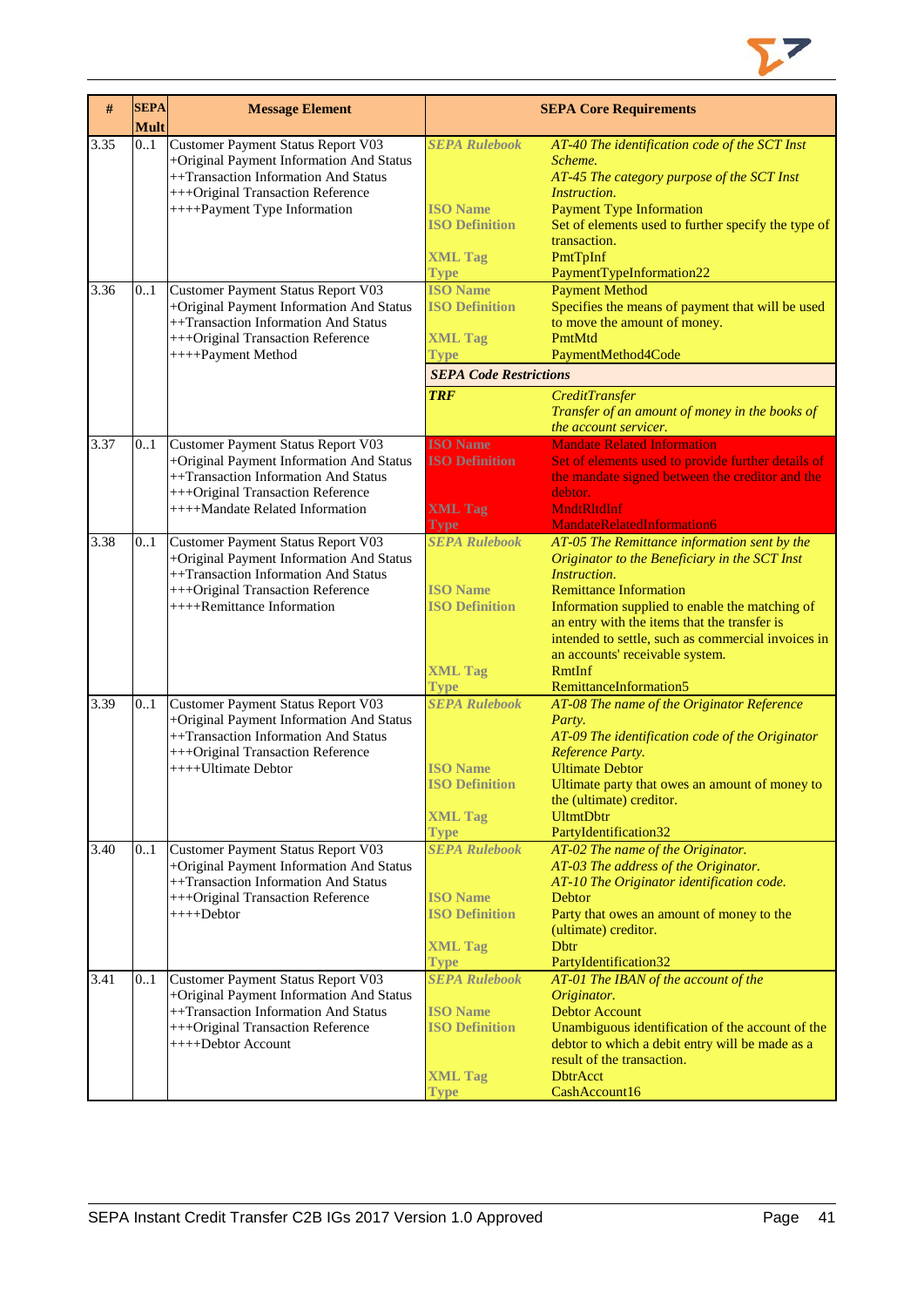

| #    | <b>SEPA</b><br><b>Mult</b> | <b>Message Element</b>                                                                                                                                                                           |                                                                                                                                   | <b>SEPA Core Requirements</b>                                                                                                                                                                                                                                  |
|------|----------------------------|--------------------------------------------------------------------------------------------------------------------------------------------------------------------------------------------------|-----------------------------------------------------------------------------------------------------------------------------------|----------------------------------------------------------------------------------------------------------------------------------------------------------------------------------------------------------------------------------------------------------------|
| 3.42 | 1.1                        | Customer Payment Status Report V03<br>+Original Payment Information And Status<br>++Transaction Information And Status<br>+++Original Transaction Reference<br>++++Debtor Agent                  | <b>SEPA Rulebook</b><br><b>SEPA Usage Rule(s) Mandatory</b><br><b>ISO Name</b><br><b>ISO Definition</b><br><b>XML Tag</b><br>Type | AT-06 The BIC code of the Originator Bank.<br><b>Debtor Agent</b><br>Financial institution servicing an account for the<br>debtor.<br><b>DbtrAgt</b><br>BranchAndFinancialInstitutionIdentification4                                                           |
| 3.43 | 0.1                        | <b>Customer Payment Status Report V03</b><br>+Original Payment Information And Status<br>++Transaction Information And Status<br>+++Original Transaction Reference<br>++++Debtor Agent Account   | <b>ISO</b> Name<br><b>ISO Definition</b><br><b>XML Tag</b><br><b>Type</b>                                                         | Debtor Agent Account<br>Unambiguous identification of the account of the<br>debtor agent at its servicing agent in the payment<br>chain.<br>DbtrAgtAcct<br>CashAccount16                                                                                       |
| 3.44 | 0.1                        | Customer Payment Status Report V03<br>+Original Payment Information And Status<br>++Transaction Information And Status<br>+++Original Transaction Reference<br>++++Creditor Agent                | <b>SEPA Rulebook</b><br><b>ISO Name</b><br><b>ISO Definition</b><br><b>XML Tag</b><br><b>Type</b>                                 | AT-23 The BIC code of the Beneficiary Bank (if<br>present in DS-01).<br><b>Creditor Agent</b><br>Financial institution servicing an account for the<br>creditor.<br>CdtrAgt<br>BranchAndFinancialInstitutionIdentification4                                    |
| 3.45 | 0.1                        | <b>Customer Payment Status Report V03</b><br>+Original Payment Information And Status<br>++Transaction Information And Status<br>+++Original Transaction Reference<br>++++Creditor Agent Account | <b>ISO</b> Name<br><b>ISO Definition</b><br><b>XML Tag</b><br><b>Type</b>                                                         | <b>Creditor Agent Account</b><br>Unambiguous identification of the account of the<br>creditor agent at its servicing agent to which a<br>credit entry will be made as a result of the<br>payment transaction.<br>CdtrAgtAcct<br>CashAccount16                  |
| 3.46 | 11                         | Customer Payment Status Report V03<br>+Original Payment Information And Status<br>++Transaction Information And Status<br>+++Original Transaction Reference<br>++++Creditor                      | <b>SEPA Rulebook</b><br><b>ISO Name</b><br><b>ISO Definition</b><br><b>XML Tag</b><br><b>Type</b>                                 | AT-21 The name of the Beneficiary.<br>AT-22 The address of the Beneficiary.<br>AT-24 The Beneficiary identification code.<br>Creditor<br>Party to which an amount of money is due.<br>Cdtr<br>PartyIdentification32                                            |
| 3.47 | 01                         | Customer Payment Status Report V03<br>+Original Payment Information And Status<br>++Transaction Information And Status<br>+++Original Transaction Reference<br>++++Creditor Account              | <b>SEPA Rulebook</b><br><b>ISO</b> Name<br><b>ISO Definition</b><br><b>XML Tag</b><br><b>Type</b>                                 | AT-20 The IBAN of the account of the<br>Beneficiary.<br><b>Creditor Account</b><br>Unambiguous identification of the account of the<br>creditor to which a credit entry will be posted as a<br>result of the payment transaction.<br>CdtrAcct<br>CashAccount16 |
| 3.48 | 0.1                        | Customer Payment Status Report V03<br>+Original Payment Information And Status<br>++Transaction Information And Status<br>+++Original Transaction Reference<br>++++Ultimate Creditor             | <b>SEPA Rulebook</b><br><b>ISO Name</b><br><b>ISO Definition</b><br><b>XML Tag</b><br><b>Type</b>                                 | AT-28 The name of the Beneficiary Reference<br>Party.<br>AT-29 The dentification code of the Beneficiary<br>Reference Party.<br><b>Ultimate Creditor</b><br>Ultimate party to which an amount of money is<br>due.<br><b>UltmtCdtr</b><br>PartyIdentification32 |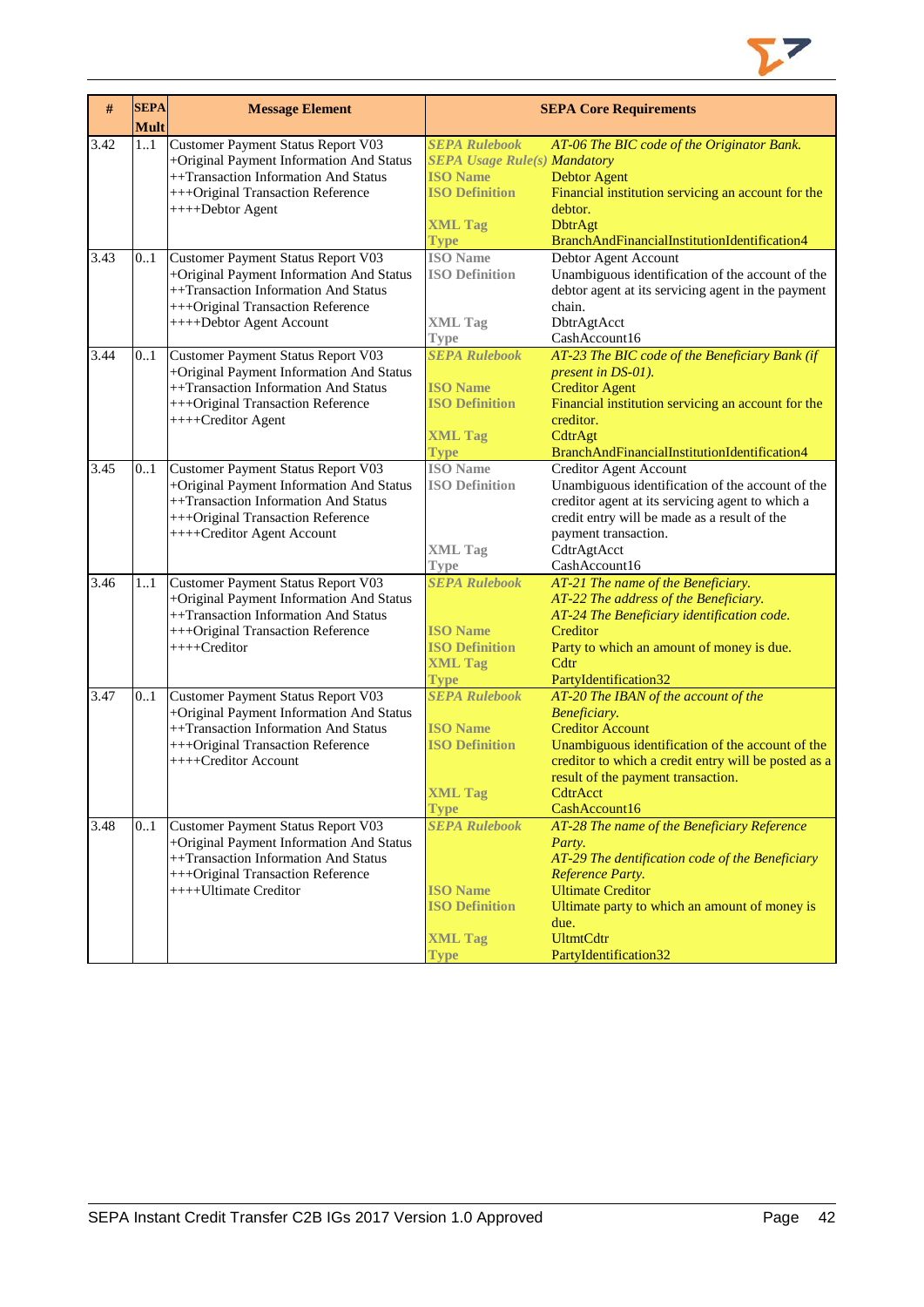# <span id="page-43-0"></span>**2.2.2 Message Element Specifications**

The Rulebook reasons for a reject or negative confirmation of the SCT Inst are mapped to ISO codes in the tables below. Other ISO codes may be used when the Debtor Bank has rejected the message.

| <b>ISO</b><br>Code | <b>ISO Name</b>                         | <b>SEPA Core Reason as specified in</b><br>the Rulebook                      |
|--------------------|-----------------------------------------|------------------------------------------------------------------------------|
| AC01               | <b>IncorrectAccountNumber</b>           | Account identifier incorrect (i.e.<br>invalid IBAN)                          |
| AC <sub>04</sub>   | ClosedAccountNumber                     | <b>Account closed</b>                                                        |
| AC <sub>06</sub>   | BlockedAccount                          | Account blocked, reason not specified                                        |
| AG01               | TransactionForbidden                    | Credit transfer forbidden on this type<br>of account.                        |
| <b>AG02</b>        | InvalidBankOperationCode                | Operation/transaction code incorrect,<br>invalid file format                 |
|                    |                                         | <b>Usage Rule: To be used for incorrect</b><br>'operation/transaction' code. |
| AM <sub>02</sub>   | NotAllowedAmount                        | Amount exceeds the maximum<br>authorised amount for SCT Inst                 |
| BE <sub>04</sub>   | <b>MissingCreditorAddress</b>           | <b>Account address is invalid</b>                                            |
| FF <sub>01</sub>   | <b>InvalidFileFormat</b>                | Operation/transaction code incorrect,<br>invalid file format                 |
|                    |                                         | Usage Rule: To be used for invalid file<br>format.                           |
| AM05               | Duplication                             | Duplicate payment                                                            |
| MD07               | <b>EndCustomerDeceased</b>              | <b>Beneficiary deceased</b>                                                  |
| <b>MS02</b>        | NotSpecifiedReasonCustomer<br>Generated | By order of the Beneficiary                                                  |
| <b>MS03</b>        | NotSpecifiedReasonAgentGenerated        | <b>Reason not specified</b>                                                  |
| RC01               | BankIdentifierIncorrect                 | Bank identifier incorrect (i.e. invalid<br>BIC)                              |
| <b>RR01</b>        | MissingDebtorAccountOrIdentification    | <b>Regulatory Reason</b>                                                     |
| <b>RR02</b>        | MissingDebtorsNameOrAddress             | <b>Regulatory Reason</b>                                                     |
| RR <sub>03</sub>   | MissingCreditorsNameOrAddress           | <b>Regulatory Reason</b>                                                     |
| RR <sub>04</sub>   | RegulatoryReason                        | <b>Regulatory Reason</b>                                                     |
| TM01               | InvalidCutOffTime                       | Time-out - maximum execution time<br>has been exceeded                       |
| <b>DNOR</b>        | Debtor bank is not registered           | Originator bank is not registered<br>under this BIC in the CSM               |